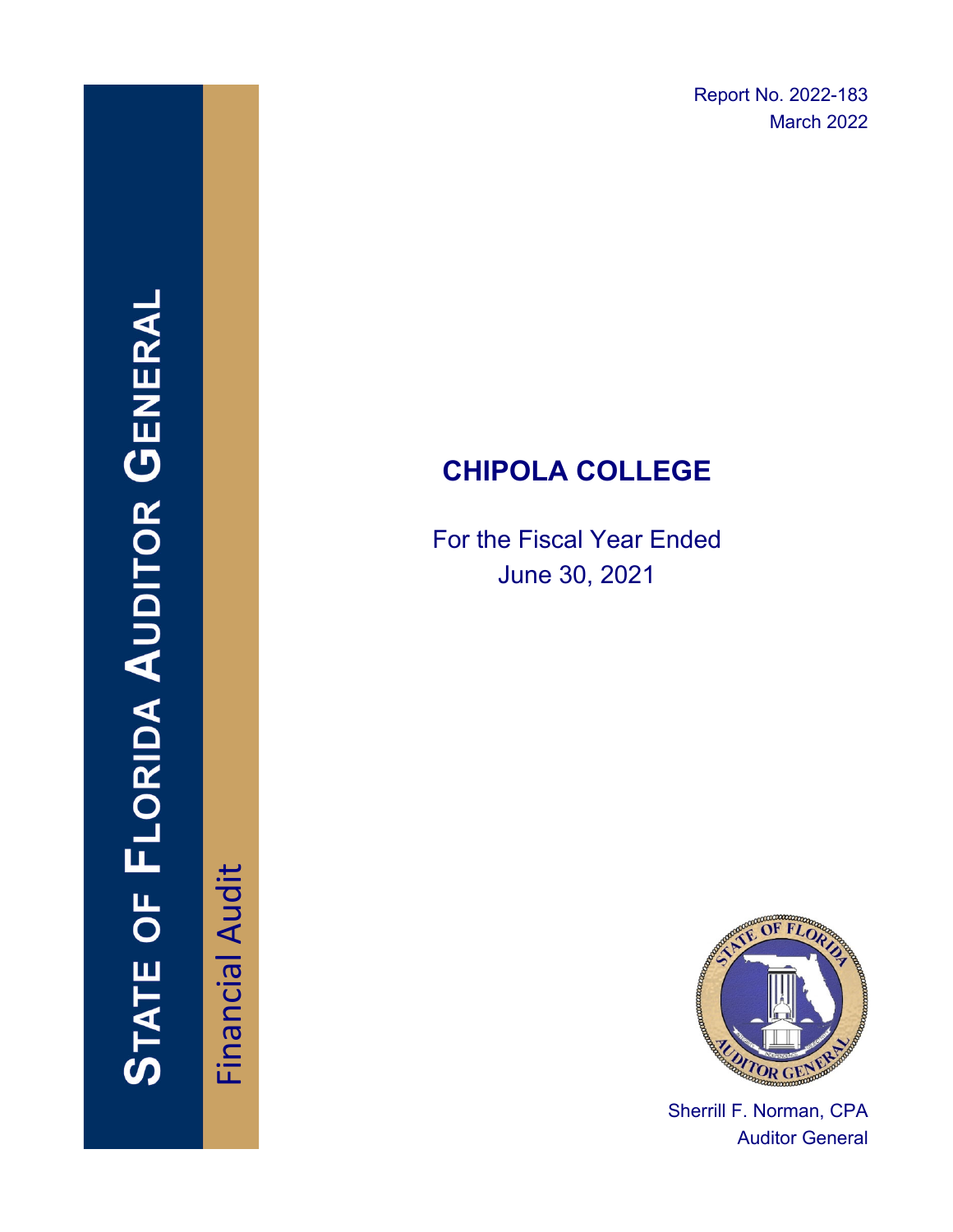#### **Board of Trustees and President**

During the 2020-21 fiscal year, Dr. Sarah Clemmons served as President of Chipola College and the following individuals served as Members of the Board of Trustees:

> County Thomas S. Lassmann, Chair Jackson Daniel E. Ryals III, Vice Chair Calhoun James R. Dean Jackson Joel F. Paul, Jr. **Holmes** Darrin Wall Washington Brandon J. Young, Esquire Holmes Note: Three Trustee positions were vacant for the entire fiscal year.

The Auditor General conducts audits of governmental entities to provide the Legislature, Florida's citizens, public entity management, and other stakeholders unbiased, timely, and relevant information for use in promoting government accountability and stewardship and improving government operations.

The team leader was Jason R. Law, and the audit was supervised by Shelly G. Curti, CPA.

Please address inquiries regarding this report to Jaime N. Hoelscher, CPA, Audit Manager, by e-mail at jaimehoelscher@aud.state.fl.us or by telephone at (850) 412-2868.

This report and other reports prepared by the Auditor General are available at:

[FLAuditor.gov](http://flauditor.gov/) 

Printed copies of our reports may be requested by contacting us at:

**State of Florida Auditor General** 

**Claude Pepper Building, Suite G74** ∙ **111 West Madison Street** ∙ **Tallahassee, FL 32399-1450** ∙ **(850) 412-2722**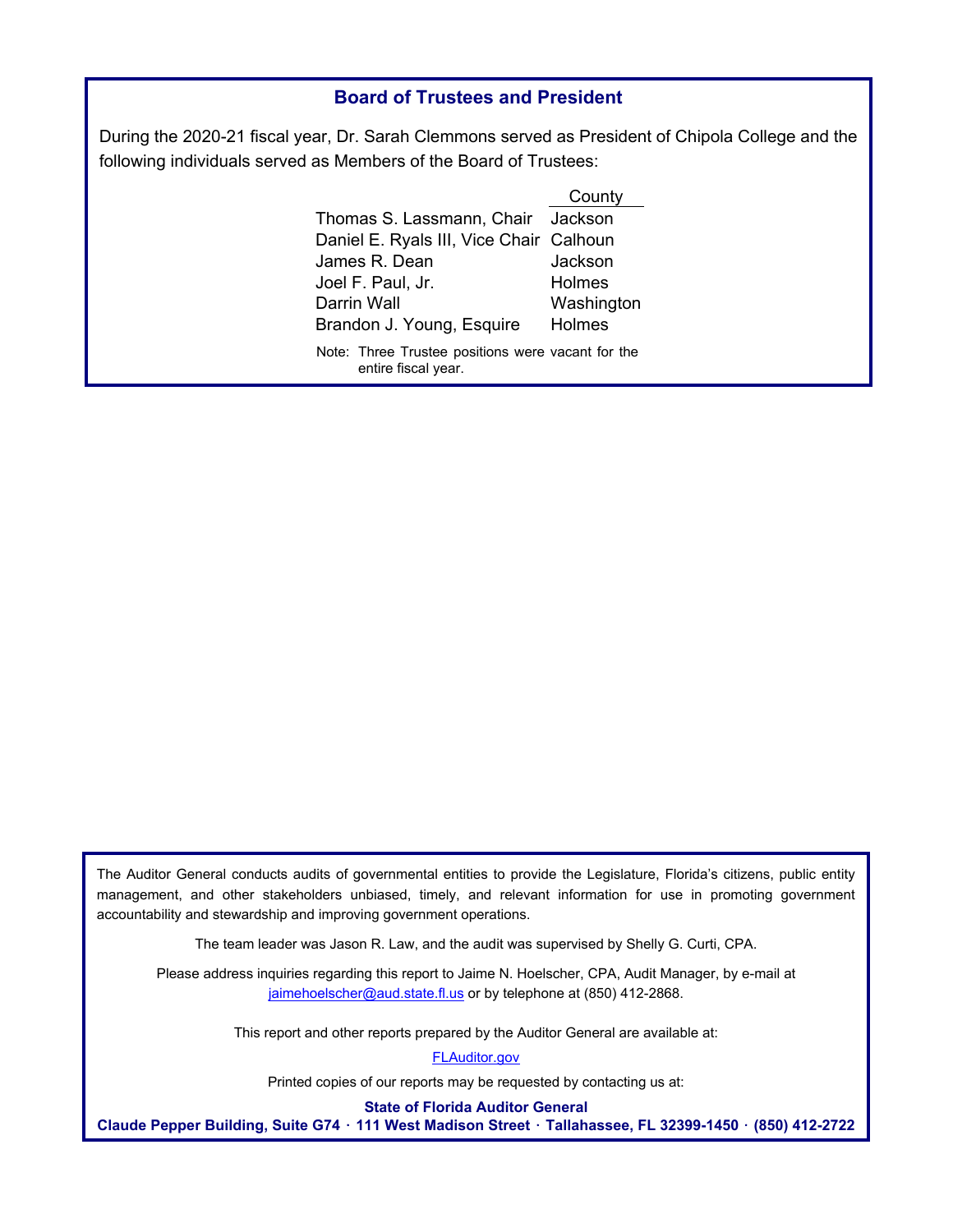## **CHIPOLA COLLEGE TABLE OF CONTENTS**

|                                                                                                                                                                         | Page<br>No. |
|-------------------------------------------------------------------------------------------------------------------------------------------------------------------------|-------------|
|                                                                                                                                                                         |             |
|                                                                                                                                                                         |             |
|                                                                                                                                                                         |             |
|                                                                                                                                                                         |             |
|                                                                                                                                                                         |             |
| <b>BASIC FINANCIAL STATEMENTS</b>                                                                                                                                       |             |
|                                                                                                                                                                         |             |
|                                                                                                                                                                         |             |
|                                                                                                                                                                         |             |
|                                                                                                                                                                         |             |
| OTHER REQUIRED SUPPLEMENTARY INFORMATION                                                                                                                                |             |
| Schedule of Changes in the College's Total Other Postemployment Benefits Liability                                                                                      |             |
| Schedule of the College's Proportionate Share of the Net Pension Liability - Florida                                                                                    |             |
| Schedule of College Contributions - Florida Retirement System Pension Plan  40                                                                                          |             |
| Schedule of the College's Proportionate Share of the Net Pension Liability - Health                                                                                     |             |
| Schedule of College Contributions - Health Insurance Subsidy Pension Plan 42                                                                                            |             |
|                                                                                                                                                                         |             |
| INDEPENDENT AUDITOR'S REPORT ON INTERNAL CONTROL OVER<br>FINANCIAL REPORTING AND ON COMPLIANCE AND OTHER MATTERS<br>BASED ON AN AUDIT OF FINANCIAL STATEMENTS PERFORMED |             |
|                                                                                                                                                                         |             |
|                                                                                                                                                                         |             |
|                                                                                                                                                                         |             |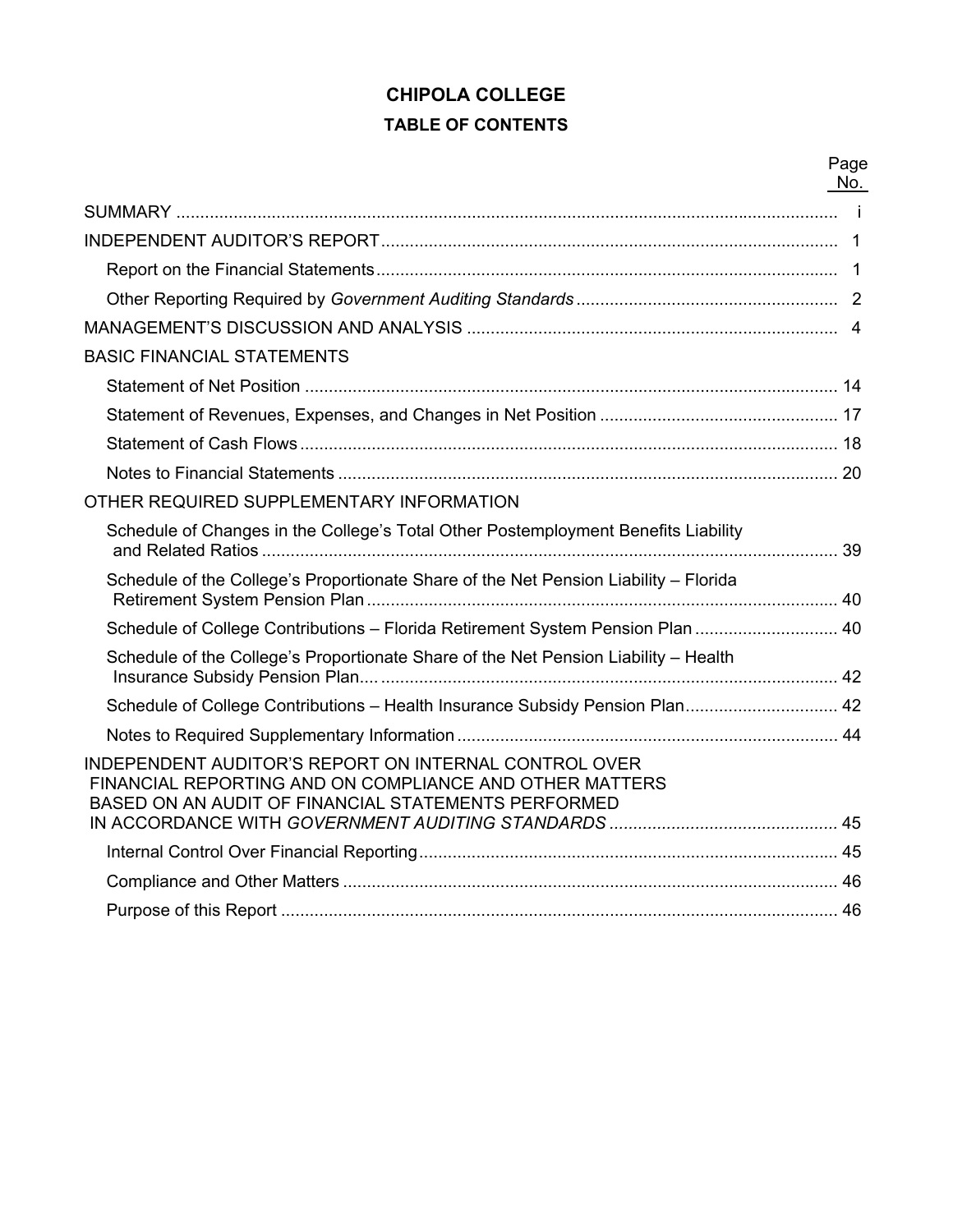#### SUMMARY OF REPORT ON FINANCIAL STATEMENTS

<span id="page-3-0"></span>Our audit disclosed that the basic financial statements of Chipola College (a component unit of the State of Florida) were presented fairly, in all material respects, in accordance with prescribed financial reporting standards.

SUMMARY OF REPORT ON INTERNAL CONTROL AND COMPLIANCE

Our audit did not identify any deficiencies in internal control over financial reporting that we consider to be material weaknesses.

The results of our tests disclosed no instances of noncompliance or other matters that are required to be reported under *Government Auditing Standards*, issued by the Comptroller General of the United States.

#### AUDIT OBJECTIVES AND SCOPE

Our audit objectives were to determine whether Chipola College and its officers with administrative and stewardship responsibilities for College operations had:

- Presented the College's basic financial statements in accordance with generally accepted accounting principles;
- Established and implemented internal control over financial reporting and compliance with requirements that could have a direct and material effect on the financial statements; and
- Complied with the various provisions of laws, rules, regulations, contracts, and grant agreements that are material to the financial statements.

The scope of this audit included an examination of the College's basic financial statements as of and for the fiscal year ended June 30, 2021. We obtained an understanding of the College's environment, including its internal control, and assessed the risk of material misstatement necessary to plan the audit of the basic financial statements. We also examined various transactions to determine whether they were executed, in both manner and substance, in accordance with governing provisions of laws, rules, regulations, contracts, and grant agreements.

An examination of Federal awards administered by the College is included within the scope of our Statewide audit of Federal awards administered by the State of Florida.

#### AUDIT METHODOLOGY

We conducted our audit in accordance with auditing standards generally accepted in the United States of America and applicable standards contained in *Government Auditing Standards*, issued by the Comptroller General of the United States.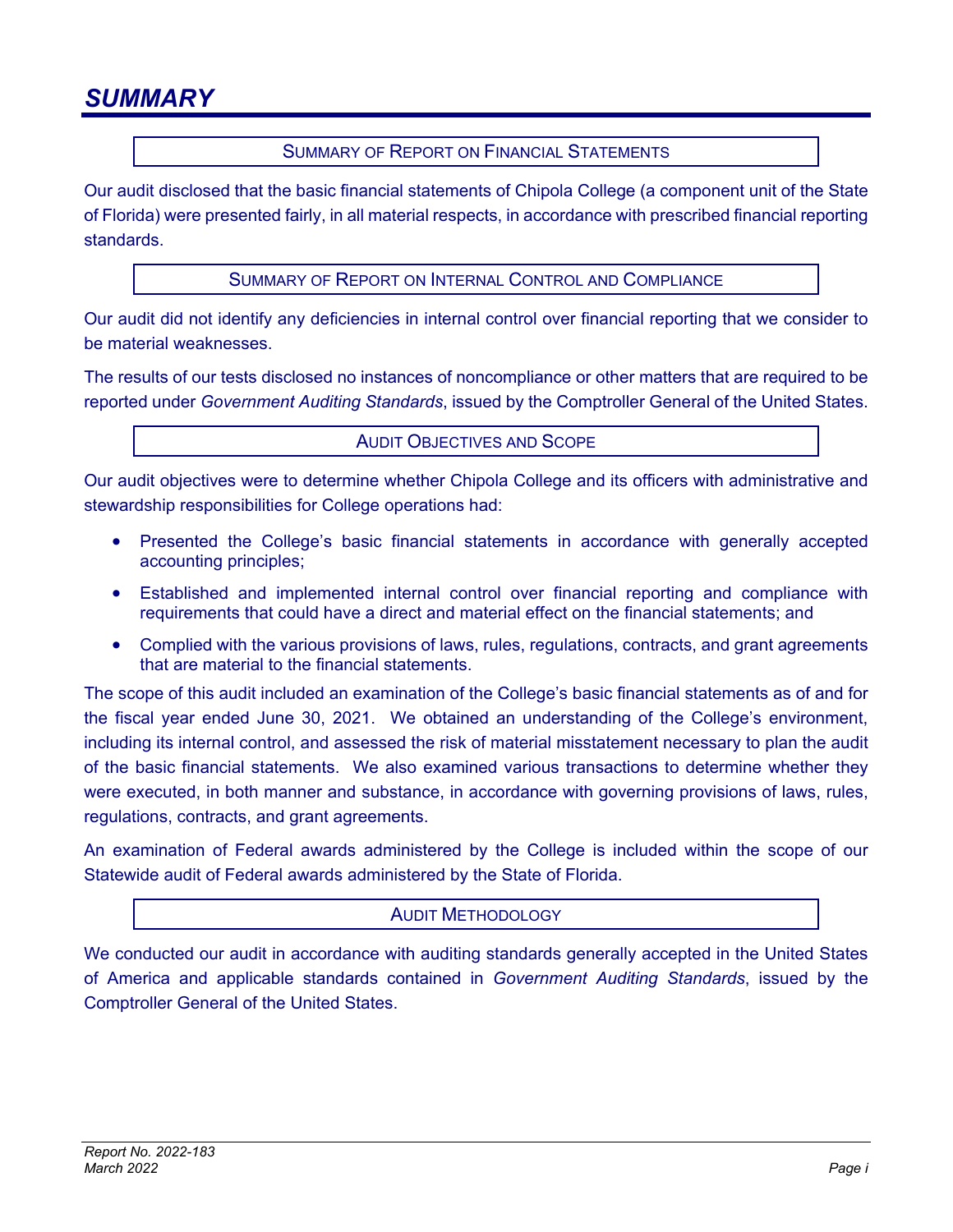<span id="page-4-0"></span>

Sherrill F. Norman, CPA Auditor General

# **AUDITOR GENERAL STATE OF FLORIDA**

Claude Denson Pepper Building, Suite G74 111 West Madison Street Tallahassee, Florida 32399-1450



Phone: (850) 412-2722 Fax: (850) 488-6975

The President of the Senate, the Speaker of the House of Representatives, and the Legislative Auditing Committee

## **INDEPENDENT AUDITOR'S REPORT**

## **Report on the Financial Statements**

We have audited the accompanying financial statements of Chipola College, a component unit of the State of Florida, and its discretely presented component unit as of and for the fiscal year ended June 30, 2021, and the related notes to the financial statements, which collectively comprise the College's basic financial statements as listed in the table of contents.

#### *Management's Responsibility for the Financial Statements*

Management is responsible for the preparation and fair presentation of these financial statements in accordance with accounting principles generally accepted in the United States of America; this includes the design, implementation, and maintenance of internal control relevant to the preparation and fair presentation of financial statements that are free from material misstatement, whether due to fraud or error.

## *Auditor's Responsibility*

Our responsibility is to express opinions on these financial statements based on our audit. We did not audit the financial statements of the discretely presented component unit, which represent 100 percent of the transactions and account balances of the discretely presented component unit columns. Those statements were audited by other auditors whose report has been furnished to us, and our opinion, insofar as it relates to the amounts included for the discretely presented component unit, is based solely on the report of the other auditors. We conducted our audit in accordance with auditing standards generally accepted in the United States of America and the standards applicable to financial audits contained in *Government Auditing Standards*, issued by the Comptroller General of the United States. Those standards require that we plan and perform the audit to obtain reasonable assurance about whether the financial statements are free from material misstatement.

An audit involves performing procedures to obtain audit evidence about the amounts and disclosures in the financial statements. The procedures selected depend on the auditor's judgment, including the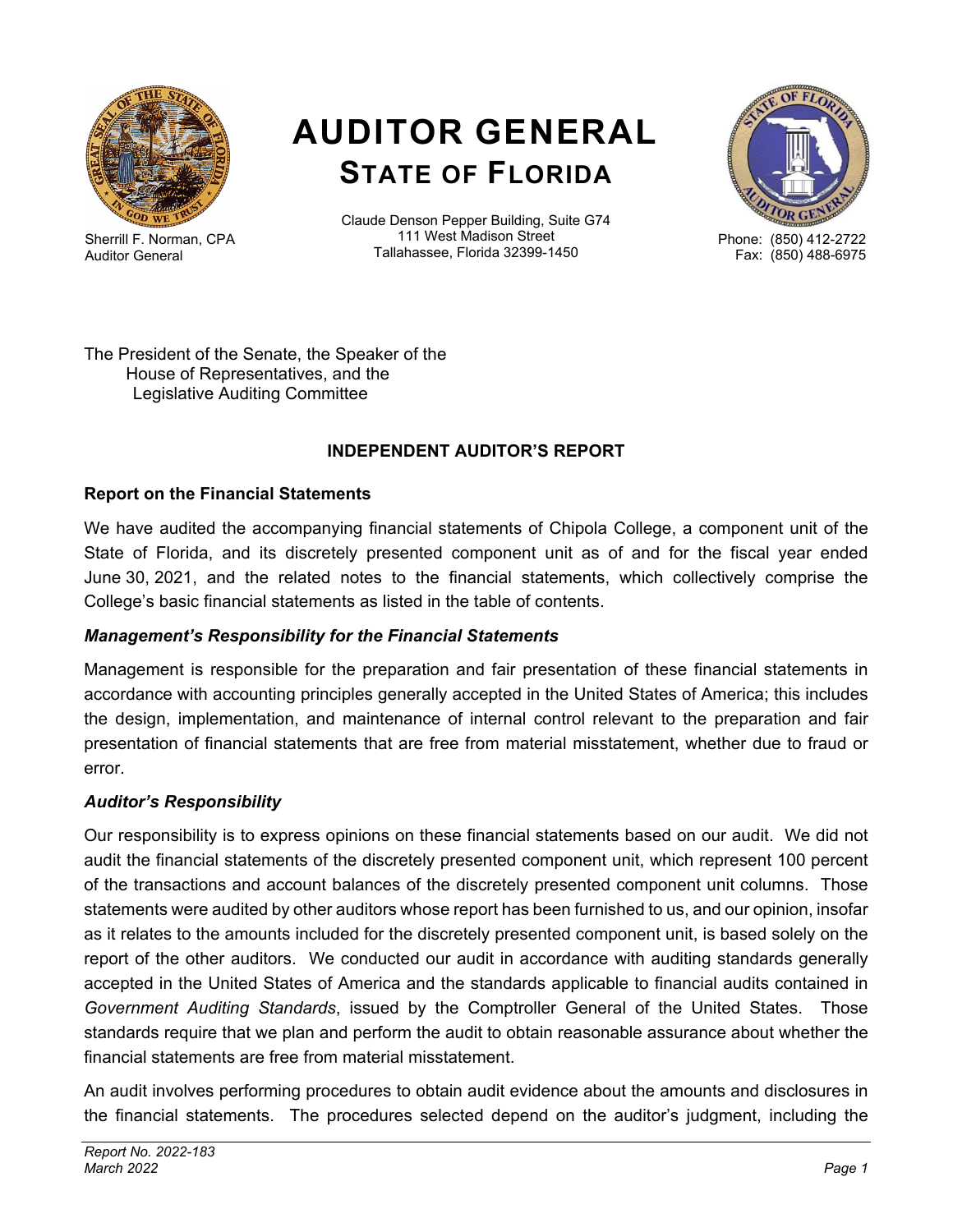<span id="page-5-0"></span>assessment of the risks of material misstatement of the financial statements, whether due to fraud or error. In making those risk assessments, the auditor considers internal control relevant to the entity's preparation and fair presentation of the financial statements in order to design audit procedures that are appropriate in the circumstances, but not for the purpose of expressing an opinion on the effectiveness of the entity's internal control. Accordingly, we express no such opinion. An audit also includes evaluating the appropriateness of accounting policies used and the reasonableness of significant accounting estimates made by management, as well as evaluating the overall presentation of the financial statements.

We believe that the audit evidence we have obtained is sufficient and appropriate to provide a basis for our audit opinions.

#### *Opinions*

In our opinion, based on our audit and the report of other auditors, the financial statements referred to above present fairly, in all material respects, the respective financial position of Chipola College and of its discretely presented component unit as of June 30, 2021, and the respective changes in financial position and, where applicable, cash flows thereof for the fiscal year then ended in accordance with accounting principles generally accepted in the United States of America.

#### *Other Matter*

## *Required Supplementary Information*

Accounting principles generally accepted in the United States of America require that **MANAGEMENT'S DISCUSSION AND ANALYSIS**, the **Schedule of Changes in the College's Total Other Postemployment Benefits Liability and Related Ratios**, **Schedule of the College's Proportionate Share of the Net Pension Liability – Florida Retirement System Pension Plan**, **Schedule of College Contributions – Florida Retirement System Pension Plan**, **Schedule of the College's Proportionate Share of the Net Pension Liability – Health Insurance Subsidy Pension Plan**, **Schedule of College Contributions – Health Insurance Subsidy Pension Plan**, and **Notes to Required Supplementary Information**, as listed in the table of contents, be presented to supplement the basic financial statements. Such information, although not a part of the basic financial statements, is required by the Governmental Accounting Standards Board who considers it to be an essential part of financial reporting for placing the basic financial statements in an appropriate operational, economic, or historical context. We have applied certain limited procedures to the required supplementary information in accordance with auditing standards generally accepted in the United States of America, which consisted of inquiries of management about the methods of preparing the information and comparing the information for consistency with management's responses to our inquiries, the basic financial statements, and other knowledge we obtained during our audit of the basic financial statements. We do not express an opinion or provide any assurance on the information because the limited procedures do not provide us with sufficient evidence to express an opinion or provide any assurance.

#### **Other Reporting Required by** *Government Auditing Standards*

In accordance with *Government Auditing Standards*, we have also issued our report dated March 28, 2022, on our consideration of the Chipola College's internal control over financial reporting and on our tests of its compliance with certain provisions of laws, rules, regulations, contracts, and grant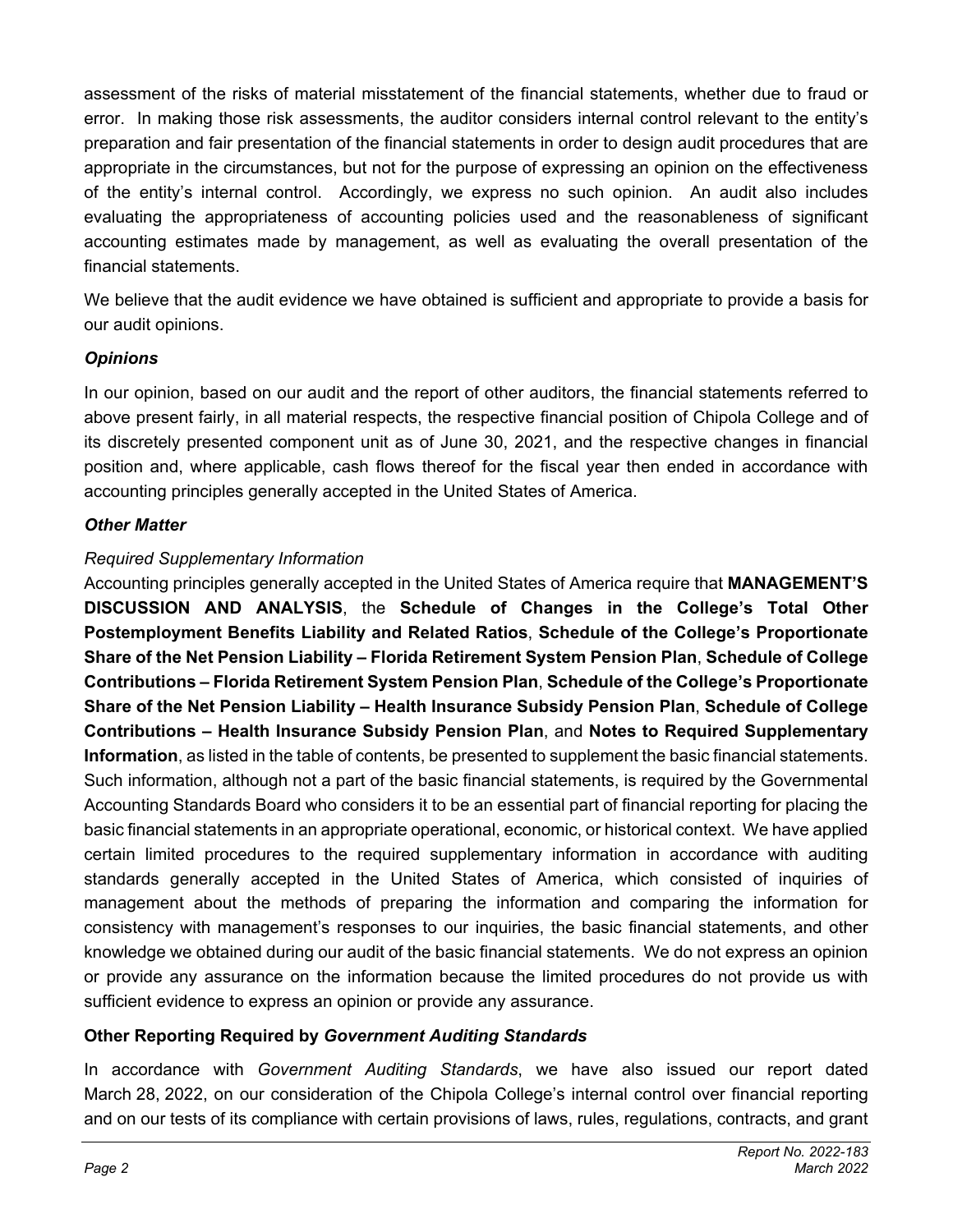agreements and other matters included under the heading **INDEPENDENT AUDITOR'S REPORT ON INTERNAL CONTROL OVER FINANCIAL REPORTING AND ON COMPLIANCE AND OTHER MATTERS BASED ON AN AUDIT OF FINANCIAL STATEMENTS PERFORMED IN ACCORDANCE WITH** *GOVERNMENT AUDITING STANDARDS*. The purpose of that report is solely to describe the scope of our testing of internal control over financial reporting and compliance and the results of that testing, and not to provide an opinion on the effectiveness of the internal control over financial reporting or on compliance. That report is an integral part of an audit performed in accordance with *Government Auditing Standards* in considering the Chipola College's internal control over financial reporting and compliance.

Respectfully submitted,

Sherrill F. Norman, CPA Tallahassee, Florida March 28, 2022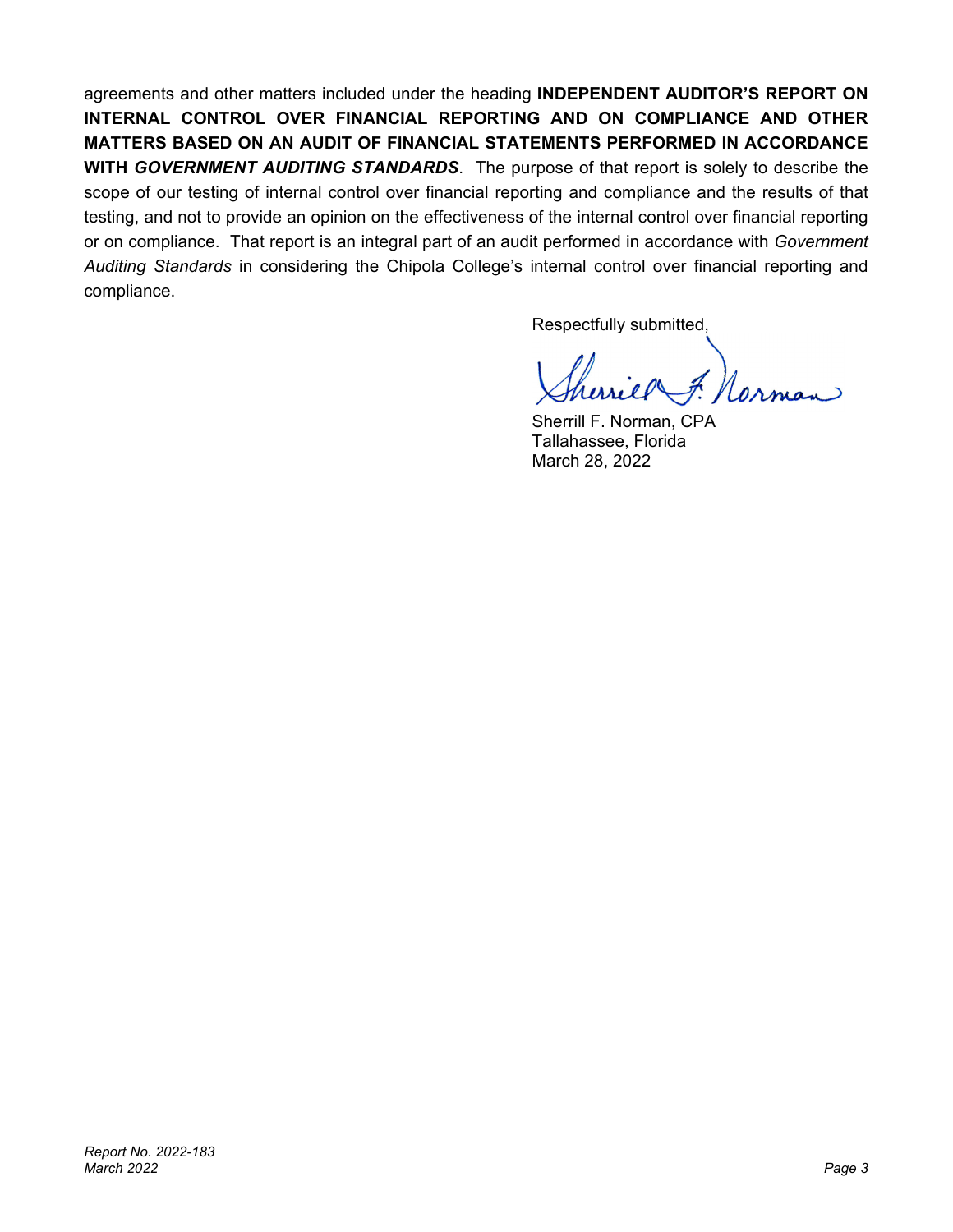## <span id="page-7-0"></span>*MANAGEMENT'S DISCUSSION AND ANALYSIS*

Management's discussion and analysis (MD&A) provides an overview of the financial position and activities of the College for the fiscal year ended June 30, 2021, and should be read in conjunction with the financial statements and notes thereto. The MD&A, and financial statements and notes thereto, are the responsibility of College management. The MD&A contains financial activity of the College for the fiscal years ended June 30, 2021, and June 30, 2020.

#### FINANCIAL HIGHLIGHTS

The College's assets and deferred outflows of resources totaled \$65.2 million at June 30, 2021. This balance reflects a \$328 thousand, or 0.5 percent, decrease as compared to the 2019-20 fiscal year, resulting from a decrease of \$832 thousand in noncurrent assets, offset by a \$136 thousand increase in current assets, and an increase of \$368 thousand in deferred outflows related to pensions and other postemployment benefits. Total liabilities and deferred inflows of resources increased by \$1.1 million, or 8 percent, totaling \$14.7 million at June 30, 2021, resulting from an increase of \$1.6 million in total liabilities offset by a decrease of \$494 thousand in deferred inflows of resources related to pensions and other postemployment benefits. As a result, the College's net position decreased by \$1.4 million, resulting in a year-end balance of \$50.4 million.

The College's operating revenues totaled \$3.3 million for the 2020-21 fiscal year, representing a 10 percent decrease compared to the 2019-20 fiscal year. The drop in operating revenue was primarily due to a decrease in grants and contracts of \$179 thousand and a decrease in net student tuition and fees of \$128 thousand. Operating expenses totaled \$24.2 million for the 2020-21 fiscal year, representing a decrease of 0.5 percent as compared to the 2019-20 fiscal year.

Net position represents the residual interest in the College's assets and deferred outflows of resources after deducting liabilities and deferred inflows of resources. The College's unrestricted net position prior to the recognition of long-term liabilities, and related deferred outflows of resources and deferred inflows of resources, expected to be financed in future years was \$5.9 million, as presented below:

**Unrestricted Net Position** 

| June 30, 2021                                              |                 |    |             |
|------------------------------------------------------------|-----------------|----|-------------|
|                                                            |                 |    | Amount      |
| Total Unrestricted Net Position Before Recognition of      |                 |    |             |
| Long-Term Liabilities and Related Deferred Outflows        |                 |    |             |
| of Resources and Deferred Inflows of Resources             |                 | \$ | 5,901,720   |
| Amounts Expected to be Financed in the Future:             |                 |    |             |
| <b>Compensated Absences Payable</b>                        | \$<br>1,858,129 |    |             |
| Other Postemployment Benefits Payable and Related Deferred |                 |    |             |
| Outflows of Resources and Deferred Inflows of Resources    | 105.854         |    |             |
| Net Pension Liability and Related Deferred Outflows of     |                 |    |             |
| Resources and Deferred Inflows of Resources                | 8,374,483       |    |             |
| <b>Total Amount Expected to be Financed in the Future</b>  |                 |    | 10,338,466  |
| Total Unrestricted Net Position                            |                 | æ. | (4,436,746) |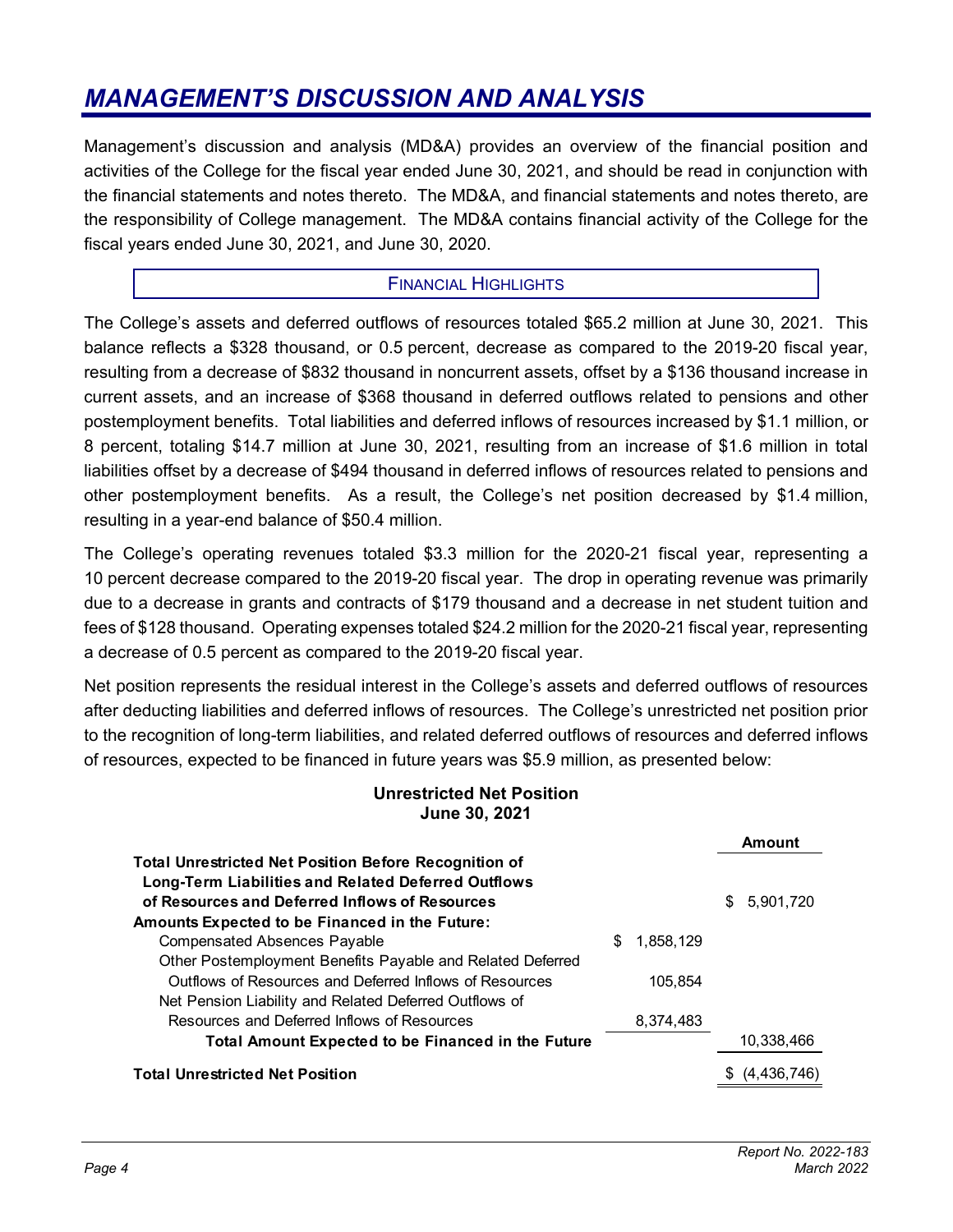The College's comparative total net position by category for the fiscal years ended June 30, 2021, and June 30, 2020, is shown in the following graph:



**Net Position (In Thousands)** 

The following chart provides a graphical presentation of College revenues by category for the 2020-21 fiscal year:

**Total Revenues** 



OVERVIEW OF FINANCIAL STATEMENTS

Pursuant to Governmental Accounting Standards Board (GASB) Statement No. 35, the College's financial report consists of three basic financial statements: the statement of net position; the statement of revenues, expenses, and changes in net position; and the statement of cash flows. The financial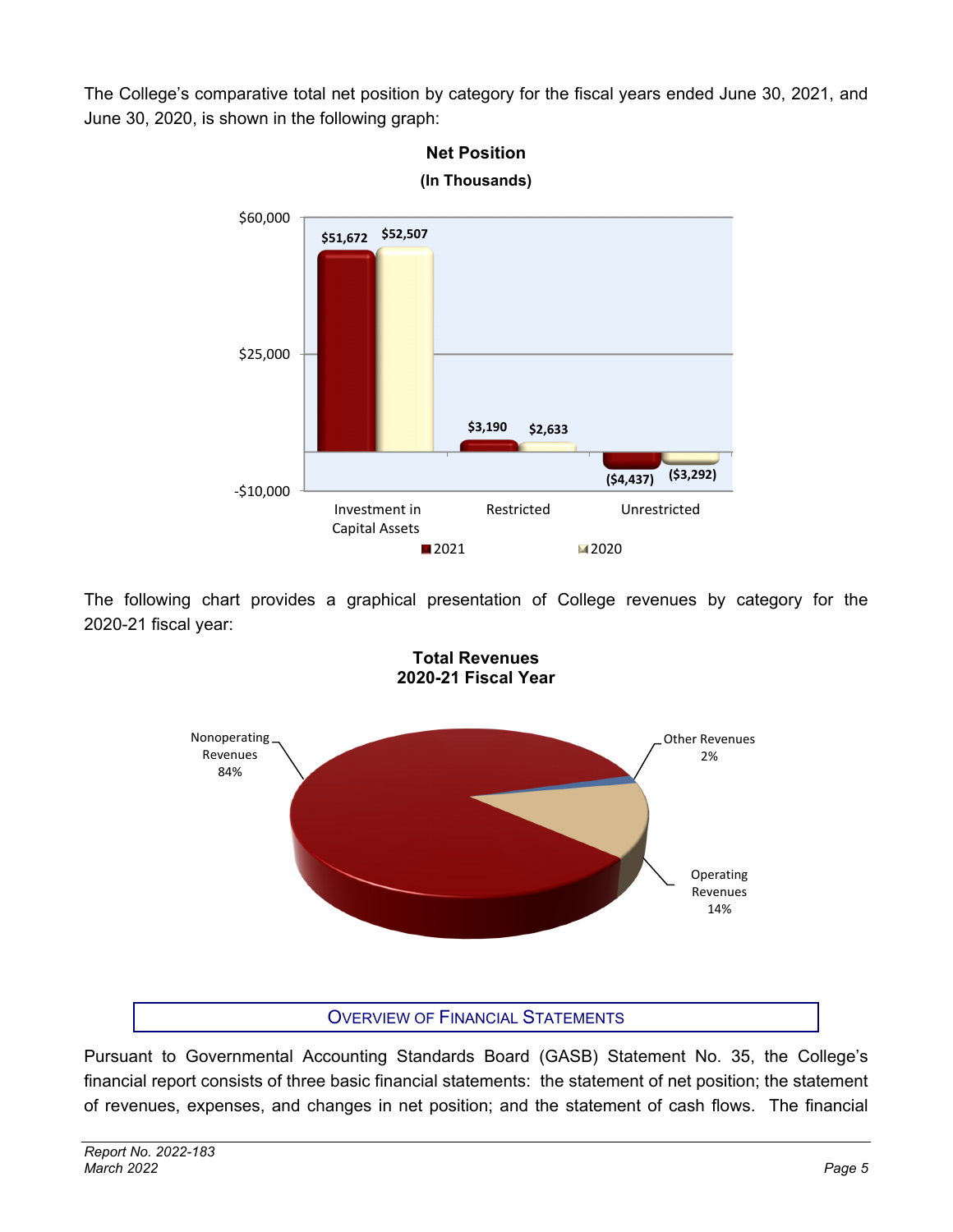statements, and notes thereto, encompass the College and its component unit. Based on the application of the criteria for determining component units, the Chipola College Foundation, Inc., is included within the College reporting entity as a discretely presented component unit.

Information regarding the component unit is presented in the notes to financial statements. This MD&A focuses on the College, excluding the discretely presented component unit.

### **The Statement of Net Position**

The statement of net position reflects the assets, deferred outflows of resources, liabilities, and deferred inflows of resources of the College, using the accrual basis of accounting, and presents the financial position of the College at a specified time. Assets, plus deferred outflows of resources, less liabilities, less deferred inflows of resources, equals net position, which is one indicator of the College's current financial condition. The changes in net position that occur over time indicate improvement or deterioration in the College's financial condition.

The following summarizes the College's assets, deferred outflows of resources, liabilities, deferred inflows of resources, and net position at June 30:

#### **Condensed Statement of Net Position at June 30**

|                                       | 2021        | 2020        |
|---------------------------------------|-------------|-------------|
| <b>Assets</b>                         |             |             |
| <b>Current Assets</b>                 | \$<br>8,506 | \$<br>8,370 |
| Capital Assets, Net                   | 51,672      | 52,507      |
| <b>Other Noncurrent Assets</b>        | 1,198       | 1,195       |
| <b>Total Assets</b>                   | 61,376      | 62,072      |
| <b>Deferred Outflows of Resources</b> | 3,795       | 3,427       |
| Liabilities                           |             |             |
| <b>Current Liabilities</b>            | 850         | 799         |
| <b>Noncurrent Liabilities</b>         | 12,833      | 11,295      |
| <b>Total Liabilities</b>              | 13,683      | 12,094      |
| Deferred Inflows of Resources         | 1,063       | 1,557       |
| <b>Net Position</b>                   |             |             |
| Investment in Capital Assets          | 51,672      | 52,507      |
| Restricted                            | 3,190       | 2,633       |
| Unrestricted                          | (4, 437)    | (3, 292)    |
| <b>Total Net Position</b>             | \$50,425    | \$ 51,848   |

#### **(In Thousands)**

The College's total net position decreased by \$1.4 million primarily attributable to a \$1.5 million increase in noncurrent liabilities as a result of an increase in net pension liability of \$1.8 million. The College's total Unrestricted Net Position also decreased by \$1.1 million primarily as a result of an increase in net pension liability.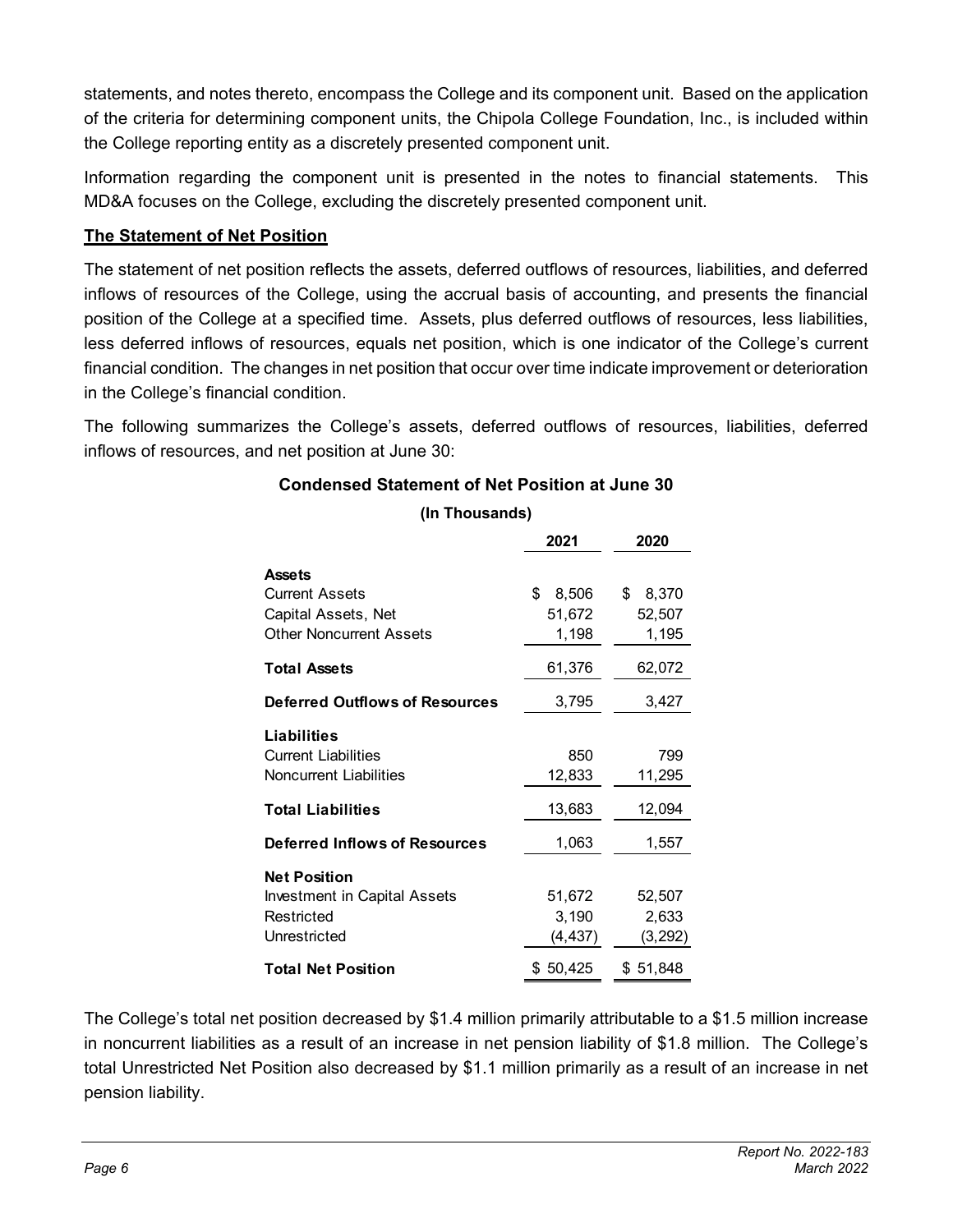## **The Statement of Revenues, Expenses, and Changes in Net Position**

The statement of revenues, expenses, and changes in net position presents the College's revenue and expense activity, categorized as operating and nonoperating. Revenues and expenses are recognized when earned or incurred, regardless of when cash is received or paid.

The following summarizes the College's activity for the 2020-21 and 2019-20 fiscal years:

## **Condensed Statement of Revenues, Expenses, and Changes in Net Position For the Fiscal Years**

| (In Thousands)                                                         |         |                     |         |                     |
|------------------------------------------------------------------------|---------|---------------------|---------|---------------------|
|                                                                        | 2020-21 |                     | 2019-20 |                     |
| <b>Operating Revenues</b><br>Less, Operating Expenses                  | \$      | 3,251<br>24,198     | S       | 3.611<br>24.324     |
| <b>Operating Loss</b><br>Net Nonoperating Revenues                     |         | (20, 947)<br>19,158 |         | (20, 713)<br>18,012 |
| <b>Loss Before Other Revenues</b><br><b>Other Revenues</b>             |         | (1,789)<br>366      |         | (2,701)<br>340      |
| <b>Net Decrease In Net Position</b><br>Net Position, Beginning of Year |         | (1, 423)<br>51,848  |         | (2, 361)<br>54,209  |
| <b>Net Position, End of Year</b>                                       | \$      | 50,425              | \$      | 51,848              |

#### **Operating Revenues**

GASB Statement No. 35 categorizes revenues as either operating or nonoperating. Operating revenues generally result from exchange transactions where each of the parties to the transaction either gives or receives something of equal or similar value.

The following summarizes the operating revenues by source that were used to fund operating activities for the 2020-21 and 2019-20 fiscal years:

#### **Operating Revenues For the Fiscal Years**

#### **(In Thousands)**

|                                               | 2020-21 |       | 2019-20 |       |
|-----------------------------------------------|---------|-------|---------|-------|
| Student Tuition and Fees, Net                 | S       | 2.241 | \$      | 2,369 |
| <b>Grants and Contracts</b>                   |         | 746   |         | 925   |
| Sales and Services of Educational Departments |         | 26    |         | -37   |
| Auxiliary Enterprises, Net                    |         | 214   |         | 244   |
| Other                                         |         | 24    |         | 36    |
| Total Operating Revenues                      | S       | 3.251 | \$      | 3.611 |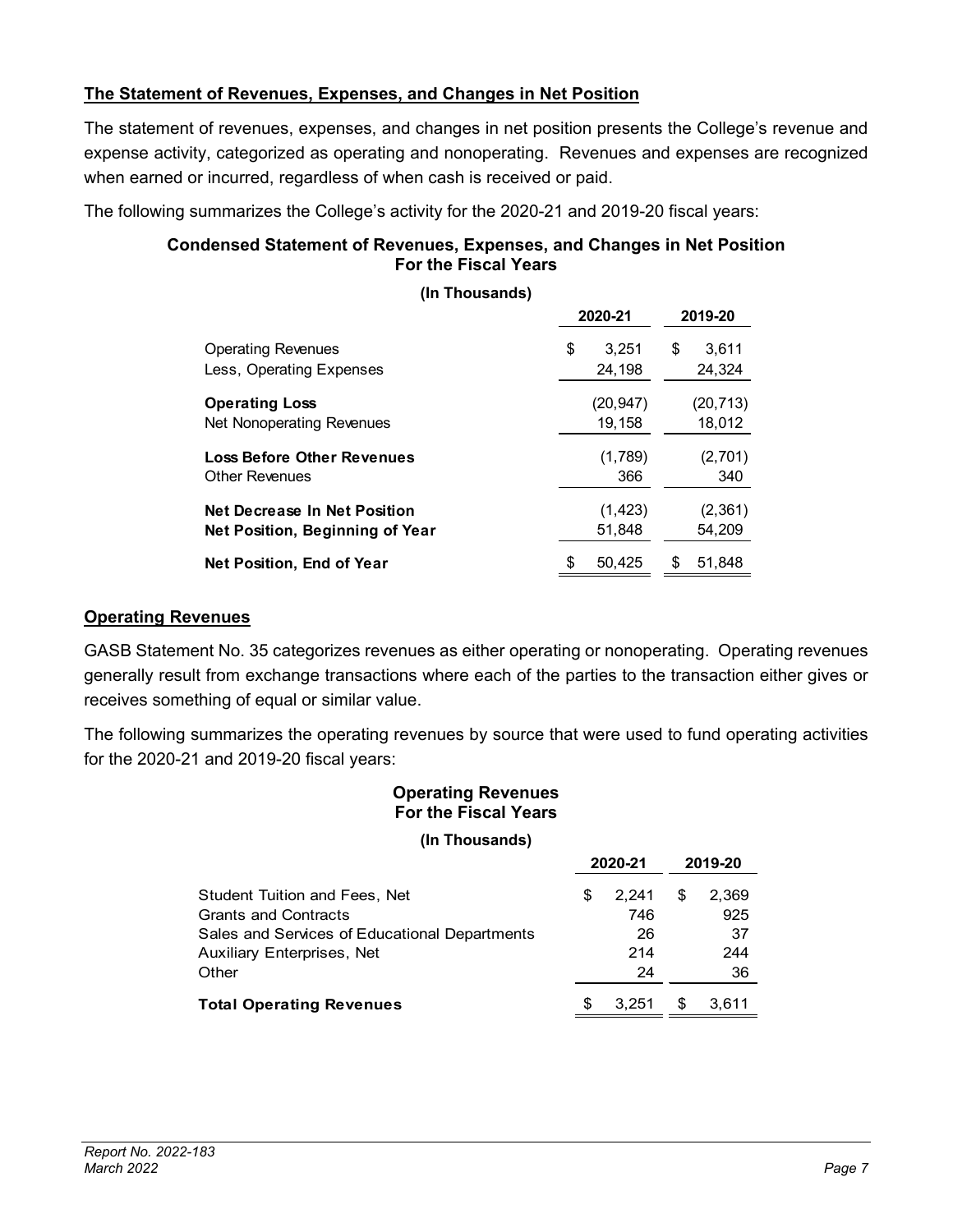The following chart presents the College's operating revenues for the 2020-21 and 2019-20 fiscal years:



The College's operating revenue decreased by \$360 thousand during the 2020-21 fiscal year primarily due to a decrease in grants and contracts of \$179 thousand and a decrease in net student tuition and fees of \$128 thousand.

## **Operating Expenses**

Expenses are categorized as operating or nonoperating. The majority of the College's expenses are operating expenses as defined by GASB Statement No. 35. GASB gives financial reporting entities the choice of reporting operating expenses in the functional or natural classifications. The College has chosen to report the expenses in their natural classification on the statement of revenues, expenses, and changes in net position and has displayed the functional classification in the notes to financial statements.

The following summarizes operating expenses by natural classification for the 2020-21 and 2019-20 fiscal years: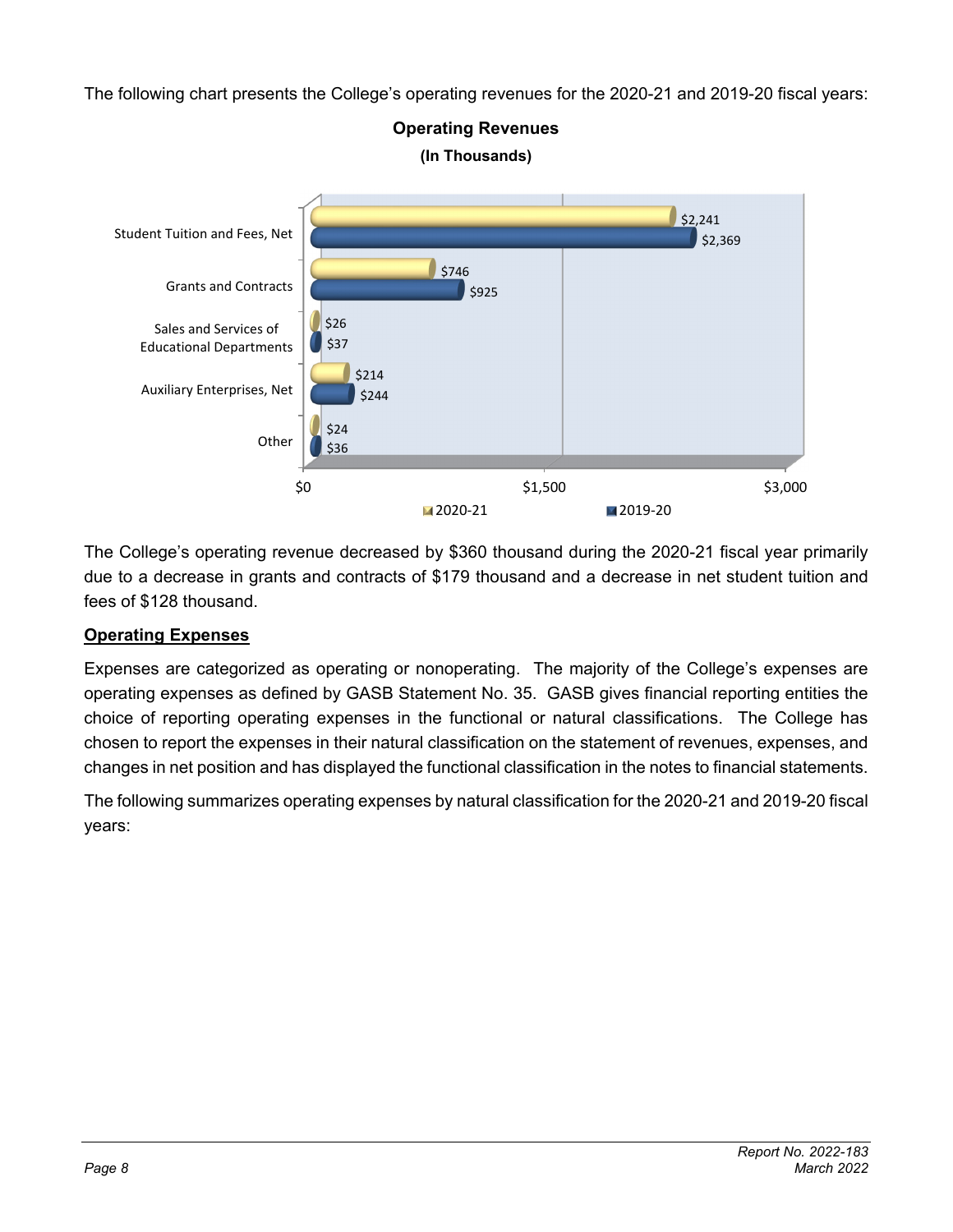#### **Operating Expenses For the Fiscal Years**

#### **(In Thousands)**

|                                                                                                                                                                                             | 2020-21 |                                                   |                                                     |  | 2019-20 |
|---------------------------------------------------------------------------------------------------------------------------------------------------------------------------------------------|---------|---------------------------------------------------|-----------------------------------------------------|--|---------|
| <b>Personnel Services</b><br>Scholarships and Waivers<br>Utilities and Communications<br><b>Contractual Services</b><br><b>Other Services and Expenses</b><br><b>Materials and Supplies</b> | \$      | 12.973<br>3,812<br>1,092<br>944<br>1,281<br>1,743 | \$13,017<br>3,718<br>1,163<br>952<br>1,272<br>1,804 |  |         |
| Depreciation                                                                                                                                                                                |         | 2,353                                             | 2,398                                               |  |         |
| <b>Total Operating Expenses</b>                                                                                                                                                             |         | 24,198                                            | \$24,324                                            |  |         |

The following chart presents the College's operating expenses for the 2020-21 and 2019-20 fiscal years:



#### **Operating Expenses (In Thousands)**

The College's operating expenses decreased by \$126 thousand from the previous fiscal year. The operating expense categories showing the largest drop were utilities and communications with a decrease of \$71 thousand and materials and supplies with a decrease of \$61 thousand.

#### **Nonoperating Revenues and Expenses**

Certain revenue sources that the College relies on to provide funding for operations, including State noncapital appropriations, Federal and State student financial aid, certain gifts and grants, and investment income are defined by GASB as nonoperating. Nonoperating expenses include capital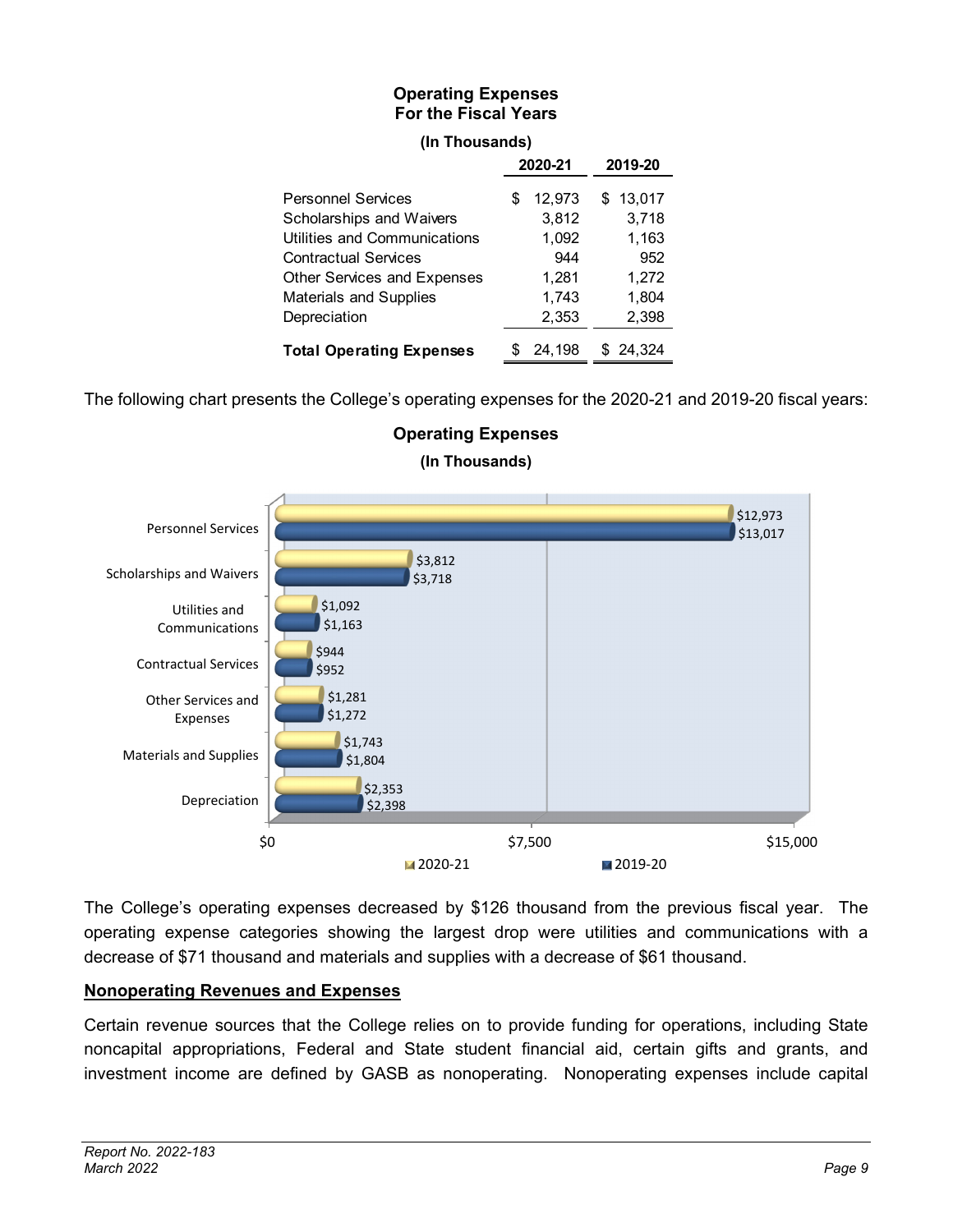financing costs and other costs related to capital assets. The following summarizes the College's nonoperating revenues and expenses for the 2020-21 and 2019-20 fiscal years:

### **Nonoperating Revenues (Expenses) For the Fiscal Years**

#### **(In Thousands)**

|                                                                                   | 2020-21           | 2019-20               |
|-----------------------------------------------------------------------------------|-------------------|-----------------------|
| <b>State Noncapital Appropriations</b><br>Federal and State Student Financial Aid | \$12,766<br>4.231 | 12,529<br>\$<br>4,074 |
| Gifts and Grants                                                                  | 2,088             | 758                   |
| Investment Income                                                                 | 15                | 102                   |
| <b>Other Nonoperating Revenues</b>                                                |                   | 549                   |
| Gain on Disposal of Capital Assets                                                | 58                |                       |
| <b>Net Nonoperating Revenues</b>                                                  | 19.158<br>SS.     | 18.012<br>\$          |

Total nonoperating revenues increased by \$1.1 million during the 2020-21 fiscal year. This overall increase is primarily due to an increase of \$1.3 million in gifts and grants. The increase in gifts and grants is largely attributable to Federal Higher Education Emergency Relief Funds received due to the coronavirus pandemic.

#### **Other Revenues**

This category is composed of State capital appropriations and capital grants, contracts, gifts, and fees. The following summarizes the College's other revenues for the 2020-21 and 2019-20 fiscal years:

## **Other Revenues For the Fiscal Years**

#### **(In Thousands)**

|                                                                                   | 2020-21 |           | 2019-20 |     |  |
|-----------------------------------------------------------------------------------|---------|-----------|---------|-----|--|
| <b>State Capital Appropriations</b><br>Capital Grants, Contracts, Gifts, and Fees |         | 43<br>323 | £.      | 340 |  |
| Total                                                                             |         | 366       |         | 340 |  |

#### **The Statement of Cash Flows**

The statement of cash flows provides information about the College's financial results by reporting the major sources and uses of cash and cash equivalents. This statement will assist in evaluating the College's ability to generate net cash flows, its ability to meet its financial obligations as they come due, and its need for external financing. Cash flows from operating activities show the net cash used by the operating activities of the College. Cash flows from capital financing activities include all plant funds and related long-term debt activities. Cash flows from investing activities show the net source and use of cash related to purchasing or selling investments, and earning income on those investments. Cash flows from noncapital financing activities include those activities not covered in other sections.

The following summarizes the College's cash flows for the 2020-21 and 2019-20 fiscal years: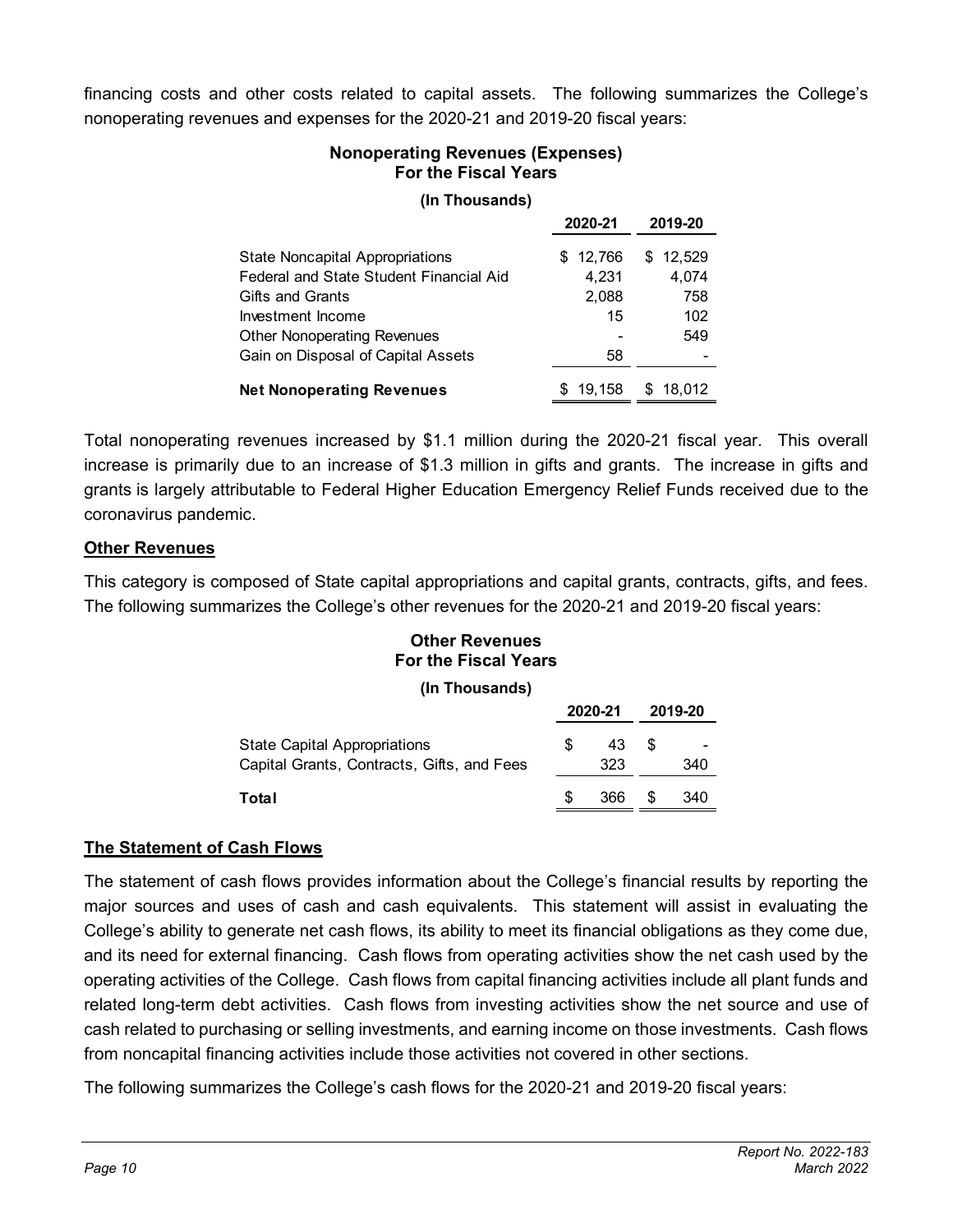#### **Condensed Statement of Cash Flows For the Fiscal Years**

#### **(In Thousands)**

**2020-21 2019-20**

|                                                      | ZUZU-Z I     | 2013-20    |
|------------------------------------------------------|--------------|------------|
| Cash Provided (Used) by:                             |              |            |
| <b>Operating Activities</b>                          | \$(17,863)   | \$(21,788) |
| <b>Noncapital Financing Activities</b>               | 18.194       | 19,124     |
| Capital and Related Financing Activities             | (1,093)      | 2,796      |
| <b>Investing Activities</b>                          | 14           | 102        |
| Net Increase (Decrease) in Cash and Cash Equivalents | (748)        | 234        |
| Cash and Cash Equivalents, Beginning of Year         | 9,185        | 8,951      |
| Cash and Cash Equivalents, End of Year               | 8.437<br>\$. | 9.185<br>S |

Major sources of funds came from State noncapital appropriations (\$12.8 million), Federal and State student financial aid (\$4.2 million), net student tuition and fees (\$2.3 million), and gifts and grants received for other than capital or endowment purposes (\$1.2 million). Major uses of funds were for payments to employees and for employee benefits (\$12.2 million), payments to suppliers for goods and services (\$4 million), and payments for scholarships (\$3.8 million).

Changes in cash and cash equivalents were the result of the following factors:

- Cash provided for capital and related financing activities decreased by \$3.9 million primarily due to a decrease in the receipt of State capital appropriations and a decrease in amounts received for insurance recoveries related to Hurricane Michael.
- Cash used by operating activities decreased by \$3.9 million primarily due to a decrease of \$4.5 million in payments to suppliers of goods and services, largely related to Hurricane Michael recovery.

#### CAPITAL ASSETS AND COMMITMENTS

#### **Capital Assets**

At June 30, 2021, the College had \$97.8 million in capital assets, less accumulated depreciation of \$46.1 million, for net capital assets of \$51.7 million. Depreciation charges for the current fiscal year totaled \$2.4 million. The following table summarizes the College's capital assets, net of accumulated depreciation, at June 30: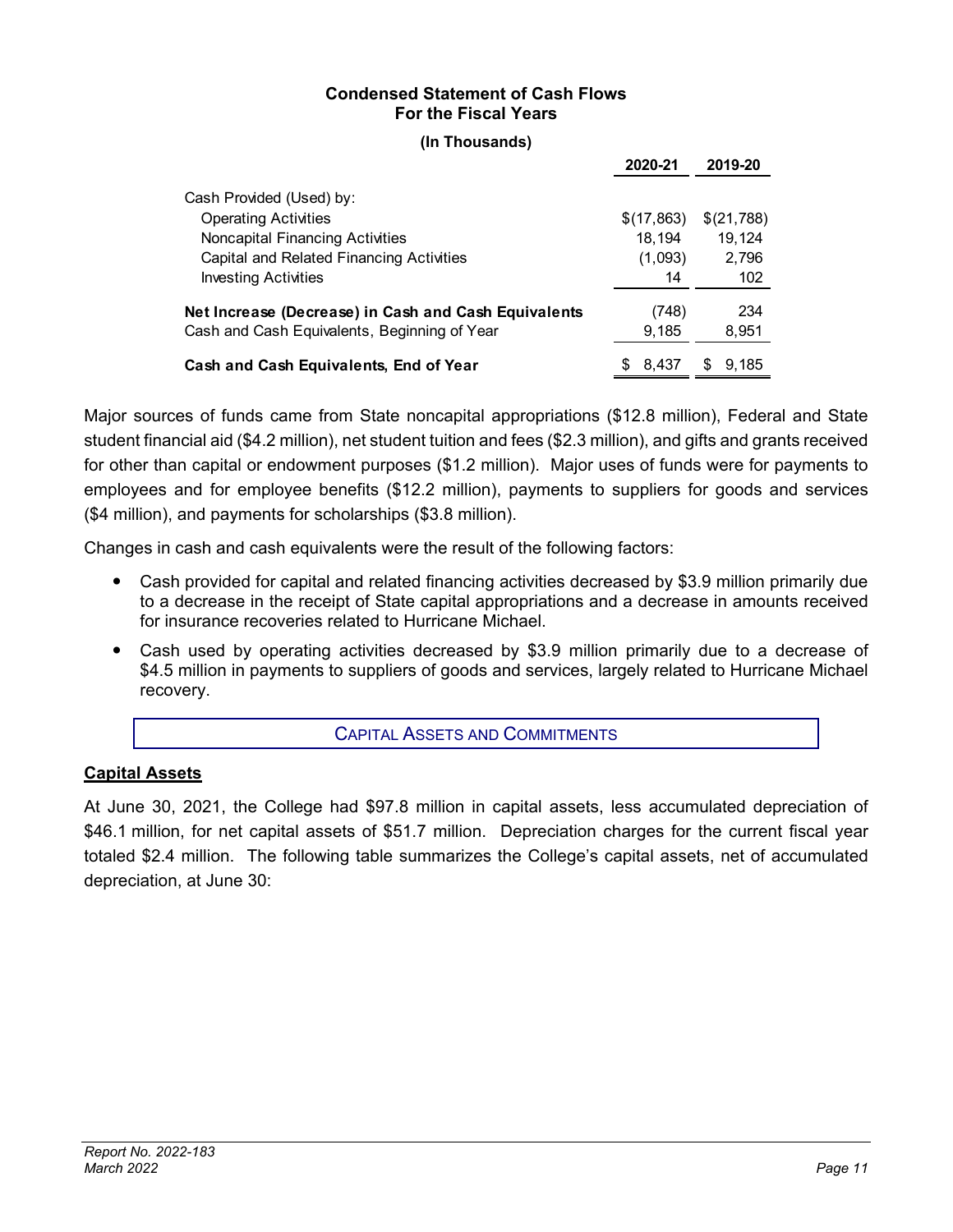## **Capital Assets, Net at June 30**

|                                     | 2021     | 2020     |
|-------------------------------------|----------|----------|
| Land                                | \$2,146  | \$2,146  |
| Computer Software                   | 265      | 265      |
| <b>Construction in Progress</b>     |          | 83       |
| <b>Buildings</b>                    | 45,664   | 46,954   |
| Other Structures and Improvements   | 2,783    | 2,499    |
| Furniture, Machinery, and Equipment | 814      | 560      |
| <b>Capital Assets, Net</b>          | \$51,672 | \$52,507 |

#### **(In Thousands)**

Additional information about the College's capital assets is presented in the notes to financial statements.

#### **Capital Commitments**

The College had no major construction commitments at June 30, 2021.

ECONOMIC FACTORS THAT WILL AFFECT THE FUTURE

The College's economic condition is closely tied to that of the State of Florida. Because of uncertainties associated with the coronavirus pandemic and increased demand for State resources, the prospect of a reduction in State funding is possible for the 2021-22 fiscal year. Given the College's current financial status, adequate financial resources exist to maintain its present level of services for the foreseeable future. However, if necessary, in the future the College will revise its budget based upon student enrollment and available State appropriations.

#### REQUESTS FOR INFORMATION

Questions concerning information provided in the MD&A or other required supplementary information, and financial statements and notes thereto, or requests for additional financial information should be addressed to the Vice President of Administrative and Business Affairs, Chipola College, 3094 Indian Circle, Marianna, Florida 32446.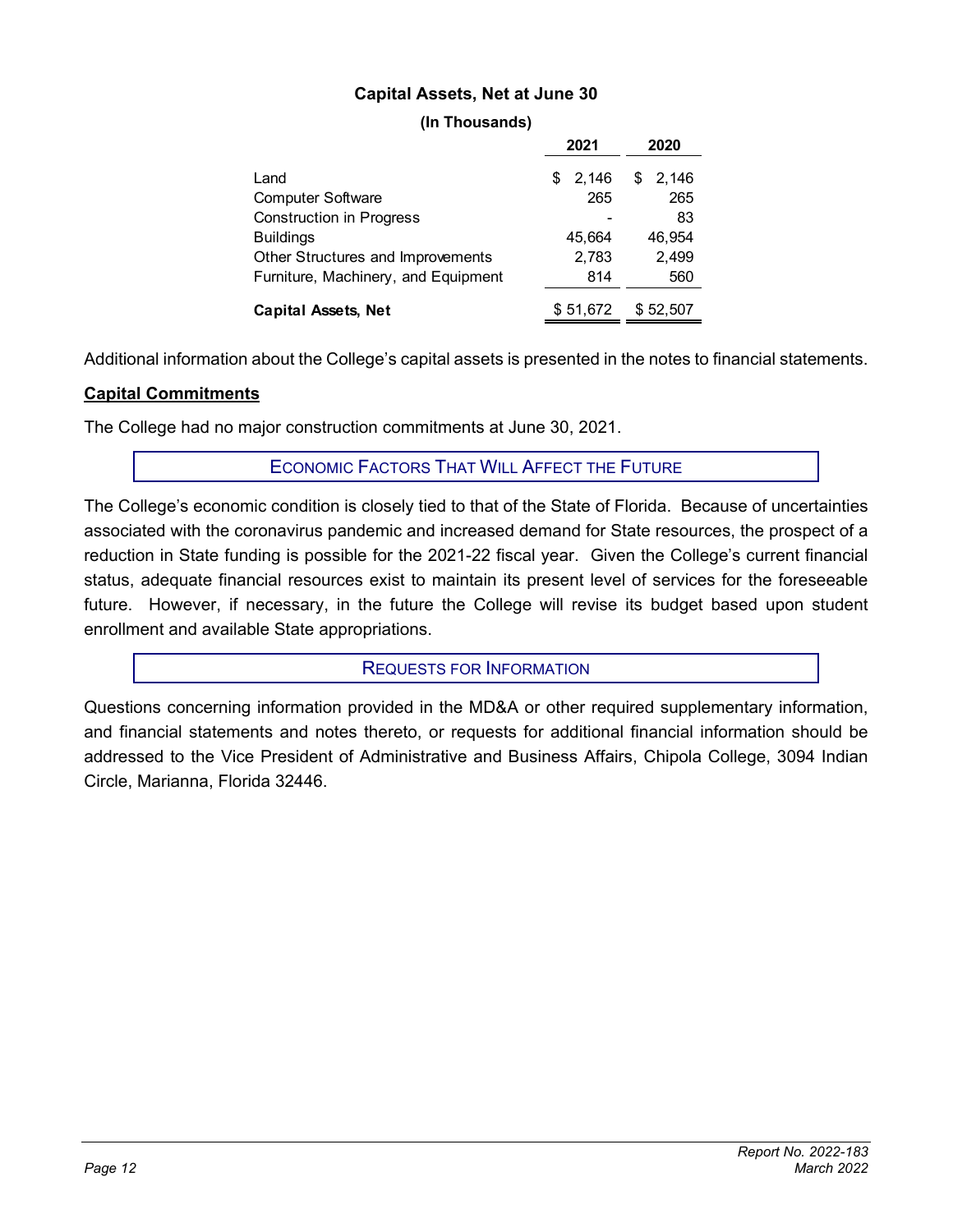THIS PAGE INTENTIONALLY LEFT BLANK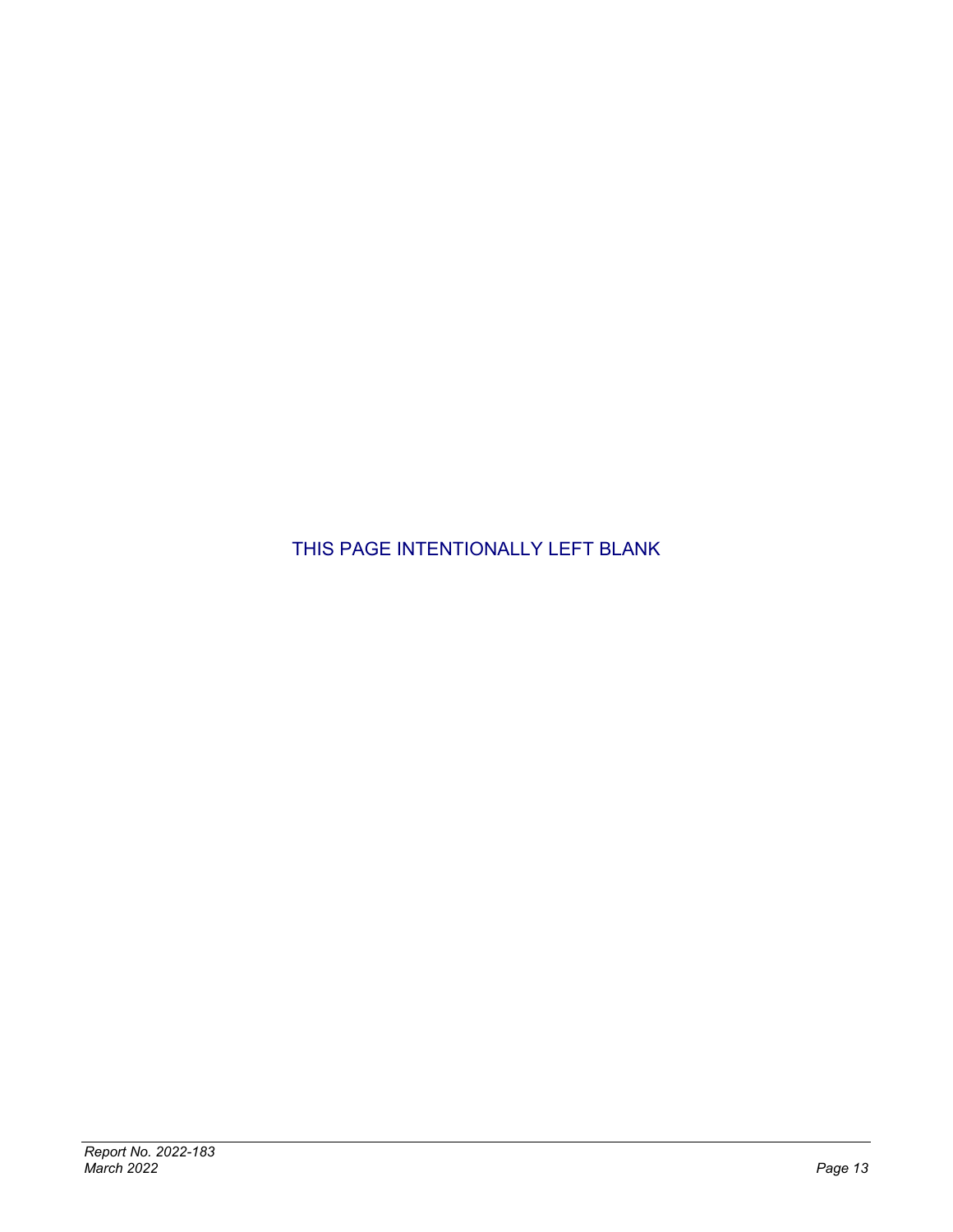## <span id="page-17-0"></span>*BASIC FINANCIAL STATEMENTS*

#### **CHIPOLA COLLEGE A Component Unit of the State of Florida Statement of Net Position**

#### **June 30, 2021**

|                                                             | College            | Component<br>Unit |
|-------------------------------------------------------------|--------------------|-------------------|
| <b>ASSETS</b>                                               |                    |                   |
| <b>Current Assets:</b>                                      |                    |                   |
| Cash and Cash Equivalents                                   | 7,139,239<br>S     | \$<br>282,462     |
| Restricted Cash and Cash Equivalents                        | 100,000            |                   |
| Investments                                                 |                    | 5,373,524         |
| <b>Accounts Receivable</b>                                  | 31,016             |                   |
| Notes Receivable                                            | 5,233              |                   |
| Due from Other Governmental Agencies                        | 955,077            |                   |
| <b>Prepaid Expenses</b>                                     | 275,977            |                   |
| <b>Total Current Assets</b>                                 | 8,506,542          | 5,655,986         |
| <b>Noncurrent Assets:</b>                                   |                    |                   |
| Restricted Cash and Cash Equivalents                        | 1,197,614          | 4,258,298         |
| <b>Restricted Investments</b>                               |                    | 14,296,473        |
| Depreciable Capital Assets, Net                             | 49,260,656         |                   |
| Nondepreciable Capital Assets                               | 2,411,212          |                   |
| <b>Other Assets</b>                                         |                    | 490,422           |
| <b>Total Noncurrent Assets</b>                              | 52,869,482         | 19,045,193        |
| <b>TOTAL ASSETS</b>                                         | 61,376,024         | 24,701,179        |
| DEFERRED OUTFLOWS OF RESOURCES                              |                    |                   |
| <b>Other Postemployment Benefits</b>                        | 160,494            |                   |
| Pensions                                                    | 3,634,140          |                   |
| TOTAL DEFERRED OUTFLOWS OF RESOURCES                        | 3,794,634          |                   |
| <b>LIABILITIES</b>                                          |                    |                   |
| <b>Current Liabilities:</b>                                 |                    |                   |
| <b>Accounts Payable</b><br>Salary and Payroll Taxes Payable | 194,851<br>295,974 | 19,354            |
| Due to Other Governmental Agencies                          | 2,060              |                   |
| Unearned Revenue                                            | 61,410             |                   |
| Deposits Held for Others                                    | 58,195             |                   |
| Long-Term Liabilities - Current Portion:                    |                    |                   |
| <b>Compensated Absences Payable</b>                         | 200,000            |                   |
| Other Postemployment Benefits Payable                       | 6,835              |                   |
| Net Pension Liability                                       | 30,488             |                   |
| <b>Total Current Liabilities</b>                            | 849,813            | 19,354            |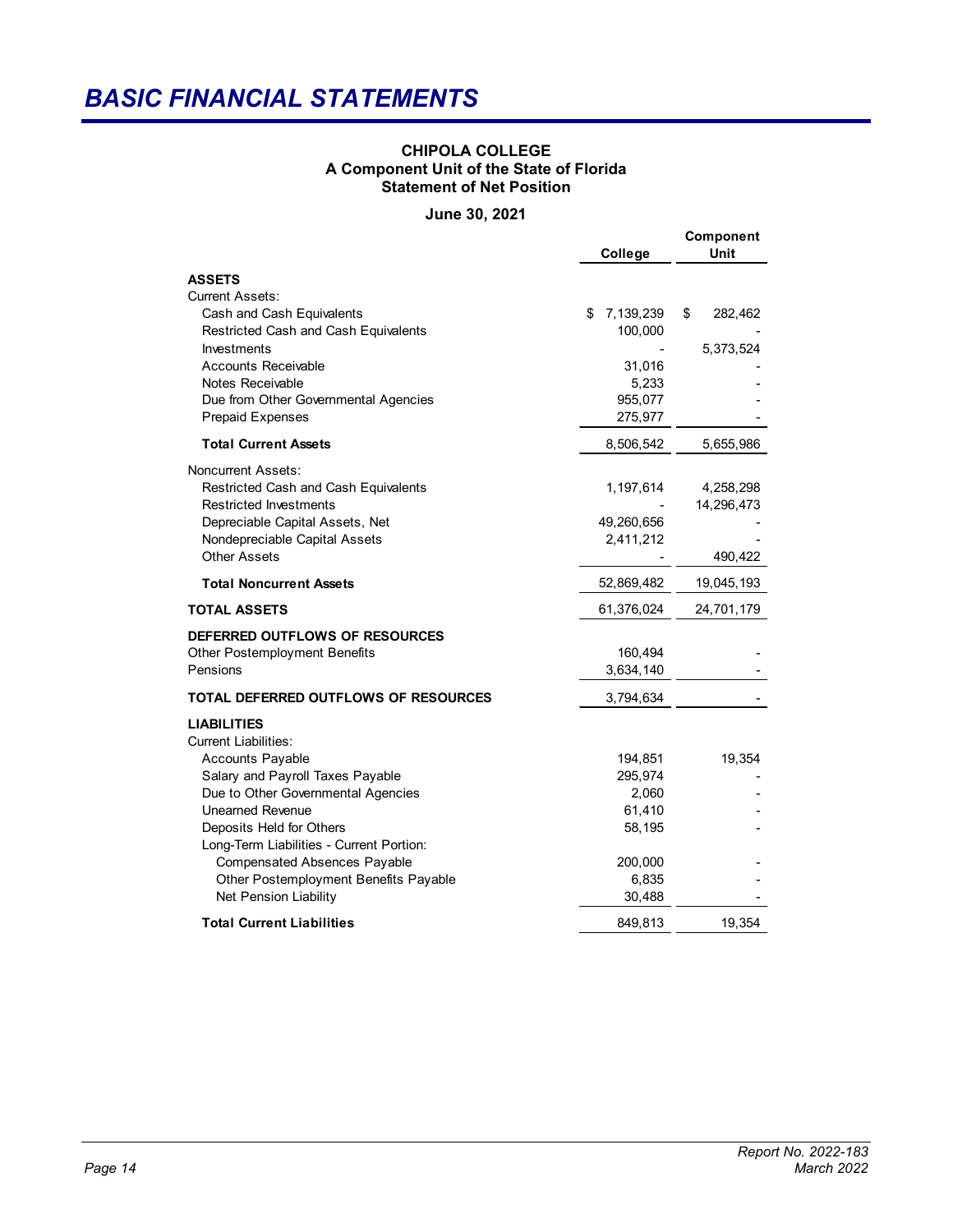|                                                                                                       | College                                        | Component<br>Unit       |
|-------------------------------------------------------------------------------------------------------|------------------------------------------------|-------------------------|
| <b>LIABILITIES (Continued)</b><br>Noncurrent Liabilities:                                             |                                                |                         |
| <b>Compensated Absences Payable</b><br>Other Postemployment Benefits Payable<br>Net Pension Liability | 1,658,129<br>47,449<br>11, 127, 031            |                         |
| <b>Total Noncurrent Liabilities</b>                                                                   | 12,832,609                                     |                         |
| <b>TOTAL LIABILITIES</b>                                                                              | 13,682,422                                     | 19,354                  |
| DEFERRED INFLOWS OF RESOURCES<br><b>Other Postemployment Benefits</b><br>Pensions                     | 212,064<br>851,104                             |                         |
| TOTAL DEFERRED INFLOWS OF RESOURCES                                                                   | 1,063,168                                      |                         |
| <b>NET POSITION</b><br>Investment in Capital Assets<br>Restricted:<br>Nonexpendable:                  | 51,671,868                                     |                         |
| Endowment                                                                                             |                                                | 7,479,332               |
| Expendable:<br>Grants and Loans<br>Scholarships<br><b>Capital Projects</b><br>Unrestricted            | 669,292<br>602,947<br>1,917,707<br>(4,436,746) | 11,823,109<br>5,379,384 |
| <b>TOTAL NET POSITION</b>                                                                             | 50,425,068<br>\$                               | \$24,681,825            |

The accompanying notes to financial statements are an integral part of this statement.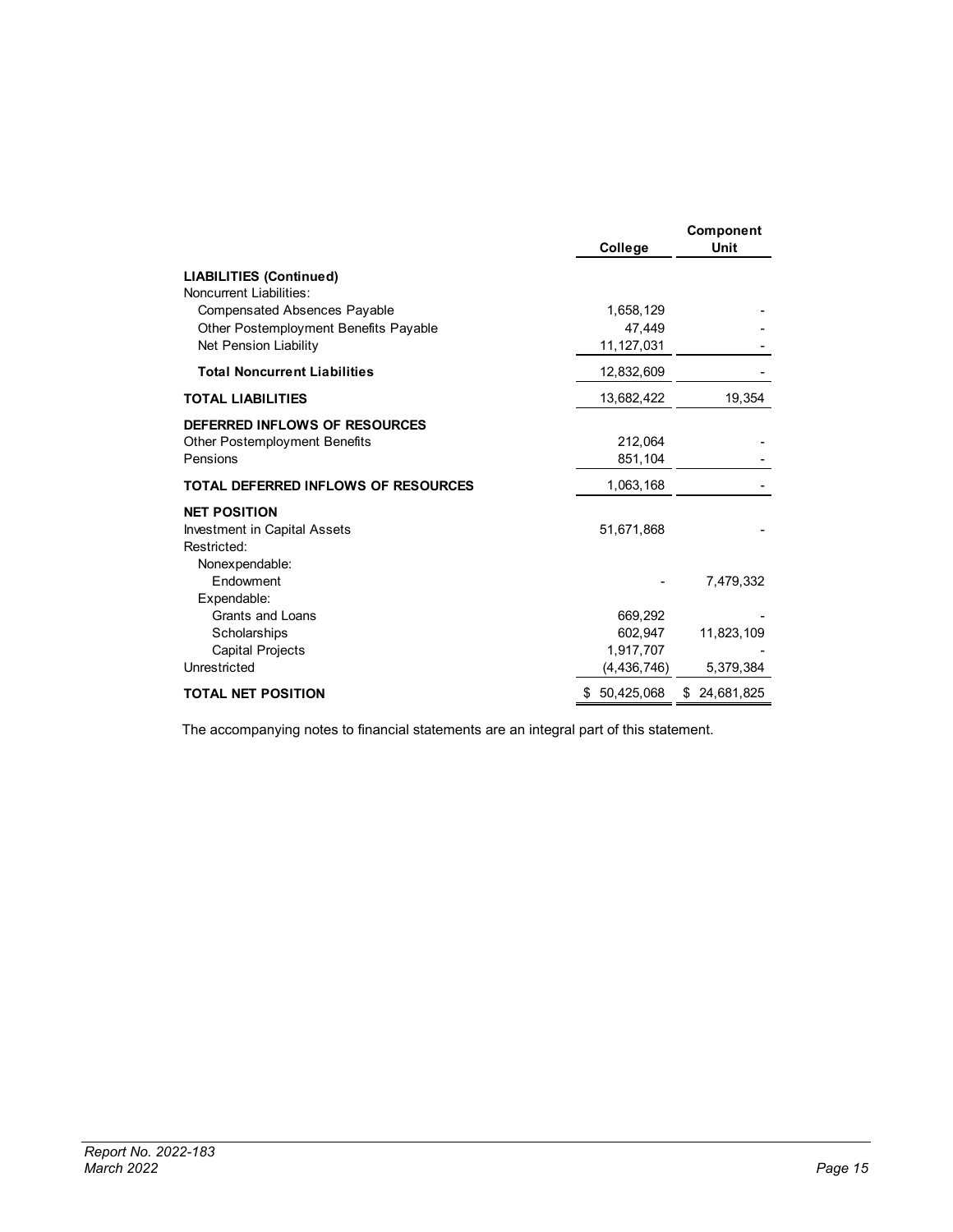THIS PAGE INTENTIONALLY LEFT BLANK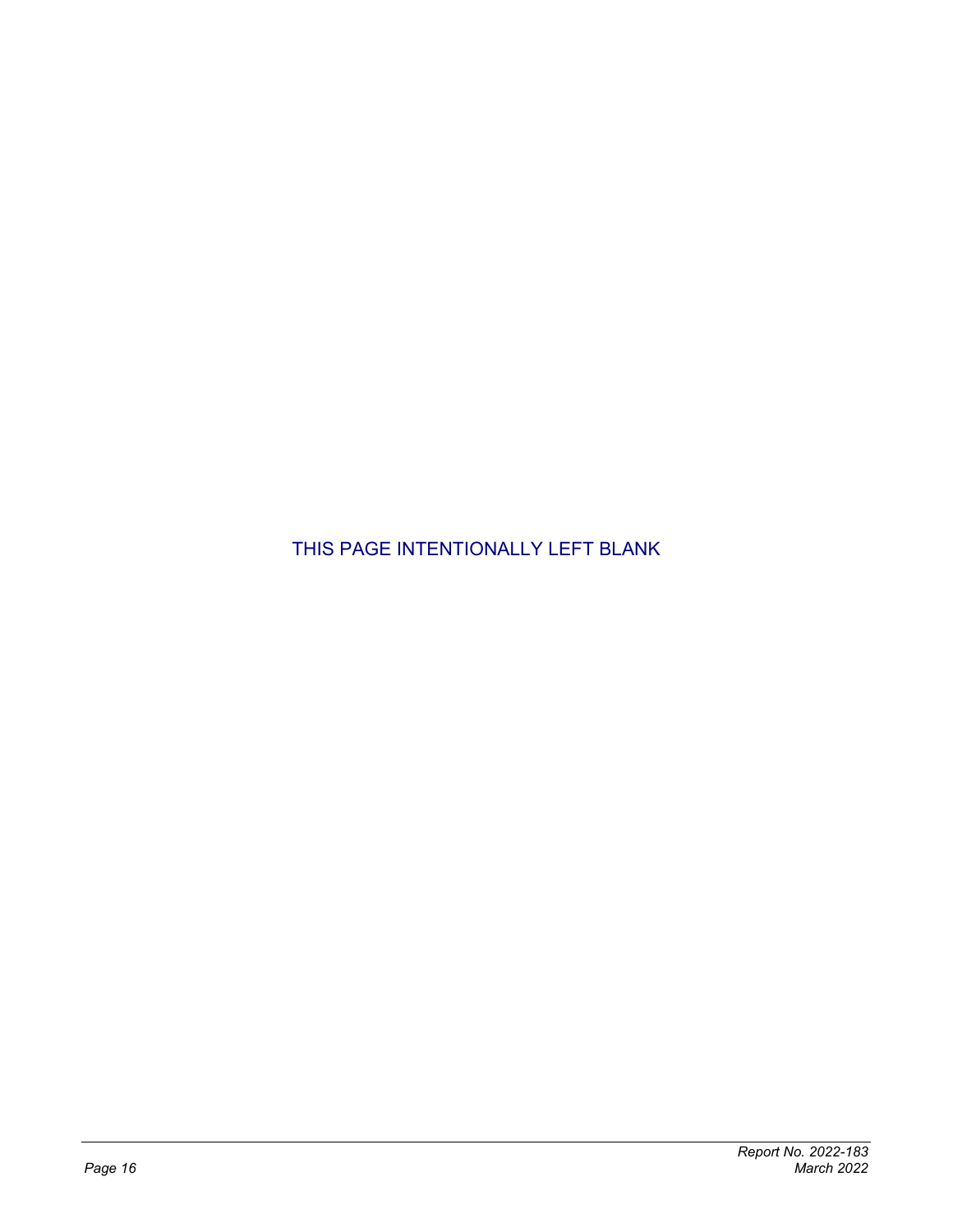#### **CHIPOLA COLLEGE A Component Unit of the State of Florida Statement of Revenues, Expenses, and Changes in Net Position**

#### **For the Fiscal Year Ended June 30, 2021**

<span id="page-20-0"></span>

|                                                                        |                | Component    |
|------------------------------------------------------------------------|----------------|--------------|
|                                                                        | College        | Unit         |
| <b>REVENUES</b>                                                        |                |              |
| <b>Operating Revenues:</b>                                             |                |              |
| Student Tuition and Fees, Net of Scholarship                           |                |              |
| Allowances of \$881.921                                                | \$2,240,740    | \$           |
| <b>Federal Grants and Contracts</b>                                    | 434,519        |              |
| State and Local Grants and Contracts                                   | 64,334         |              |
| Nongovernmental Grants and Contracts                                   | 247,682        | 1,320,049    |
| Sales and Services of Educational Departments                          | 26,282         |              |
| Auxiliary Enterprises, Net of Scholarship                              |                |              |
| Allowances of \$5,098                                                  | 213,686        |              |
| <b>Other Operating Revenues</b>                                        | 24,268         |              |
| <b>Total Operating Revenues</b>                                        | 3,251,511      | 1,320,049    |
| <b>EXPENSES</b>                                                        |                |              |
| <b>Operating Expenses:</b>                                             |                |              |
| <b>Personnel Services</b>                                              | 12,972,572     |              |
| Scholarships and Waivers                                               | 3,812,553      | 736,808      |
| Utilities and Communications                                           | 1,091,838      |              |
| <b>Contractual Services</b>                                            | 944,405        |              |
| <b>Other Services and Expenses</b>                                     | 1,280,764      | 632,810      |
| <b>Materials and Supplies</b>                                          | 1,742,729      |              |
| Depreciation                                                           | 2,352,688      |              |
| <b>Total Operating Expenses</b>                                        | 24, 197, 549   | 1,369,618    |
| <b>Operating Loss</b>                                                  | (20, 946, 038) | (49, 569)    |
| <b>NONOPERATING REVENUES</b>                                           |                |              |
| <b>State Noncapital Appropriations</b>                                 | 12,765,588     |              |
| Federal and State Student Financial Aid                                | 4,231,270      |              |
| Gifts and Grants Received for Other Than Capital or Endowment Purposes | 2,088,025      |              |
| Investment Income                                                      | 14,537         | 481,780      |
| Net Gain on Investments                                                |                | 3,798,656    |
| Gain on Disposal of Capital Assets                                     | 58,097         |              |
| <b>Net Nonoperating Revenues</b>                                       | 19, 157, 517   | 4,280,436    |
| Income (Loss) Before Other Revenues                                    | (1,788,521)    | 4,230,867    |
| <b>State Capital Appropriations</b>                                    | 42,591         |              |
| Capital Grants, Contracts, Gifts, and Fees                             | 323,174        |              |
| <b>Additions to Endowments</b>                                         |                | 77,844       |
| <b>Total Other Revenues</b>                                            | 365,765        | 77,844       |
| Increase (Decrease) in Net Position                                    | (1,422,756)    | 4,308,711    |
| Net Position, Beginning of Year                                        | 51,847,824     | 20,017,261   |
| Adjustment to Beginning Net Position                                   |                | 355,853      |
| Net Position, Beginning of Year, as Restated                           | 51,847,824     | 20,373,114   |
| Net Position, End of Year                                              | \$50,425,068   | \$24,681,825 |

The accompanying notes to financial statements are an integral part of this statement.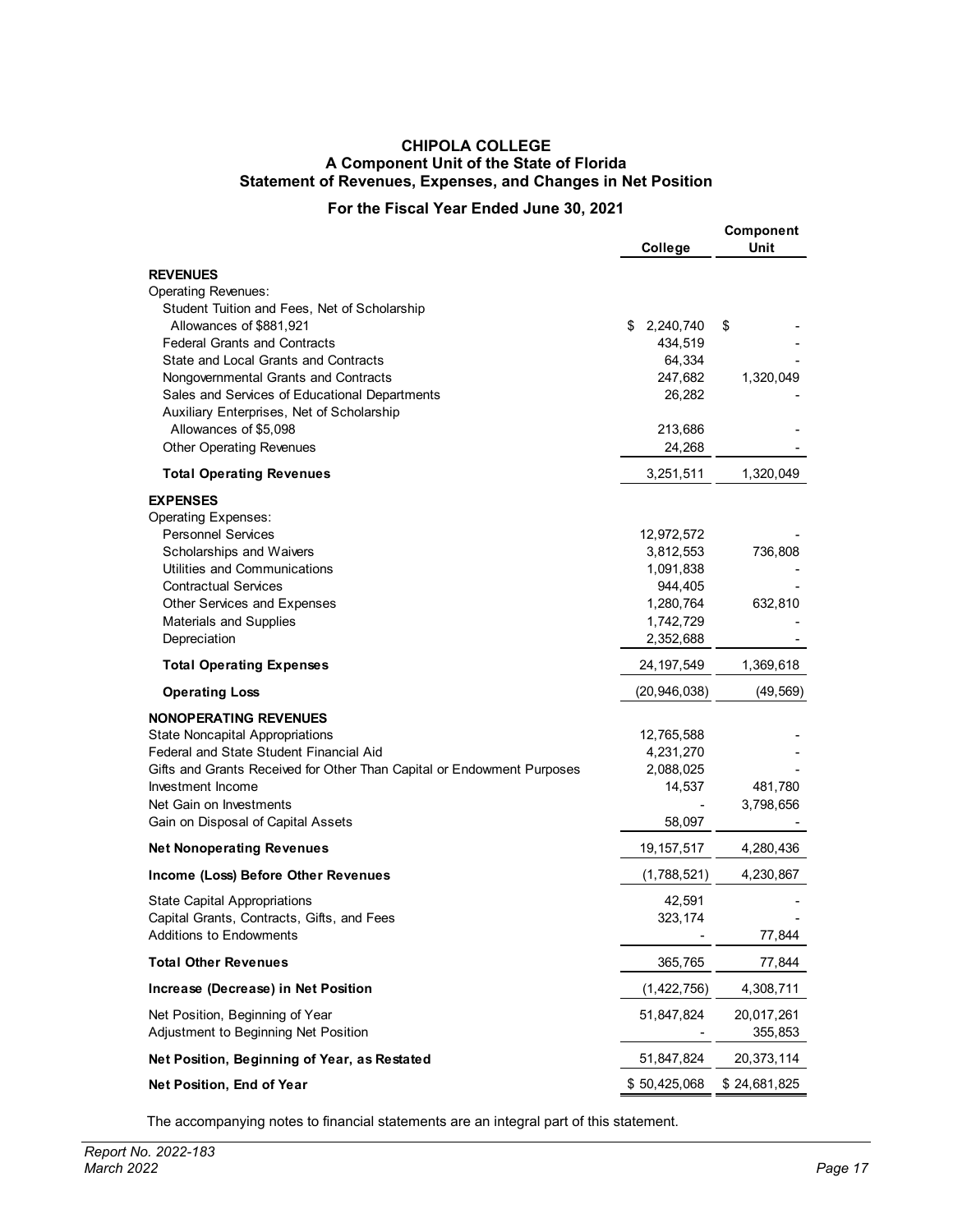#### **CHIPOLA COLLEGE A Component Unit of the State of Florida Statement of Cash Flows**

#### **For the Fiscal Year Ended June 30, 2021**

<span id="page-21-0"></span>

|                                                                                                                                                                                                                                                                                                                                                                                      | College                                                                                                                                   |
|--------------------------------------------------------------------------------------------------------------------------------------------------------------------------------------------------------------------------------------------------------------------------------------------------------------------------------------------------------------------------------------|-------------------------------------------------------------------------------------------------------------------------------------------|
| <b>CASH FLOWS FROM OPERATING ACTIVITIES</b><br><b>Student Tuition and Fees, Net</b><br><b>Grants and Contracts</b><br>Payments to Suppliers<br>Payments for Utilities and Communications<br>Payments to Employees<br>Payments for Employee Benefits<br>Payments for Scholarships<br>Loans Issued to Students<br>Collection on Loans to Students<br><b>Auxiliary Enterprises, Net</b> | \$<br>2,258,408<br>774,844<br>(3,981,908)<br>(1,091,838)<br>(9, 735, 385)<br>(2, 514, 558)<br>(3,812,553)<br>(6, 745)<br>3,444<br>213,686 |
| Sales and Services of Educational Departments<br><b>Other Receipts</b>                                                                                                                                                                                                                                                                                                               | 26,282<br>2,945                                                                                                                           |
| <b>Net Cash Used by Operating Activities</b>                                                                                                                                                                                                                                                                                                                                         | (17, 863, 378)                                                                                                                            |
| CASH FLOWS FROM NONCAPITAL FINANCING ACTIVITIES<br><b>State Noncapital Appropriations</b><br>Federal and State Student Financial Aid<br>Gifts and Grants Received for Other Than Capital or Endowment Purposes                                                                                                                                                                       | 12,765,588<br>4,230,536<br>1,197,776                                                                                                      |
| Net Cash Provided by Noncapital Financing Activities                                                                                                                                                                                                                                                                                                                                 | 18, 193, 900                                                                                                                              |
| <b>CASH FLOWS FROM CAPITAL AND RELATED FINANCING ACTIVITIES</b><br><b>State Capital Appropriations</b><br><b>Capital Grants and Gifts</b><br>Purchases of Capital Assets                                                                                                                                                                                                             | 42,715<br>323,174<br>(1,459,052)                                                                                                          |
| Net Cash Used by Capital and Related Financing Activities                                                                                                                                                                                                                                                                                                                            | (1,093,163)                                                                                                                               |
| <b>CASH FLOWS FROM INVESTING ACTIVITIES</b><br>Investment Income                                                                                                                                                                                                                                                                                                                     | 14,537                                                                                                                                    |
| <b>Net Cash Provided by Investing Activities</b>                                                                                                                                                                                                                                                                                                                                     | 14,537                                                                                                                                    |
| Net Decrease in Cash and Cash Equivalents<br>Cash and Cash Equivalents, Beginning of Year                                                                                                                                                                                                                                                                                            | (748, 104)<br>9,184,957                                                                                                                   |
| Cash and Cash Equivalents, End of Year                                                                                                                                                                                                                                                                                                                                               | \$8,436,853                                                                                                                               |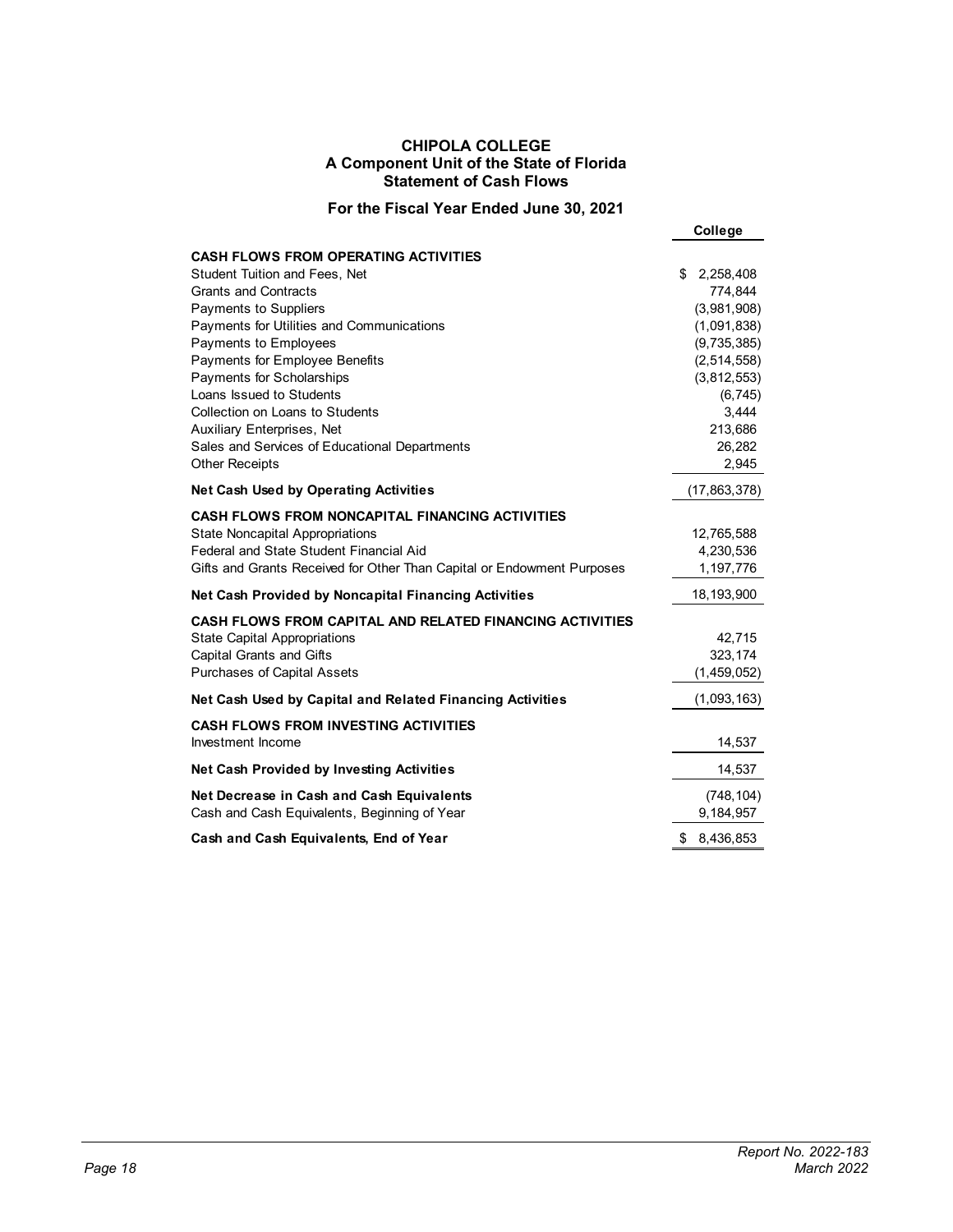|                                                                         | College            |
|-------------------------------------------------------------------------|--------------------|
| <b>RECONCILIATION OF OPERATING LOSS</b>                                 |                    |
| TO NET CASH USED BY OPERATING ACTIVITIES                                |                    |
| <b>Operating Loss</b>                                                   | (20, 946, 038)     |
| Adjustments to Reconcile Operating Loss                                 |                    |
| to Net Cash Used by Operating Activities:                               |                    |
| <b>Depreciation Expense</b>                                             | 2,352,688          |
| Changes in Assets, Liabilities, Deferred Outflows of Resources,         |                    |
| and Deferred Inflows of Resources:                                      |                    |
| Receivables                                                             | 12,310             |
| Notes Receivable                                                        | (3,301)            |
| Due from Other Governmental Agencies                                    | 38,668             |
| Due to Other Governmental Agencies                                      | 1,576              |
| <b>Prepaid Expenses</b>                                                 | (44, 130)          |
| <b>Accounts Payable</b>                                                 | 30,121             |
| Salaries and Payroll Taxes Payable                                      | 69,916             |
| Unearned Revenue                                                        | (5,001)            |
| Deposits Held for Others                                                | (22,900)           |
| <b>Compensated Absences Payable</b>                                     | (223, 967)         |
| Other Postemployment Benefits Payable                                   | (32, 694)          |
| <b>Net Pension Liability</b>                                            | 1,771,168          |
| Deferred Outflows of Resources Related to Other Postemployment Benefits | 24,314             |
| Deferred Inflows of Resources Related to Other Postemployment Benefits  | 7,036              |
| Deferred Outflows of Resources Related to Pensions                      | (392, 373)         |
| Deferred Inflows of Resources Related to Pensions                       | (500, 771)         |
| NET CASH USED BY OPERATING ACTIVITIES                                   | \$<br>(17,863,378) |

The accompanying notes to financial statements are an integral part of this statement.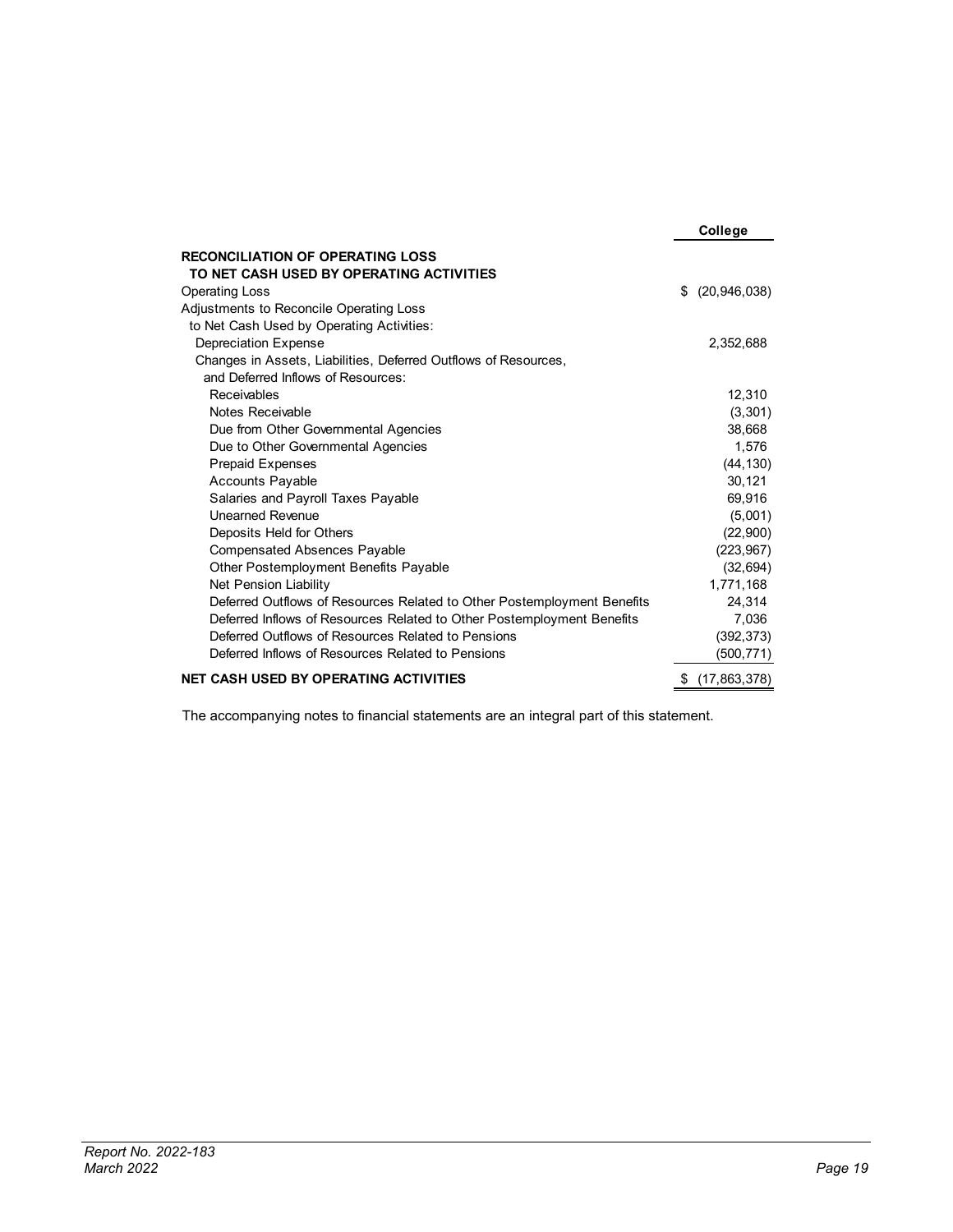## <span id="page-23-0"></span>*NOTES TO FINANCIAL STATEMENTS*

## **1. Summary of Significant Accounting Policies**

**Reporting Entity**. The governing body of Chipola College, a component unit of the State of Florida, is the College Board of Trustees. The Board of Trustees constitutes a corporation and is composed of nine members appointed by the Governor and confirmed by the Senate. The Board of Trustees is under the general direction and control of the Florida Department of Education, Division of Florida Colleges, and is governed by State law and State Board of Education (SBE) rules. However, the Board of Trustees is directly responsible for the day-to-day operations and control of the College within the framework of applicable State laws and SBE rules. The College serves Calhoun, Holmes, Jackson, Liberty, and Washington Counties.

Criteria for defining the reporting entity are identified and described in the Governmental Accounting Standards Board's (GASB) *Codification of Governmental Accounting and Financial Reporting Standards*, Sections 2100 and 2600. These criteria were used to evaluate potential component units for which the Board of Trustees is financially accountable and other organizations for which the nature and significance of their relationship with the Board of Trustees are such that exclusion would cause the College's financial statements to be misleading. Based on the application of these criteria, the College is a component unit of the State of Florida, and its financial balances and activities are reported in the State's Annual Comprehensive Financial Report by discrete presentation.

**Discretely Presented Component Unit**. Based on the application of the criteria for determining component units, the Chipola College Foundation, Inc. (Foundation), a legally separate entity, is included within the College's reporting entity as a discretely presented component unit and is governed by a separate board.

The Foundation is also a direct-support organization, as defined in Section 1004.70, Florida Statutes, and although legally separate from the College, is financially accountable to the College. The Foundation is managed independently, outside the College's budgeting process, and its powers generally are vested in a governing board pursuant to various State statutes. The Foundation receives, holds, invests, and administers property, and makes expenditures to or for the benefit of the College.

The Foundation is audited by other auditors pursuant to Section 1004.70(6), Florida Statutes. The Foundation's audited financial statements are available to the public at the College's administrative offices. The financial data reported on the accompanying financial statements was derived from the Foundation's audited financial statements for the fiscal year ended June 30, 2021.

**Basis of Presentation**. The College's accounting policies conform with accounting principles generally accepted in the United States of America applicable to public colleges and universities as prescribed by GASB. The National Association of College and University Business Officers (NACUBO) also provides the College with recommendations prescribed in accordance with generally accepted accounting principles promulgated by GASB and the Financial Accounting Standards Board (FASB). GASB allows public colleges various reporting options. The College has elected to report as an entity engaged in only business-type activities. This election requires the adoption of the accrual basis of accounting and entitywide reporting including the following components: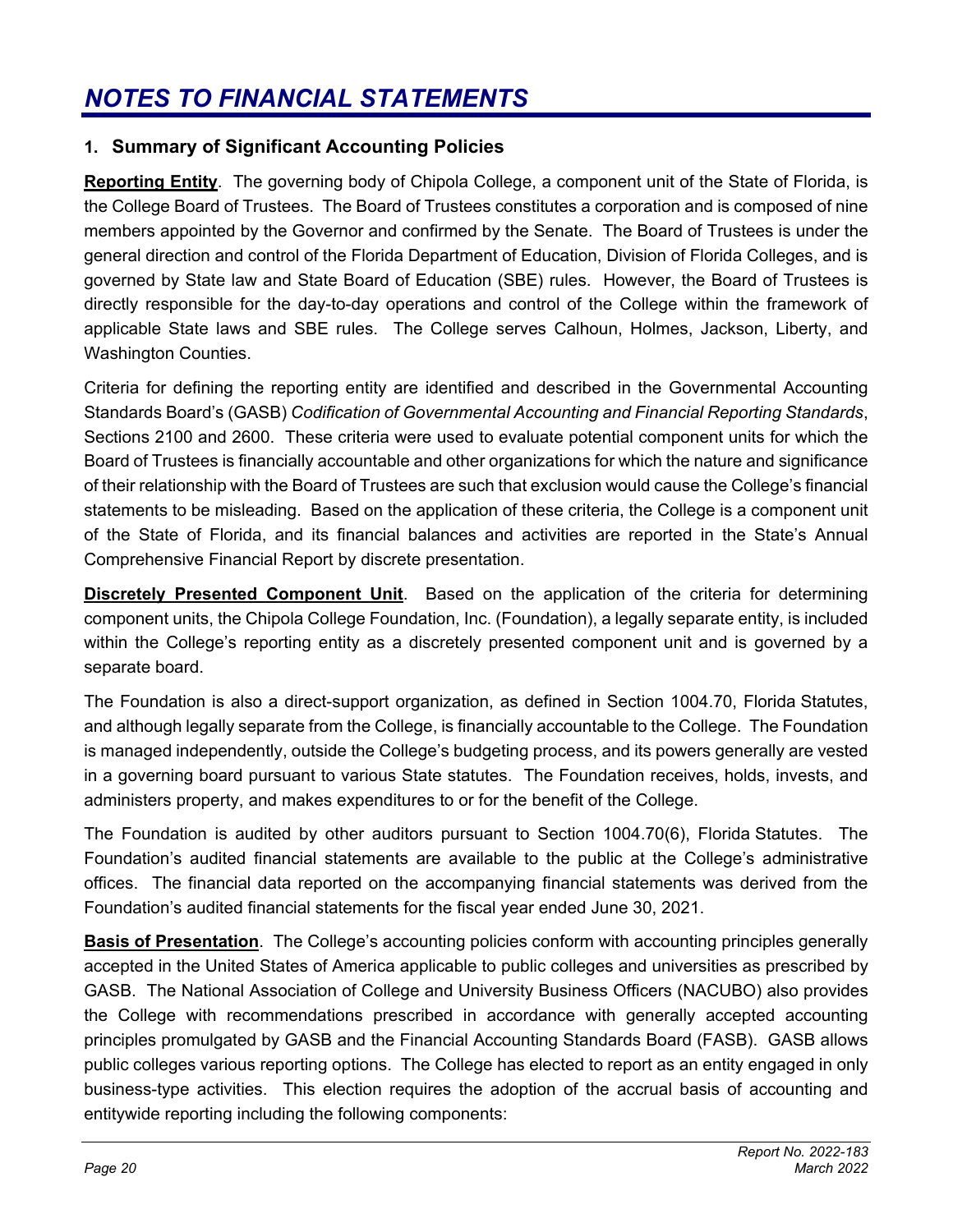- Management's Discussion and Analysis
- Basic Financial Statements:
	- o Statement of Net Position
	- o Statement of Revenues, Expenses, and Changes in Net Position
	- o Statement of Cash Flows
	- o Notes to Financial Statements
- Other Required Supplementary Information

**Measurement Focus and Basis of Accounting**. Basis of accounting refers to when revenues, expenses, assets, deferred outflows of resources, liabilities, and deferred inflows of resources are recognized in the accounts and reported in the financial statements. Specifically, it relates to the timing of the measurements made, regardless of the measurement focus applied. The College's financial statements are presented using the economic resources measurement focus and the accrual basis of accounting. Revenues, expenses, gains, losses, assets, deferred outflows of resources, liabilities, and deferred inflows of resources resulting from exchange and exchange-like transactions are recognized when the exchange takes place. Revenues, expenses, gains, losses, assets, deferred outflows of resources, liabilities, and deferred inflows of resources resulting from nonexchange activities are generally recognized when all applicable eligibility requirements, including time requirements, are met. The College follows GASB standards of accounting and financial reporting.

The College's component unit uses the economic resources measurement focus and accrual basis of accounting whereby revenues are recognized when earned and expenses are recognized when incurred, and follows GASB standards of accounting and financial reporting.

Significant interdepartmental sales between auxiliary service departments and other institutional departments have been accounted for as reductions of expenses and not revenues of those departments.

The College's principal operating activity is instruction. Operating revenues and expenses generally include all fiscal transactions directly related to instruction as well as administration, academic support, student services, physical plant operations, and depreciation of capital assets. Nonoperating revenues include State noncapital appropriations, Federal and State student financial aid, grants received for other than capital or endowment purposes, investment income, and other nonoperating revenues.

The statement of net position is presented in a classified format to distinguish between current and noncurrent assets and liabilities. When both restricted and unrestricted resources are available to fund certain programs, it is the College's policy to first apply the restricted resources to such programs followed by the use of the unrestricted resources.

The statement of revenues, expenses, and changes in net position is presented by major sources and is reported net of tuition scholarship allowances. Tuition scholarship allowances are the difference between the stated charge for goods and services provided by the College and the amount that is actually paid by the student or the third party making payment on behalf of the student. The College calculated its tuition scholarship allowance by determining the amount of "coverage" applied from financial aid and other funds determined to be subject to scholarship allowances. Under this method, the College determined amounts by identifying those student transactions where the student's classes or dormitory charges were paid by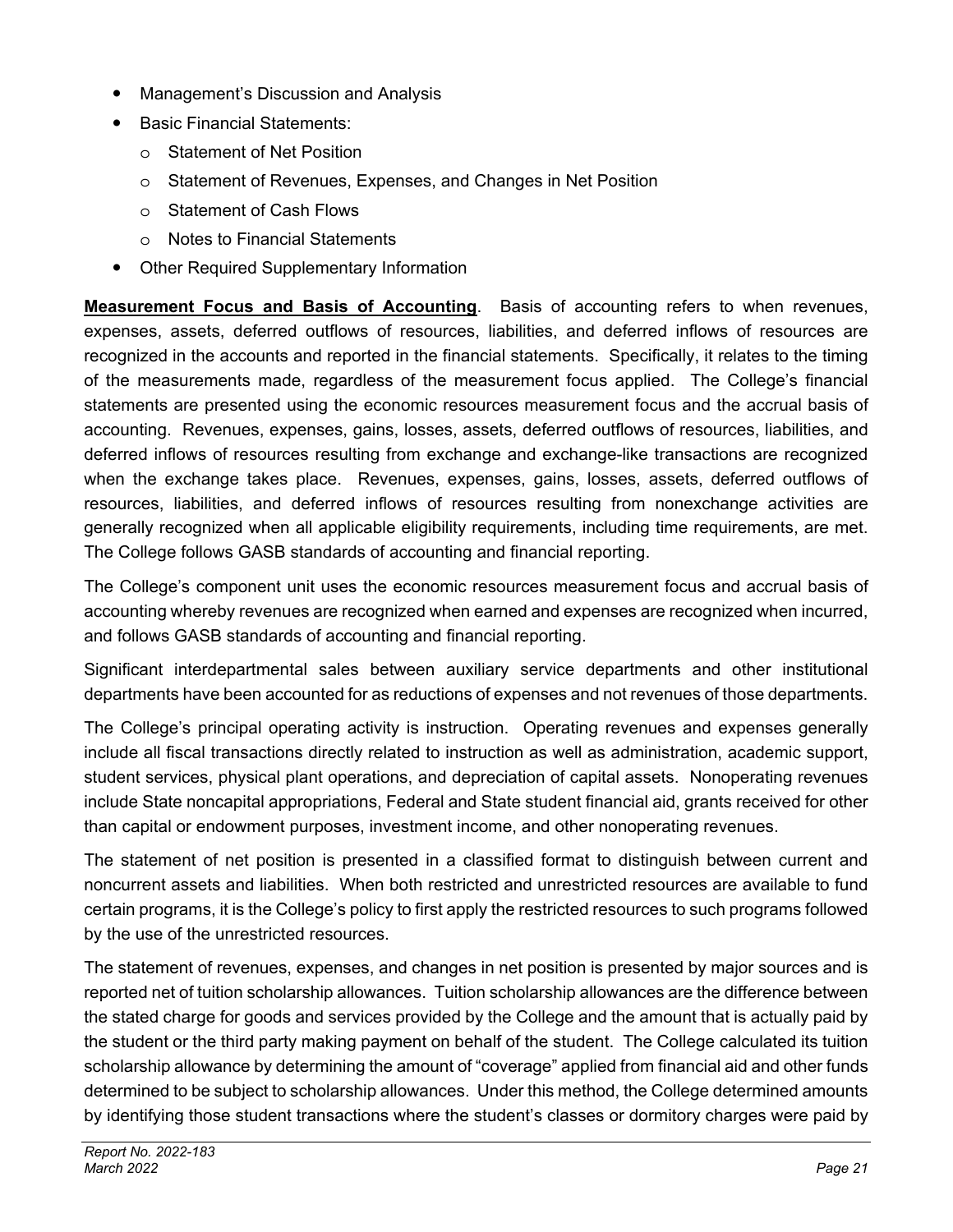an applicable financial aid source. To the extent that these resources are used to pay student charges, the College records a scholarship allowance against tuition and fee revenues and auxiliary enterprises.

The statement of cash flows is presented using the direct method in compliance with GASB Statement No. 9, *Reporting Cash Flows of Proprietary and Nonexpendable Trust Funds and Governmental Entities That Use Proprietary Fund Accounting*.

**Cash and Cash Equivalents**. The amount reported as cash and cash equivalents consists of cash on hand, cash in demand accounts, and funds invested with the State Board of Administration (SBA) Florida PRIME Investment Pool. For reporting cash flows, the College considers all highly liquid investments with original maturities of 3 months or less, that are not held solely for income or profit, to be cash equivalents. Under this definition, the College considers amounts invested in the SBA Florida PRIME investment pool to be cash equivalents.

College cash deposits are held in banks qualified as public depositories under Florida law. All such deposits are insured by Federal depository insurance, up to specified limits, or collateralized with securities held in Florida's multiple financial institution collateral pool required by Chapter 280, Florida Statutes. Cash and cash equivalents that are externally restricted to make debt service payments, maintain sinking or reserve funds, or to purchase or construct capital or other restricted assets are classified as restricted.

At June 30, 2021, the College reported as cash equivalents \$7,956,079 in the Florida PRIME investment pool administered by the SBA pursuant to Section 218.405, Florida Statutes. The College's investments in the Florida PRIME investment pool, which the SBA indicates is a Securities and Exchange Commission Rule 2a7-like external investment pool, are similar to money market funds in which shares are owned in the fund rather than the underlying investments. The Florida PRIME investment pool carried a credit rating of AAAm by Standard & Poor's and had a weighted-average days to maturity (WAM) of 50 days as of June 30, 2021. A portfolio's WAM reflects the average maturity in days based on final maturity or reset date, in the case of floating-rate instruments. WAM measures the sensitivity of the Florida PRIME investment pool to interest rate changes. The investments in the Florida PRIME investment pool are reported at amortized cost.

Section 218.409(8)(a), Florida Statutes, provides that "the principal, and any part thereof, of each account constituting the trust fund is subject to payment at any time from the moneys in the trust fund. However, the executive director may, in good faith, on the occurrence of an event that has a material impact on liquidity or operations of the trust fund, for 48 hours limit contributions to or withdrawals from the trust fund to ensure that the Board [State Board of Administration] can invest moneys entrusted to it in exercising its fiduciary responsibility. Such action must be immediately disclosed to all participants, the trustees, the Joint Legislative Auditing Committee, and the Investment Advisory Council. The trustees shall convene an emergency meeting as soon as practicable from the time the executive director has instituted such measures and review the necessity of those measures. If the trustees are unable to convene an emergency meeting before the expiration of the 48-hour moratorium on contributions and withdrawals, the moratorium may be extended by the executive director until the trustees are able to meet to review the necessity for the moratorium. If the trustees agree with such measures, the trustees shall vote to continue the measures for up to an additional 15 days. The trustees must convene and vote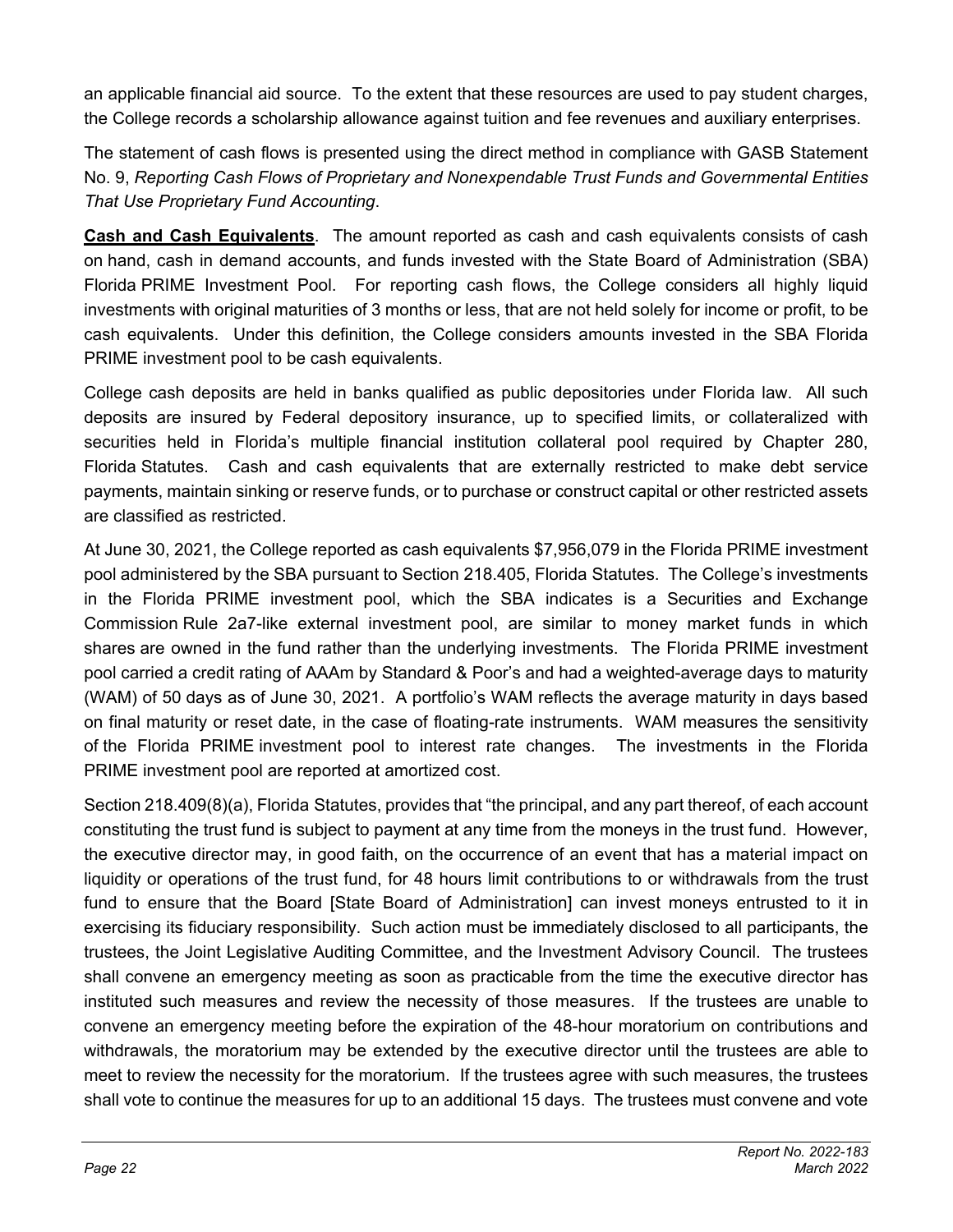to continue any such measures before the expiration of the time limit set, but in no case may the time limit set by the trustees exceed 15 days." As of June 30, 2021, there were no redemption fees or maximum transaction amounts, or any other requirements that serve to limit a participant's daily access to 100 percent of their account value.

**Capital Assets**. College capital assets consist of land, computer software, construction in progress, buildings, other structures and improvements, and furniture, machinery, and equipment. These assets are capitalized and recorded at cost at the date of acquisition or at acquisition value at the date received in the case of gifts and purchases of State surplus property. Additions, improvements, and other outlays that significantly extend the useful life of an asset are capitalized. Other costs incurred for repairs and maintenance are expensed as incurred. The College has a capitalization threshold of \$5,000 for tangible personal property and \$25,000 for buildings and other structures and improvements. Depreciation is computed on the straight-line basis over the following estimated useful lives:

- $\bullet$  Buildings  $-$  40 years
- Other Structures and Improvements 10 years
- Computer Software 5 years
- Furniture, Machinery, and Equipment  $-5$  years

**Noncurrent Liabilities**. Noncurrent liabilities include compensated absences payable, other postemployment benefits payable, and net pension liabilities that are not scheduled to be paid within the next fiscal year.

**Pensions**. For purposes of measuring the net pension liability, deferred outflows of resources and deferred inflows of resources related to pensions, and pension expense, information about the fiduciary net positions of the Florida Retirement System (FRS) defined benefit plan and the Health Insurance Subsidy (HIS) defined benefit plan and additions to/deductions from the FRS and HIS fiduciary net positions have been determined on the same basis as they are reported by the FRS and the HIS plans. Benefit payments (including refunds of employee contributions) are recognized when due and payable in accordance with benefit terms. Investments are reported at fair value.

## **2. Deficit Net Position in Individual Funds**

The College reported an unrestricted net position which included a deficit in the current funds - unrestricted, as shown below. This deficit can be attributed to the full recognition of long-term liabilities (i.e., compensated absences payable, other postemployment benefits payable, and net pension liabilities) in the current unrestricted funds.

| Fund                                                          | <b>Net Position</b> |                          |  |
|---------------------------------------------------------------|---------------------|--------------------------|--|
| <b>Current Funds - Unrestricted</b><br><b>Auxiliary Funds</b> | \$.                 | (5,748,284)<br>1,311,538 |  |
| Total                                                         | S                   | (4, 436, 746)            |  |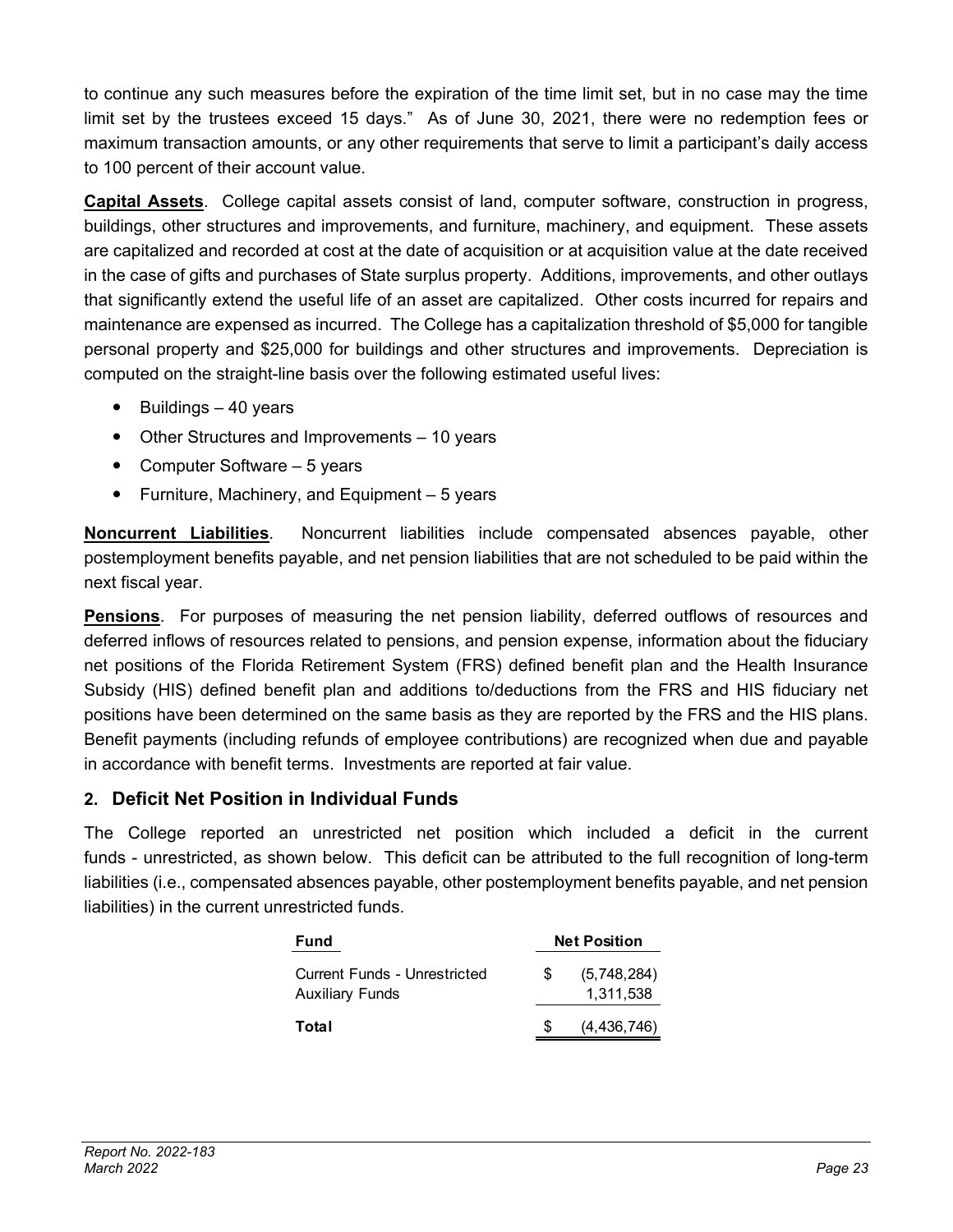### **3. Investments**

**Component Unit Investments**. The Foundation categorizes its fair value measurements within the fair value hierarchy established by generally accepted accounting principles. The hierarchy is based on the valuation inputs used to measure the fair value of the asset. Level 1 inputs are quoted prices in active markets for identical assets, Level 2 inputs are significant other observable inputs, and Level 3 inputs are significant unobservable inputs.

Investments held by the Foundation at June 30, 2021, are reported at fair value as follows:

|                                       |    |               | <b>Fair Value Measurements Using</b> |                         |    |                   |
|---------------------------------------|----|---------------|--------------------------------------|-------------------------|----|-------------------|
|                                       |    |               | <b>Quoted Prices</b>                 |                         |    | Significant       |
|                                       |    |               |                                      | in Active               |    | <b>Other</b>      |
|                                       |    |               |                                      | <b>Markets for</b>      |    | <b>Observable</b> |
|                                       |    |               |                                      | <b>Identical Assets</b> |    | Inputs            |
| Investments by fair value level       |    | <b>Amount</b> |                                      | (Level 1)               |    | (Level 2)         |
| Certificates of Deposit               | \$ | 1,286,070     | \$                                   | 1,286,070               | \$ |                   |
| <b>Domestic Equities</b>              |    | 9.692.698     |                                      | 9.692.698               |    |                   |
| <b>Foreign Equities</b>               |    | 3,425,005     |                                      | 3.425.005               |    |                   |
| <b>Mutual Funds</b>                   |    | 4,870,724     |                                      | 4,870,724               |    |                   |
| Land and Timber                       |    | 395,500       |                                      |                         |    | 395,500           |
| Total investments by fair value level | S. | 19,669,997    | S                                    | 19.274.497              | \$ | 395,500           |

*Interest Rate Risk*: Interest rate risk is the risk that changes in interest rates will adversely affect the fair value of an investment. The Foundation has no written investment policy that limits exposure to decline in fair values resulting from interest rate changes.

*Credit Risk*: Credit risk is the risk that an issuer or counterparty to an investment will not fulfill its obligations. The Foundation has no written investment policy that limits exposure to credit risk.

*Custodial Credit Risk*: Custodial credit risk is the risk of losses due to the failure of counterparty to a transaction, the Foundation will not be able to recover the value of its investments or collateral securities that are in the possession of an outside party. The Foundation has no written investment policy for custodial credit risk; however, at June 30, 2021, none of the Foundation's money market and short-term investment accounts were exposed to uninsured and uncollateralized custodial credit risk.

*Concentration of Credit Risk*: Concentration of credit risk is the risk of loss attributed to the magnitude of a Foundation's investments in a single issuer. The Foundation's largest concentration of investments are held in Bridge Builder Core Plus Bond Fund which represents 14 percent of total investments, Bridge Builder Core Bond Fund which represents 11 percent of total investments, BlackRock 60/40 Target Allocation Fund which represents 8 percent of total investments, and First Eagle Global Fund Class A fund which represents 4 percent of total investments. The Foundation has no written investment policy that places limits on the amount that may be invested in any type of investment.

*Foreign Currency Risk*: Foreign currency risk is the risk that changes in exchange rates will adversely affect the fair value of an investment. The Foundation holds \$3,425,005 in various foreign equities as of June 30, 2021. The foreign holdings account for approximately 17 percent of the Foundation's total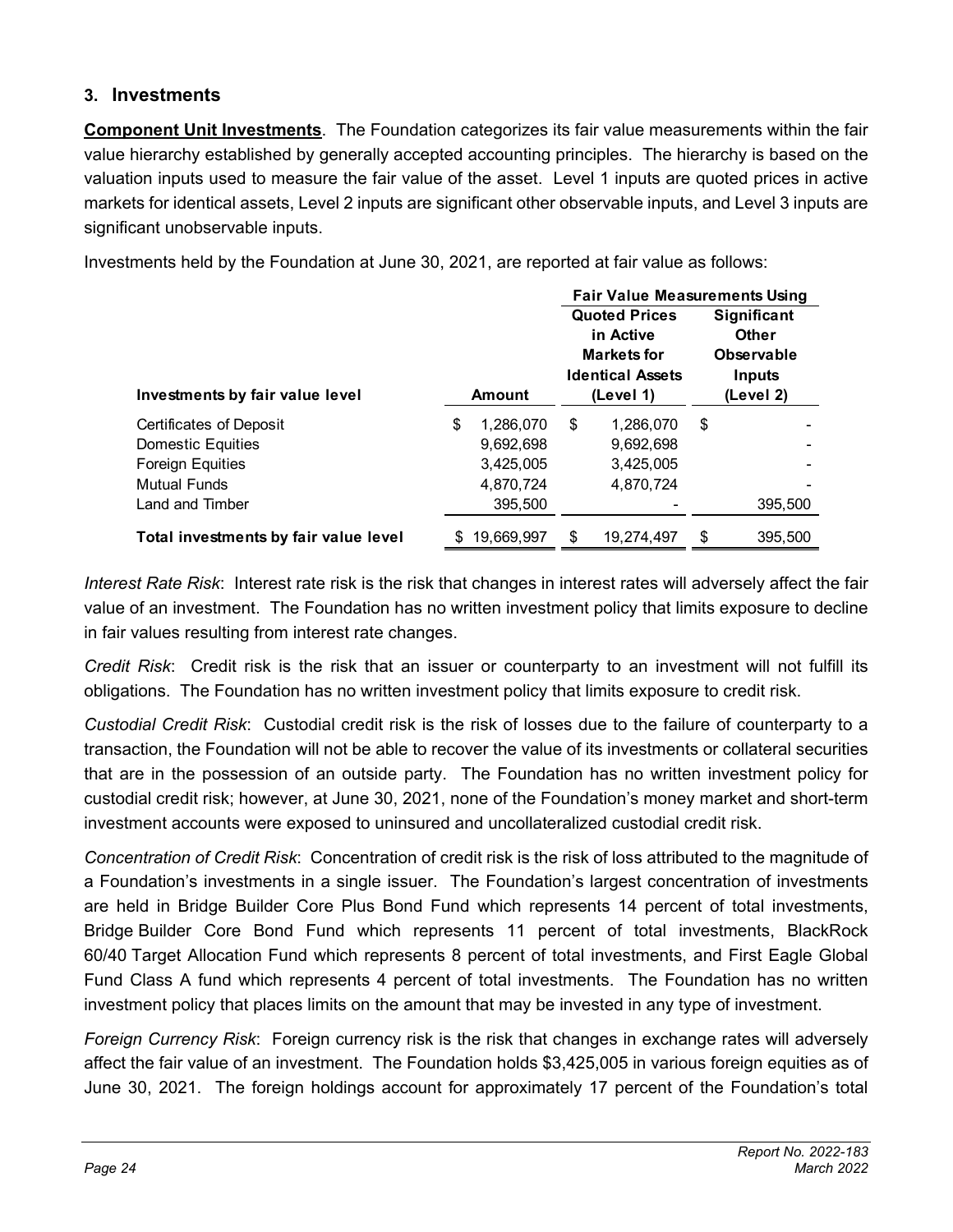investments. The Foundation has no investment policy that limits its investment choices as it relates to foreign equities.

## **4. Accounts Receivable**

Accounts receivable represent amounts for student fee deferments, various student services provided by the College, and reimbursements due from third parties. These receivables are deemed fully collectible and therefore no allowance for uncollectible accounts has been recognized.

## **5. Due From Other Governmental Agencies**

The amount due from other governmental agencies consists of amounts owed from grantor agencies for expenses incurred but not yet reimbursed at year end.

## **6. Capital Assets**

Capital assets activity for the fiscal year ended June 30, 2021, is shown in the following table:

| <b>Description</b>                           | <b>Beginning</b><br><b>Balance</b> | <b>Additions</b> | <b>Reductions</b> | <b>Ending</b><br><b>Balance</b> |
|----------------------------------------------|------------------------------------|------------------|-------------------|---------------------------------|
| Nondepreciable Capital Assets:               |                                    |                  |                   |                                 |
| Land                                         | \$<br>2,145,828                    | \$               | \$                | 2,145,828<br>\$                 |
| Computer Software, Perpetual License         | 265,384                            |                  |                   | 265,384                         |
| <b>Construction in Progress</b>              | 82,934                             | 965,131          | 1,048,065         |                                 |
| <b>Total Nondepreciable Capital Assets</b>   | 2,494,146<br>\$.                   | 965,131<br>\$    | 1,048,065<br>\$   | 2,411,212<br>\$                 |
| Depreciable Capital Assets:                  |                                    |                  |                   |                                 |
| <b>Buildings</b>                             | \$77,646,455                       | \$<br>272,668    | \$                | 77,919,123                      |
| Other Structures and Improvements            | 10,876,746                         | 775,397          |                   | 11,652,143                      |
| Computer Software, Depreciable               | 430,856                            |                  |                   | 430,856                         |
| Furniture, Machinery, and Equipment          | 4,946,541                          | 610,360          | 214,970           | 5,341,931                       |
| <b>Total Depreciable Capital Assets</b>      | 93,900,598                         | 1,658,425        | 214,970           | 95,344,053                      |
| Less, Accumulated Depreciation:              |                                    |                  |                   |                                 |
| <b>Buildings</b>                             | 30,692,033                         | 1,563,539        |                   | 32,255,572                      |
| Other Structures and Improvements            | 8,377,723                          | 491,627          |                   | 8,869,350                       |
| Computer Software, Depreciable               | 430,856                            |                  |                   | 430,856                         |
| Furniture, Machinery, and Equipment          | 4,386,725                          | 297,522          | 156,628           | 4,527,619                       |
| <b>Total Accumulated Depreciation</b>        | 43,887,337                         | 2,352,688        | 156,628           | 46,083,397                      |
| <b>Total Depreciable Capital Assets, Net</b> | \$50,013,261                       | (694, 263)<br>\$ | 58,342<br>\$      | \$49,260,656                    |

## **7. Unearned Revenue**

Unearned revenue at June 30, 2021, represents student tuition and fees of \$61,410 received prior to fiscal year end related to subsequent accounting periods.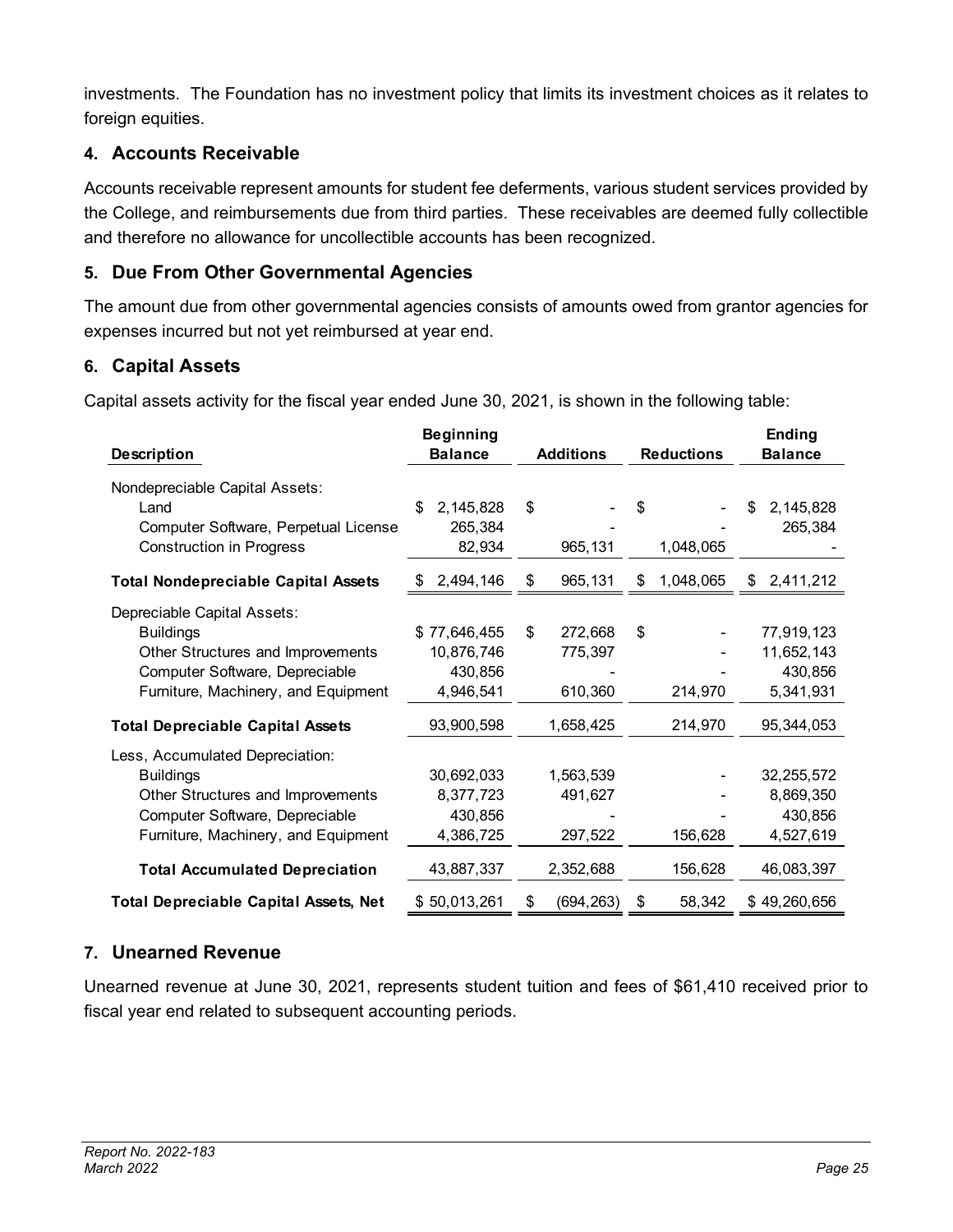## **8. Long-Term Liabilities**

| <b>Description</b>                                          | <b>Beginning</b><br><b>Balance</b> | <b>Additions</b> | <b>Reductions</b> | <b>Ending</b><br><b>Balance</b> | <b>Current</b><br><b>Portion</b> |
|-------------------------------------------------------------|------------------------------------|------------------|-------------------|---------------------------------|----------------------------------|
| <b>Compensated Absences Payable</b><br>Other Postemployment | 2.082.096                          | \$<br>69.897     | 293.864           | 1.858.129<br>S                  | \$<br>200,000                    |
| <b>Benefits Payable</b>                                     | 86.978                             | 12.550           | 45.244            | 54.284                          | 6.835                            |
| Net Pension Liability                                       | 9,386,351                          | 5,896,506        | 4.125.338         | 11, 157, 519                    | 30,488                           |
| <b>Total Long-Term Liabilities</b>                          | \$11,555,425                       | 5,978,953<br>S   | 4.464.446         | 13.069.932<br>\$.               | 237,323<br>\$                    |

Long-term liabilities activity for the fiscal year ended June 30, 2021, is shown in the following table:

**Compensated Absences Payable**. College employees may accrue annual and sick leave based on length of service, subject to certain limitations regarding the amount that will be paid upon termination. The College reports a liability for the accrued leave; however, State noncapital appropriations fund only the portion of accrued leave that is used or paid in the current fiscal year. Although the College expects the liability to be funded primarily from future appropriations, generally accepted accounting principles do not permit the recording of a receivable in anticipation of future appropriations. At June 30, 2021, the estimated liability for compensated absences, which includes the College's share of the Florida Retirement System and FICA contributions, totaled \$1,858,129. The current portion of the compensated absences liability, \$200,000, is the amount expected to be paid in the coming fiscal year. This amount was estimated by performing an analysis of the last seven years' payments made to employees for leave liability owed.

**Other Postemployment Benefits Payable**. The College follows GASB Statement No. 75, *Accounting and Financial Reporting for Postemployment Benefits Other Than Pensions*, for other postemployment benefits administered by the Florida College System Risk Management Consortium (Consortium).

#### *General Information about the OPEB Plan*

*Plan Description*. The Other Postemployment Benefits Plan (OPEB Plan) is a single-employer defined benefit plan administered by the Consortium that provides OPEB for all employees who satisfy the College's retirement eligibility provisions. Pursuant to the provisions of Section 112.0801, Florida Statutes, former employees who retire from the College are eligible to participate in the College's healthcare and life insurance benefits. The College subsidizes the premium rates paid by retirees by allowing them to participate in the OPEB Plan at reduced or blended group (implicitly subsidized) premium rates for both active and retired employees. These rates provide an implicit subsidy for retirees because, on an actuarial basis, their current and future claims are expected to result in higher costs to the OPEB Plan on average than those of active employees. The College does not offer any explicit subsidies for retiree coverage. Retirees are required to enroll in the Federal Medicare (Medicare) program for their primary coverage as soon as they are eligible. The OPEB Plan contribution requirements and benefit terms of the College and the OPEB Plan members are established and may be amended by action from the Board. No assets are accumulated in a trust that meet the criteria in paragraph 4 of GASB Statement No. 75.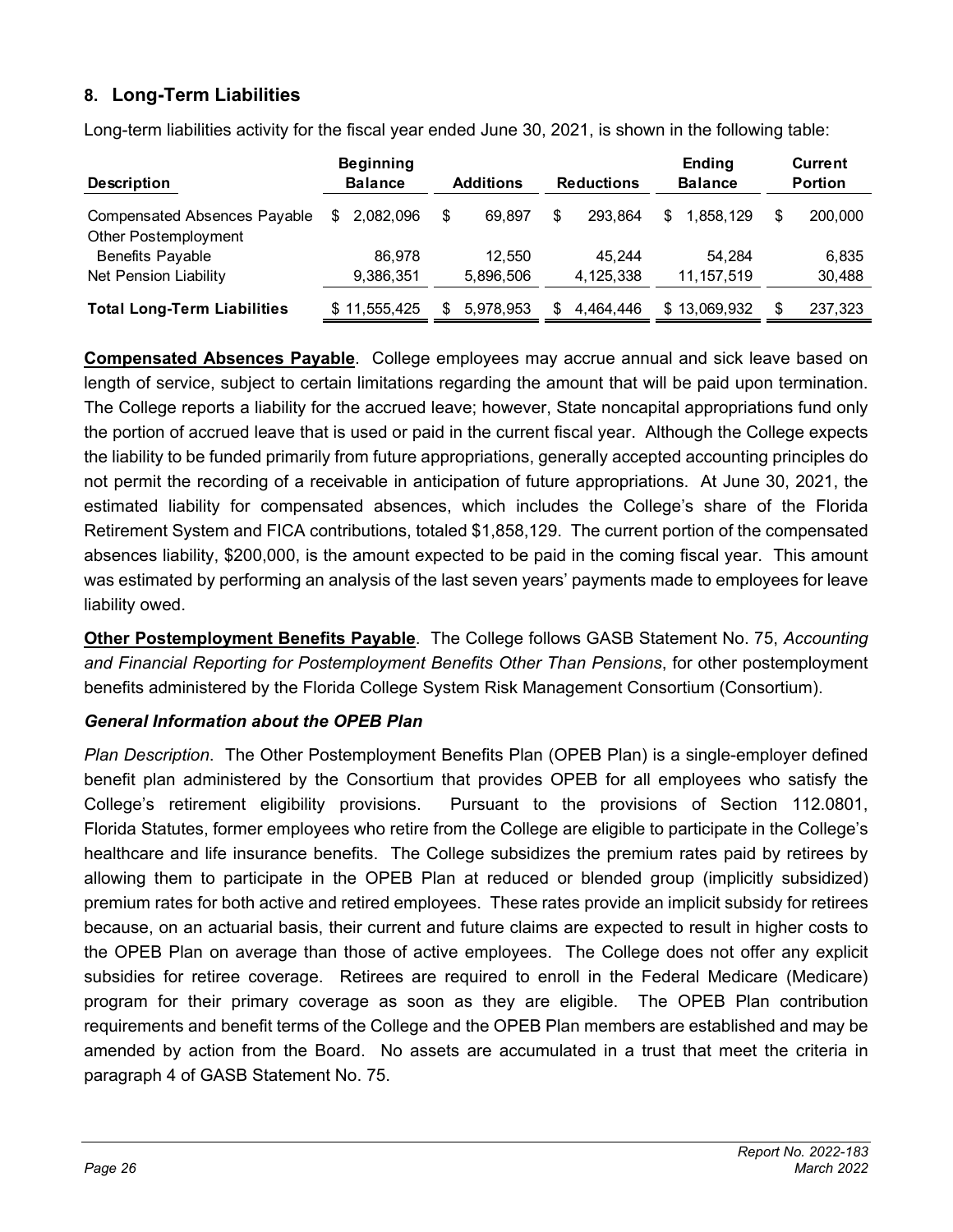*Benefits Provided*. The OPEB Plan provides healthcare benefits for retirees and their dependents. The OPEB Plan only provides an implicit subsidy as described above.

*Employees Covered by Benefit Terms*. At June 30, 2019, the following employees were covered by the benefit terms:

| Inactive Employees or Beneficiaries Currently Receiving Benefits | 44  |  |
|------------------------------------------------------------------|-----|--|
| <b>DROP Members</b>                                              | 14  |  |
| <b>Active Employees</b>                                          | 133 |  |
| Total                                                            | 191 |  |

## *Total OPEB Liability*

The College's total OPEB liability of \$54,284 was measured as of June 30, 2020, and was determined by an actuarial valuation as of June 30, 2019.

*Actuarial Assumptions and Other Inputs*. The total OPEB liability in the June 30, 2020, actuarial valuation was determined using the following actuarial assumptions and other inputs, applied to all periods included in the measurement, unless otherwise specified:

| Inflation                                                                   | 2.40 percent                                                                                                                 |
|-----------------------------------------------------------------------------|------------------------------------------------------------------------------------------------------------------------------|
| Real wage growth                                                            | 0.85 percent                                                                                                                 |
| Wage inflation                                                              | 3.25 percent                                                                                                                 |
| Salary increases<br>Regular employees<br>Senior Management<br>Discount rate | $3.40 - 7.80$ percent<br>$4.10 - 8.20$ percent<br>2.21 percent at measurement date<br>3.50 percent at prior measurement date |
| Healthcare cost trend rates                                                 |                                                                                                                              |
| Pre-Medicare                                                                | 7.00 percent for 2019, decreasing to an<br>ultimate rate of 4.60 percent by 2026                                             |
| Medicare                                                                    | 5.00 percent for 2019, decreasing to an<br>ultimate rate of 4.60 percent by 2021                                             |

The discount rate was based on the Bond Buyer General Obligation 20-year Municipal Bond Index.

Mortality rates were based on the PUB-2010 mortality tables, with adjustments for FRS experience and generational mortality improvements using Scale MP-2018.

The demographic actuarial assumptions for retirement, disability incidence, withdrawal, and salary increases used in the June 30, 2019, valuation were based on the results of an actuarial experience study for the period July 1, 2013, through June 30, 2018, adopted by the FRS.

The remaining actuarial assumptions (e.g., initial per capita costs, health care cost trends, rate of plan participation, rates of plan election, etc.) used in the June 30, 2019, valuation were based on a review of recent plan experience performed concurrently with the June 30, 2019, valuation.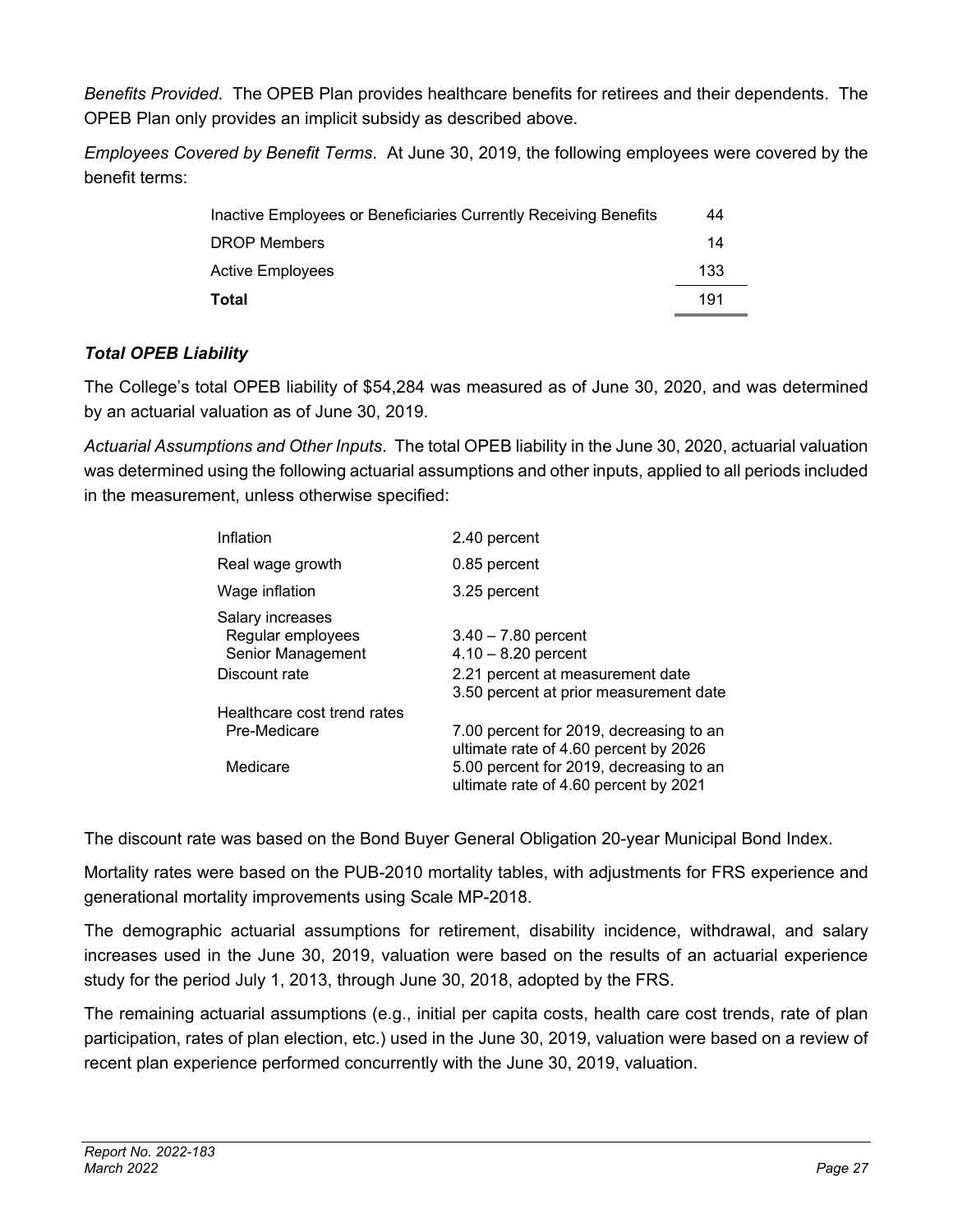#### *Changes in the Total OPEB Liability*

|                                        | <b>Amount</b> |
|----------------------------------------|---------------|
| Balance at 6/30/20                     | \$<br>86,978  |
| Changes for the year:                  |               |
| Service Cost                           | 9,432         |
| Interest                               | 3,118         |
| Changes in Assumptions or Other Inputs | (30, 476)     |
| <b>Benefit Payments</b>                | (14, 768)     |
| <b>Net Changes</b>                     | (32,694)      |
| Balance at 6/30/21                     | \$<br>54.284  |

Changes of assumptions and other inputs reflect a change in the discount rate from 3.50 percent at June 30, 2019, to 2.21 percent at June 30, 2020. Other changes in assumptions and inputs include changes to mortality rates, retirement rates, termination rates, and salary increases.

*Sensitivity of the Total OPEB Liability to Changes in the Discount Rate*. The following table presents the total OPEB liability of the College, as well as what the College's total OPEB liability would be if it were calculated using a discount rate that is 1 percentage point lower (1.21 percent) or 1 percentage point higher (3.21 percent) than the current rate:

|                      | 1%              | Current              | 1%              |
|----------------------|-----------------|----------------------|-----------------|
|                      | <b>Decrease</b> | <b>Discount Rate</b> | <b>Increase</b> |
|                      | $(1.21\%)$      | $(2.21\%)$           | $(3.21\%)$      |
| Total OPEB liability | \$95.217        | \$54.284             | \$33.182        |

*Sensitivity of the Total OPEB Liability to Changes in the Healthcare Cost Trend Rates*. The following table presents the total OPEB liability of the College, as well as what the College's total OPEB liability would be if it were calculated using healthcare cost trend rates that are 1 percentage point lower or 1 percentage point higher than the current healthcare cost trend rates:

|                      | 1% Decrease | <b>Rates</b> | 1% Increase |
|----------------------|-------------|--------------|-------------|
| Total OPEB liability | \$64,870    | \$54.284     | \$121,036   |

## *OPEB Expense and Deferred Outflows of Resources and Deferred Inflows of Resources Related to OPEB*

For the fiscal year ended June 30, 2021, the College recognized OPEB expense of \$5,492. At June 30, 2021, the College reported deferred inflows of resources and deferred outflows of resources related to OPEB from the following sources: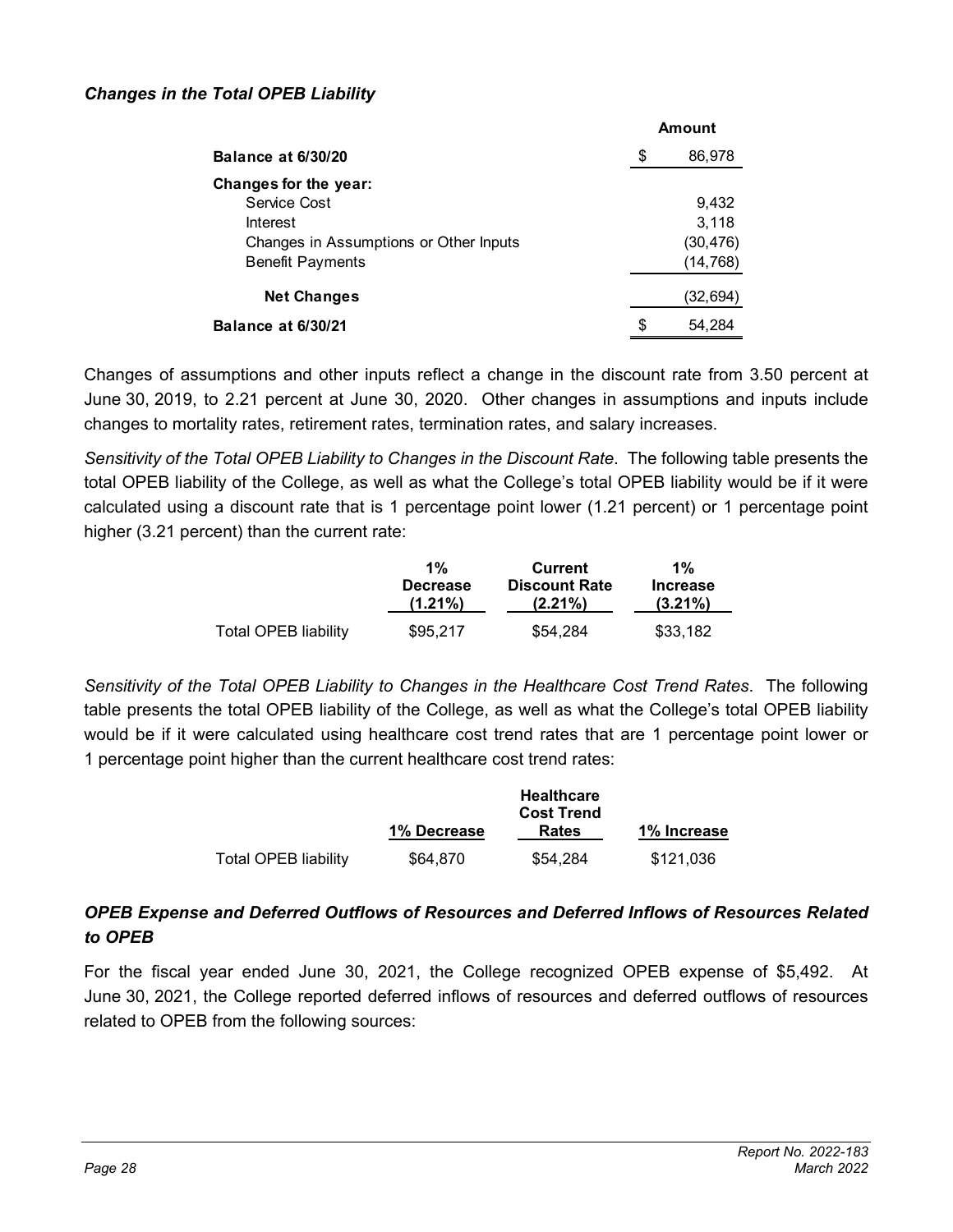| <b>Description</b>                                                                                                               | <b>Deferred Outflows</b><br>of Resources |         | Deferred Inflows<br>of Resources |         |
|----------------------------------------------------------------------------------------------------------------------------------|------------------------------------------|---------|----------------------------------|---------|
| Differences between expected<br>and actual experience<br>Change of assumptions or other inputs<br>Transactions subsequent to the | \$                                       | 153,659 | \$                               | 212.064 |
| measurement date                                                                                                                 |                                          | 6,835   |                                  |         |
| Total                                                                                                                            | S                                        | 160,494 | S                                | 212.064 |

Of the total amount reported as deferred outflows of resources related to OPEB, \$6,835 resulting from transactions subsequent to the measurement date and before the end of the fiscal year will be included as a reduction of the total OPEB liability in the year ended June 30, 2022. Other amounts reported as deferred outflows of resources and deferred inflows of resources related to OPEB will be recognized in OPEB expense as follows:

| <b>Fiscal Year Ending June 30</b> |    | <b>Amount</b> |  |
|-----------------------------------|----|---------------|--|
| 2022                              | \$ | (7,058)       |  |
| 2023                              |    | (7,058)       |  |
| 2024                              |    | (7,058)       |  |
| 2025                              |    | (6, 219)      |  |
| 2026                              |    | (5, 121)      |  |
| Thereafter                        |    | (25, 891)     |  |
| Total                             | S  | (58, 405)     |  |

**Net Pension Liability**. As a participating employer in the Florida Retirement System (FRS), the College recognizes its proportionate share of the collective net pension liabilities of the FRS cost-sharing multiple-employer defined benefit plans. As of June 30, 2021, the College's proportionate share of the net pension liabilities totaled \$11,157,519. Note 9. includes a complete discussion of defined benefit pension plans.

## **9. Retirement Plans – Defined Benefit Pension Plans**

## *General Information about the Florida Retirement System (FRS)*

The FRS was created in Chapter 121, Florida Statutes, to provide a defined benefit pension plan for participating public employees. The FRS was amended in 1998 to add the Deferred Retirement Option Program (DROP) under the defined benefit plan and amended in 2000 to provide a defined contribution plan alternative to the defined benefit plan for FRS members effective July 1, 2002. This integrated defined contribution pension plan is the FRS Investment Plan. Chapter 112, Florida Statutes, established the HIS Program, a cost-sharing multiple-employer defined benefit pension plan to assist retired members of any State-administered retirement system in paying the costs of health insurance.

Essentially all regular employees of the College are eligible to enroll as members of the State-administered FRS. Provisions relating to the FRS are established by Chapters 121 and 122, Florida Statutes; Chapter 112, Part IV, Florida Statutes; Chapter 238, Florida Statutes; and FRS Rules, Chapter 60S, Florida Administrative Code; wherein eligibility, contributions, and benefits are defined and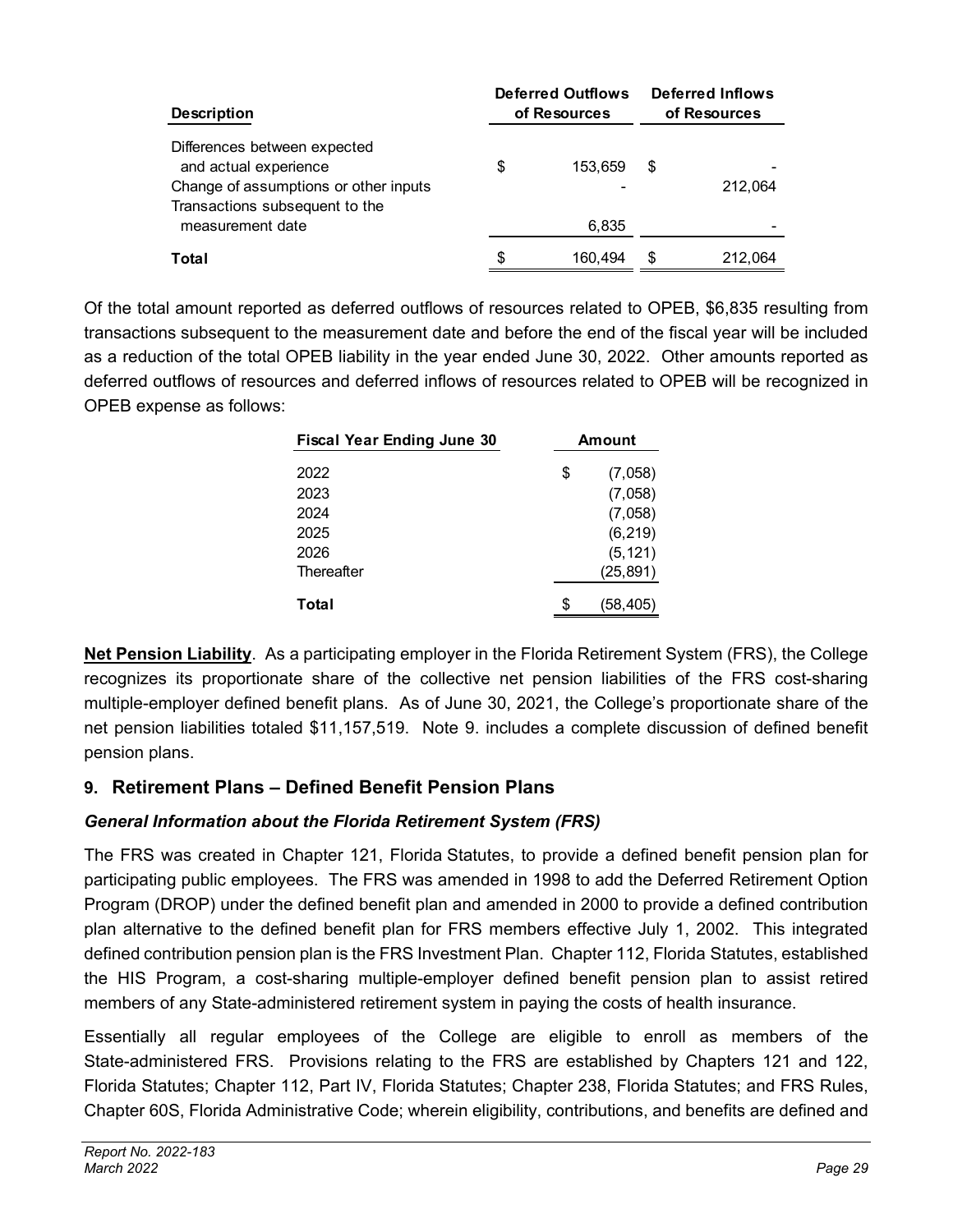described in detail. Such provisions may be amended at any time by further action from the Florida Legislature. The FRS is a single retirement system administered by the Florida Department of Management Services, Division of Retirement, and consists of two cost-sharing multiple-employer defined benefit plans and other nonintegrated programs. An annual comprehensive financial report of the FRS, which includes its financial statements, required supplementary information, actuarial report, and other relevant information, is available from the Florida Department of Management Services Web site (www.dms.myflorida.com).

The College's FRS and HIS pension expense totaled \$1,802,804 for the fiscal year ended June 30, 2021.

## **FRS Pension Plan**

*Plan Description*. The FRS Pension Plan (Plan) is a cost-sharing multiple-employer defined benefit pension plan, with a DROP for eligible employees. The general classes of membership are as follows:

- *Regular Class* Members of the FRS who do not qualify for membership in the other classes.
- *Senior Management Service Class* (SMSC) Members in senior management level positions.

Employees enrolled in the Plan prior to July 1, 2011, vest at 6 years of creditable service and employees enrolled in the Plan on or after July 1, 2011, vest at 8 years of creditable service. All vested members, enrolled prior to July 1, 2011, are eligible for normal retirement benefits at age 62 or at any age after 30 years of creditable service. All members enrolled in the Plan on or after July 1, 2011, once vested, are eligible for normal retirement benefits at age 65 or any time after 33 years of creditable service. Employees enrolled in the Plan may include up to 4 years of credit for military service toward creditable service. The Plan also includes an early retirement provision; however, there is a benefit reduction for each year a member retires before his or her normal retirement date. The Plan provides retirement, disability, death benefits, and annual cost-of-living adjustments to eligible participants.

The DROP, subject to provisions of Section 121.091, Florida Statutes, permits employees eligible for normal retirement under the Plan to defer receipt of monthly benefit payments while continuing employment with an FRS-participating employer. An employee may participate in DROP for a period not to exceed 60 months after electing to participate. During the period of DROP participation, deferred monthly benefits are held in the FRS Trust Fund and accrue interest. The net pension liability does not include amounts for DROP participants, as these members are considered retired and are not accruing additional pension benefits.

*Benefits Provided*. Benefits under the Plan are computed on the basis of age and/or years of service, average final compensation, and service credit. Credit for each year of service is expressed as a percentage of the average final compensation. For members initially enrolled before July 1, 2011, the average final compensation is the average of the 5 highest fiscal years' earnings; for members initially enrolled on or after July 1, 2011, the average final compensation is the average of the 8 highest fiscal years' earnings. The total percentage value of the benefit received is determined by calculating the total value of all service, which is based on retirement plan and/or the class to which the member belonged when the service credit was earned. Members are eligible for in-line-of-duty or regular disability and survivors' benefits. The following table shows the percentage value for each year of service credit earned: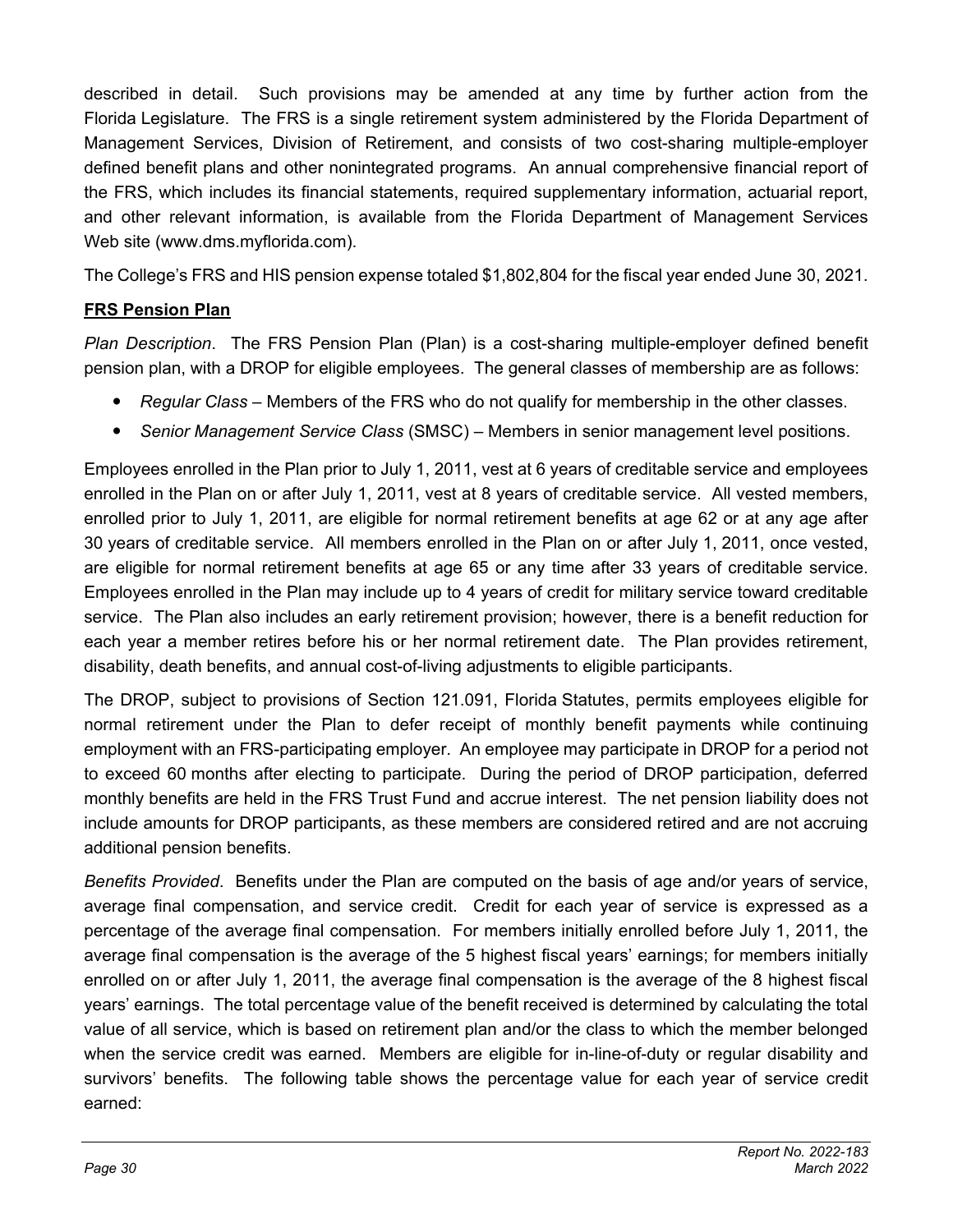| Class, Initial Enrollment, and Retirement Age/Years of Service    | % Value |
|-------------------------------------------------------------------|---------|
| Regular Class members initially enrolled before July 1, 2011      |         |
| Retirement up to age 62 or up to 30 years of service              | 1.60    |
| Retirement at age 63 or with 31 years of service                  | 1.63    |
| Retirement at age 64 or with 32 years of service                  | 1.65    |
| Retirement at age 65 or with 33 or more years of service          | 1.68    |
| Regular Class members initially enrolled on or after July 1, 2011 |         |
| Retirement up to age 65 or up to 33 years of service              | 1.60    |
| Retirement at age 66 or with 34 years of service                  | 1.63    |
| Retirement at age 67 or with 35 years of service                  | 1.65    |
| Retirement at age 68 or with 36 or more years of service          | 1.68    |
| <b>Senior Management Service Class</b>                            | 2.00    |

As provided in Section 121.101, Florida Statutes, if the member was initially enrolled in the Plan before July 1, 2011, and all service credit was accrued before July 1, 2011, the annual cost-of-living adjustment is 3 percent per year. If the member was initially enrolled before July 1, 2011, and has service credit on or after July 1, 2011, there is an individually calculated cost-of-living adjustment. The annual cost-of-living adjustment is a proportion of 3 percent determined by dividing the sum of the pre-July 2011 service credit by the total service credit at retirement multiplied by 3 percent. Plan members initially enrolled on or after July 1, 2011, will not have a cost-of-living adjustment after retirement.

*Contributions*. The Florida Legislature establishes contribution rates for participating employers and employees. Contribution rates during the 2020-21 fiscal year were:

|                                                                                             | <b>Percent of Gross Salary</b> |                |  |
|---------------------------------------------------------------------------------------------|--------------------------------|----------------|--|
| <b>Class</b>                                                                                | <b>Employee</b>                | Employer $(1)$ |  |
| FRS, Regular                                                                                | 3.00                           | 10.00          |  |
| <b>FRS, Senior Management Service</b>                                                       | 3.00                           | 27.29          |  |
| Deferred Retirement Option Program (applicable to<br>members from all of the above classes) | 0.00                           | 16.98          |  |
| FRS, Reemployed Retiree                                                                     | (2)                            | (2)            |  |

(1) Employer rates include 1.66 percent for the postemployment health insurance subsidy. Also, employer rates, other than for DROP participants, include 0.06 percent for administrative costs of the Investment Plan.

(2) Contribution rates are dependent upon retirement class in which reemployed.

The College's contributions to the Plan totaled \$755,595 for the fiscal year ended June 30, 2021.

*Pension Liabilities, Pension Expense, and Deferred Outflows of Resources and Deferred Inflows of Resources Related to Pensions*. At June 30, 2021, the College reported a liability of \$8,232,990 for its proportionate share of the net pension liability. The net pension liability was measured as of June 30, 2020, and the total pension liability used to calculate the net pension liability was determined by an actuarial valuation as of July 1, 2020. The College's proportionate share of the net pension liability was based on the College's 2019-20 fiscal year contributions relative to the total 2019-20 fiscal year contributions of all participating members. At June 30, 2020, the College's proportionate share was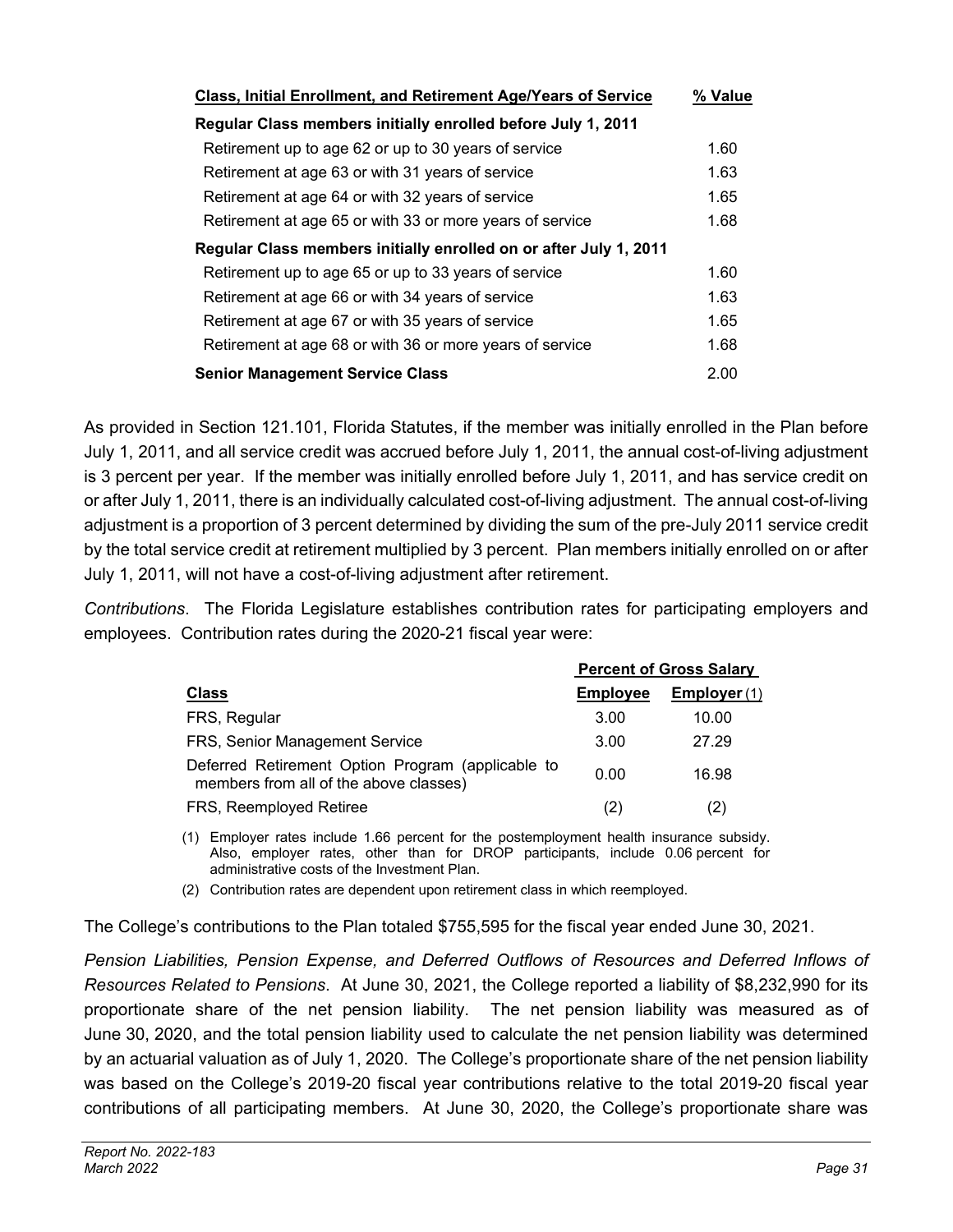0.018995639 percent, which was a decrease of 0.000409553 percent from its proportionate share measured as of June 30, 2019.

For the fiscal year ended June 30, 2021, the College recognized pension expense of \$1,610,665. In addition, the College reported deferred outflows of resources and deferred inflows of resources related to pensions from the following sources:

| <b>Description</b>                                                                                                     | <b>Deferred Outflows</b><br>of Resources |           | <b>Deferred Inflows</b><br>of Resources |         |
|------------------------------------------------------------------------------------------------------------------------|------------------------------------------|-----------|-----------------------------------------|---------|
| Differences between expected and                                                                                       |                                          |           |                                         |         |
| actual experience                                                                                                      | \$                                       | 315,093   | \$                                      |         |
| Change of assumptions                                                                                                  |                                          | 1,490,432 |                                         |         |
| Net difference between projected and actual<br>earnings on FRS Plan investments                                        |                                          | 490.200   |                                         |         |
| Changes in proportion and differences between<br>College FRS contributions and proportionate<br>share of contributions |                                          |           |                                         | 445.926 |
| College FRS contributions subsequent to<br>the measurement date                                                        |                                          | 755,595   |                                         |         |
| Total                                                                                                                  | \$                                       | 3,051,320 |                                         | 445.926 |

The deferred outflows of resources totaling \$755,595, resulting from College contributions subsequent to the measurement date will be recognized as a reduction of the net pension liability in the fiscal year ending June 30, 2022. Other amounts reported as deferred outflows of resources and deferred inflows of resources related to pensions will be recognized in pension expense as follows:

| <b>Fiscal Year Ending June 30</b> |    | Amount    |
|-----------------------------------|----|-----------|
| 2022                              | \$ | 339,408   |
| 2023                              |    | 612,998   |
| 2024                              |    | 528,085   |
| 2025                              |    | 312,241   |
| 2026                              |    | 57,067    |
| Total                             |    | 1,849,799 |

*Actuarial Assumptions*. The total pension liability in the July 1, 2020, actuarial valuation was determined using the following actuarial assumptions, applied to all periods included in the measurement:

| Inflation                 | 2.40 percent                                                                 |
|---------------------------|------------------------------------------------------------------------------|
| Salary increases          | 3.25 percent, average, including inflation                                   |
| Investment rate of return | 6.80 percent, net of pension plan investment<br>expense, including inflation |

Mortality rates were based on the PUB-2010 base table, projected generationally with Scale MP-2018.

The actuarial assumptions used in the July 1, 2020, valuation were based on the results of an actuarial experience study for the period July 1, 2013, through June 30, 2018.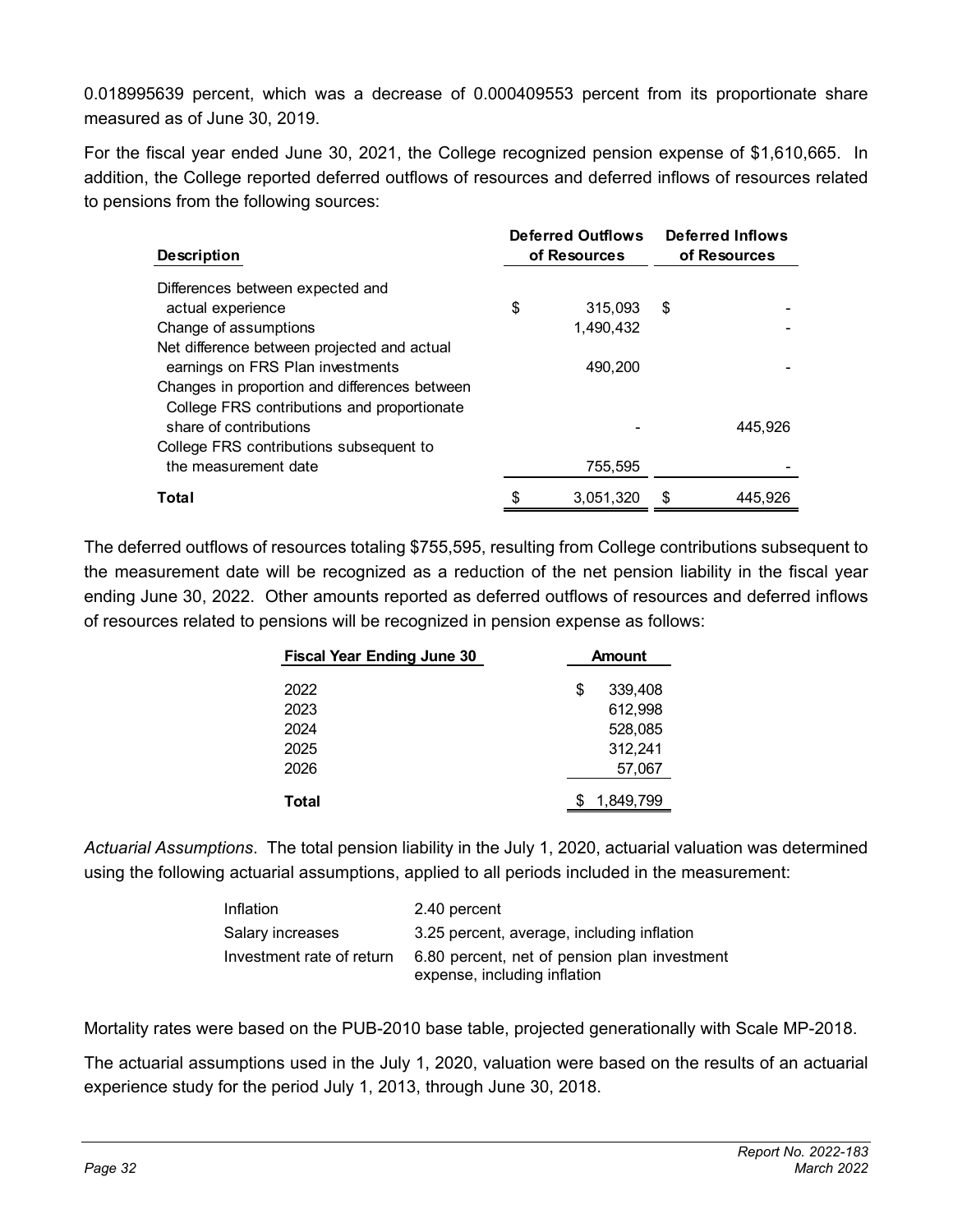The long-term expected rate of return on pension plan investments was not based on historical returns, but instead is based on a forward-looking capital market economic model. The allocation policy's description of each asset class was used to map the target allocation to the asset classes shown below. Each asset class assumption is based on a consistent set of underlying assumptions, and includes an adjustment for the inflation assumption. The target allocation and best estimates of arithmetic and geometric real rates of return for each major asset class are summarized in the following table:

| Asset Class              | <b>Target</b><br>Allocation (1) | Annual<br><b>Arithmetic</b><br>Return | Compound<br>Annual<br>(Geometric)<br>Return | <b>Standard</b><br><b>Deviation</b> |
|--------------------------|---------------------------------|---------------------------------------|---------------------------------------------|-------------------------------------|
| Cash                     | 1.0%                            | 2.2%                                  | 2.2%                                        | 1.2%                                |
| Fixed Income             | 19.0%                           | $3.0\%$                               | 2.9%                                        | 3.5%                                |
| <b>Global Equity</b>     | 54.2%                           | 8.0%                                  | 6.7%                                        | 17.1%                               |
| Real Estate (Property)   | 10.3%                           | 6.4%                                  | 5.8%                                        | 11.7%                               |
| <b>Private Equity</b>    | 11.1%                           | 10.8%                                 | 8.1%                                        | 25.7%                               |
| Strategic Investments    | 4.4%                            | 5.5%                                  | 5.3%                                        | 6.9%                                |
| Total                    | 100.0%                          |                                       |                                             |                                     |
| Assumed inflation - Mean |                                 |                                       | 2.4%                                        | 1.7%                                |
|                          |                                 |                                       |                                             |                                     |

(1) As outlined in the Plan's investment policy.

*Discount Rate*. The discount rate used to measure the total pension liability was 6.80 percent. The Plan's fiduciary net position was projected to be available to make all projected future benefit payments of current active and inactive employees. Therefore, the discount rate for calculating the total pension liability is equal to the long-term expected rate of return. The discount rate used in the 2020 valuation was updated from 6.90 percent to 6.80 percent.

*Sensitivity of the College's Proportionate Share of the Net Pension Liability to Changes in the Discount Rate*. The following presents the College's proportionate share of the net pension liability calculated using the discount rate of 6.80 percent, as well as what the College's proportionate share of the net pension liability would be if it were calculated using a discount rate that is 1 percentage point lower (5.80 percent) or 1 percentage point higher (7.80 percent) than the current rate:

|                                                               | 1%              | Current              | 1%              |
|---------------------------------------------------------------|-----------------|----------------------|-----------------|
|                                                               | <b>Decrease</b> | <b>Discount Rate</b> | <b>Increase</b> |
|                                                               | $(5.80\%)$      | $(6.80\%)$           | $(7.80\%)$      |
| College's proportionate share<br>of the net pension liability | \$13,146,701    | \$8,232,990          | \$4,129,037     |

*Pension Plan Fiduciary Net Position*. Detailed information about the Plan's fiduciary net position is available in the separately issued FRS Pension Plan and Other State Administered Systems Annual Comprehensive Financial Report.

*Payables to the Pension Plan.* At June 30, 2021, the College reported a payable of \$18,656 for the outstanding amount of contributions to the Plan required for the fiscal year ended June 30, 2021.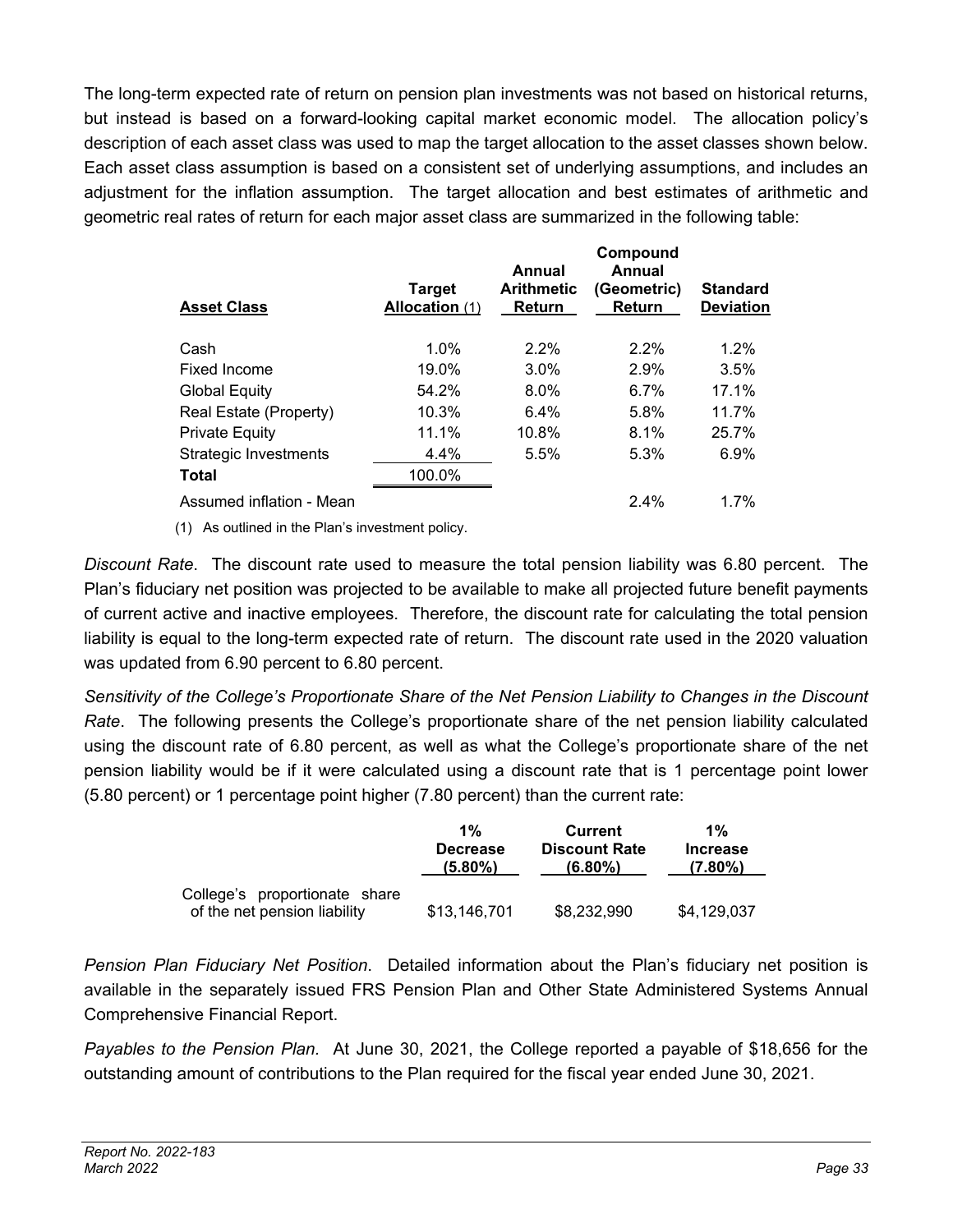### **HIS Pension Plan**

*Plan Description*. The HIS Pension Plan (HIS Plan) is a cost-sharing multiple-employer defined benefit pension plan established under Section 112.363, Florida Statutes. The benefit is a monthly payment to assist retirees of State-administered retirement systems in paying their health insurance costs and is administered by the Florida Department of Management Services, Division of Retirement.

*Benefits Provided*. For the fiscal year ended June 30, 2021, eligible retirees and beneficiaries received a monthly HIS payment of \$5 for each year of creditable service completed at the time of retirement with a minimum HIS payment of \$30 and a maximum HIS payment of \$150 per month, pursuant to Section 112.363, Florida Statutes. To be eligible to receive a HIS benefit, a retiree under a State-administered retirement system must provide proof of health insurance coverage, which can include Medicare.

*Contributions*. The HIS Plan is funded by required contributions from FRS participating employers as set by the Florida Legislature. Employer contributions are a percentage of gross compensation for all active FRS members. For the fiscal year ended June 30, 2021, the contribution rate was 1.66 percent of payroll pursuant to Section 112.363, Florida Statutes. The College contributed 100 percent of its statutorily required contributions for the current and preceding 3 years. HIS Plan contributions are deposited in a separate trust fund from which HIS payments are authorized. HIS Plan benefits are not guaranteed and are subject to annual legislative appropriation. In the event the legislative appropriation or available funds fail to provide full subsidy benefits to all participants, benefits may be reduced or canceled.

The College's contributions to the HIS Plan totaled \$136,938 for the fiscal year ended June 30, 2021.

*Pension Liabilities, Pension Expense, and Deferred Outflows of Resources and Deferred Inflows of Resources Related to Pensions*. At June 30, 2021, the College reported a net pension liability of \$2,924,529 for its proportionate share of the net pension liability. The current portion of the net pension liability is the College's proportionate share of benefit payments expected to be paid within 1 year, net of the College's proportionate share of the HIS Plan's fiduciary net position available to pay that amount. The net pension liability was measured as of June 30, 2020, and the total pension liability used to calculate the net pension liability was determined by an actuarial valuation as of July 1, 2020. The College's proportionate share of the net pension liability was based on the College's 2019-20 fiscal year contributions relative to the total 2019-20 fiscal year contributions of all participating members. At June 30, 2020, the College's proportionate share was 0.023952236 percent, which was a decrease of 0.000209645 percent from its proportionate share measured as of June 30, 2019.

For the fiscal year ended June 30, 2021, the College recognized pension expense of \$192,139. In addition, the College reported deferred outflows of resources and deferred inflows of resources related to pensions from the following sources: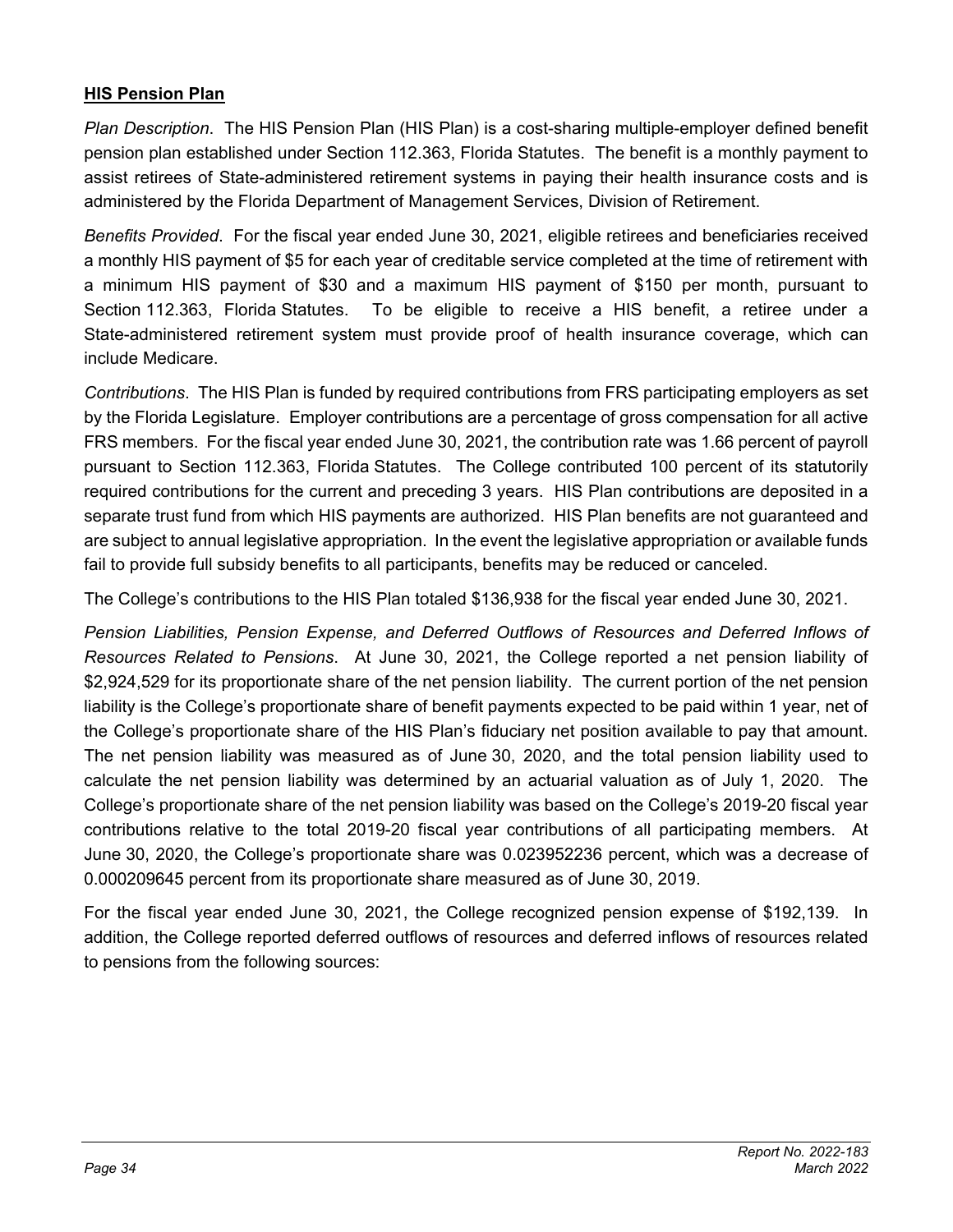| <b>Description</b>                                                                           | <b>Deferred Outflows</b><br>of Resources | <b>Deferred Inflows</b><br>of Resources |
|----------------------------------------------------------------------------------------------|------------------------------------------|-----------------------------------------|
| Differences between expected and                                                             |                                          |                                         |
| actual experience                                                                            | \$<br>119,631                            | \$<br>2,256                             |
| Change of assumptions                                                                        | 314,071                                  | 170,051                                 |
| Net difference between projected and actual                                                  |                                          |                                         |
| earnings on HIS Plan investments                                                             | 2.335                                    |                                         |
| Changes in proportion and differences between<br>College HIS contributions and proportionate |                                          |                                         |
| share of HIS contributions                                                                   | 9.845                                    | 232,871                                 |
| College contributions subsequent to the                                                      |                                          |                                         |
| measurement date                                                                             | 136,938                                  |                                         |
| Total                                                                                        | \$<br>582.820                            | \$<br>405.178                           |

The deferred outflows of resources totaling \$136,938 resulting from College contributions subsequent to the measurement date will be recognized as a reduction of the net pension liability in the fiscal year ending June 30, 2022. Other amounts reported as deferred outflows of resources and deferred inflows of resources related to pensions will be recognized in pension expense as follows:

| <b>Fiscal Year Ending June 30</b> | Amount |           |
|-----------------------------------|--------|-----------|
| 2022                              | \$     | 24,030    |
| 2023                              |        | (12)      |
| 2024                              |        | (41, 464) |
| 2025                              |        | (459)     |
| 2026                              |        | 25,298    |
| Thereafter                        |        | 33,311    |
| Total                             | \$     | 40,704    |

*Actuarial Assumptions.* The total pension liability at July 1, 2020, actuarial valuation was determined using the following actuarial assumptions, applied to all periods included in the measurement:

| Inflation           | 2.40 percent                               |
|---------------------|--------------------------------------------|
| Salary increases    | 3.25 percent, average, including inflation |
| Municipal bond rate | 2.21 percent                               |

Mortality rates were based on the PUB-2010 base table, projected generationally with Scale MP-2018. This is a change from the prior year mortality assumption which was based on the Generational RP-2000 with Projection Scale BB tables.

While an experience study had not been completed for the HIS Plan, the actuarial assumptions that determined the total pension liability for the HIS Plan were based on certain results of the most recent experience study for the FRS Plan.

*Discount Rate*. The discount rate used to measure the total pension liability was 2.21 percent. In general, the discount rate for calculating the total pension liability is equal to the single rate equivalent to discounting at the long-term expected rate of return for benefit payments prior to the projected depletion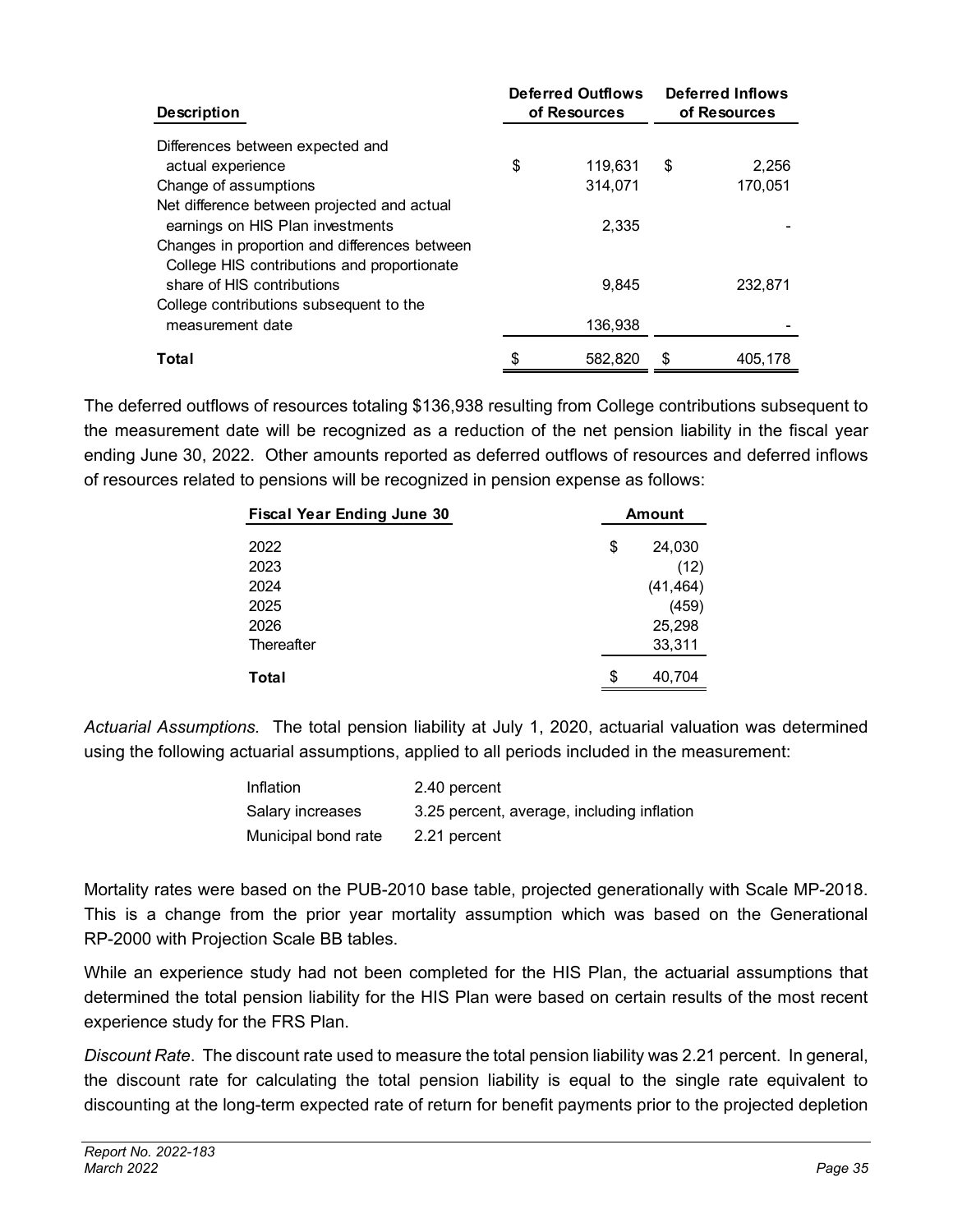date. Because the HIS benefit is essentially funded on a pay-as-you-go basis, the depletion date is considered to be immediate, and the single equivalent discount rate is equal to the municipal bond rate selected by the plan sponsor. The Bond Buyer General Obligation 20-Bond Municipal Bond Index was adopted as the applicable municipal bond index. The discount rate used in the 2020 valuation was updated from 3.50 percent to 2.21 percent.

*Sensitivity of the College's Proportionate Share of the Net Pension Liability to Changes in the Discount Rate*. The following presents the College's proportionate share of the net pension liability calculated using the discount rate of 2.21 percent, as well as what the College's proportionate share of the net pension liability would be if it were calculated using a discount rate that is 1 percentage point lower (1.21 percent) or 1 percentage point higher (3.21 percent) than the current rate:

|                                                               | 1%              | Current              | 1%              |
|---------------------------------------------------------------|-----------------|----------------------|-----------------|
|                                                               | <b>Decrease</b> | <b>Discount Rate</b> | <b>Increase</b> |
|                                                               | $(1.21\%)$      | $(2.21\%)$           | $(3.21\%)$      |
| College's proportionate share<br>of the net pension liability | \$3,380,625     | \$2,924,529          | \$2,551,216     |

*Pension Plan Fiduciary Net Position*. Detailed information about the HIS Plan's fiduciary net position is available in the separately issued FRS Pension Plan and Other State Administered Systems Annual Comprehensive Financial Report.

*Payables to the Pension Plan*. At June 30, 2021, the College reported a payable of \$3,334 for the outstanding amount of contributions to the HIS Plan required for the fiscal year ended June 30, 2021.

## **10. Retirement Plans – Defined Contribution Pension Plans**

**FRS Investment Plan**. The SBA administers the defined contribution plan officially titled the FRS Investment Plan (Investment Plan). The Investment Plan is reported in the SBA's annual financial statements and in the State's Annual Comprehensive Financial Report.

As provided in Section 121.4501, Florida Statutes, eligible FRS members may elect to participate in the Investment Plan in lieu of the FRS defined benefit plan. College employees already participating in the State College System Optional Retirement Program or DROP are not eligible to participate in the Investment Plan. Employer and employee contributions are defined by law, but the ultimate benefit depends in part on the performance of investment funds. Service retirement benefits are based upon the value of the member's account upon retirement. Benefit terms, including contribution requirements, are established and may be amended by the Florida Legislature. The Investment Plan is funded with the same employer and employee contributions rates, that are based on salary and membership class (Regular Class, Senior Management Service Class, etc.), as the FRS defined benefit plan. Contributions are directed to individual member accounts and the individual members allocate contributions and account balances among various approved investment choices. Costs of administering the Investment Plan, including the FRS Financial Guidance Program, are funded through an employer contribution of 0.06 percent of payroll and by forfeited benefits of Investment Plan members. Allocations to the Investment Plan member accounts during the 2020-21 fiscal year were as follows: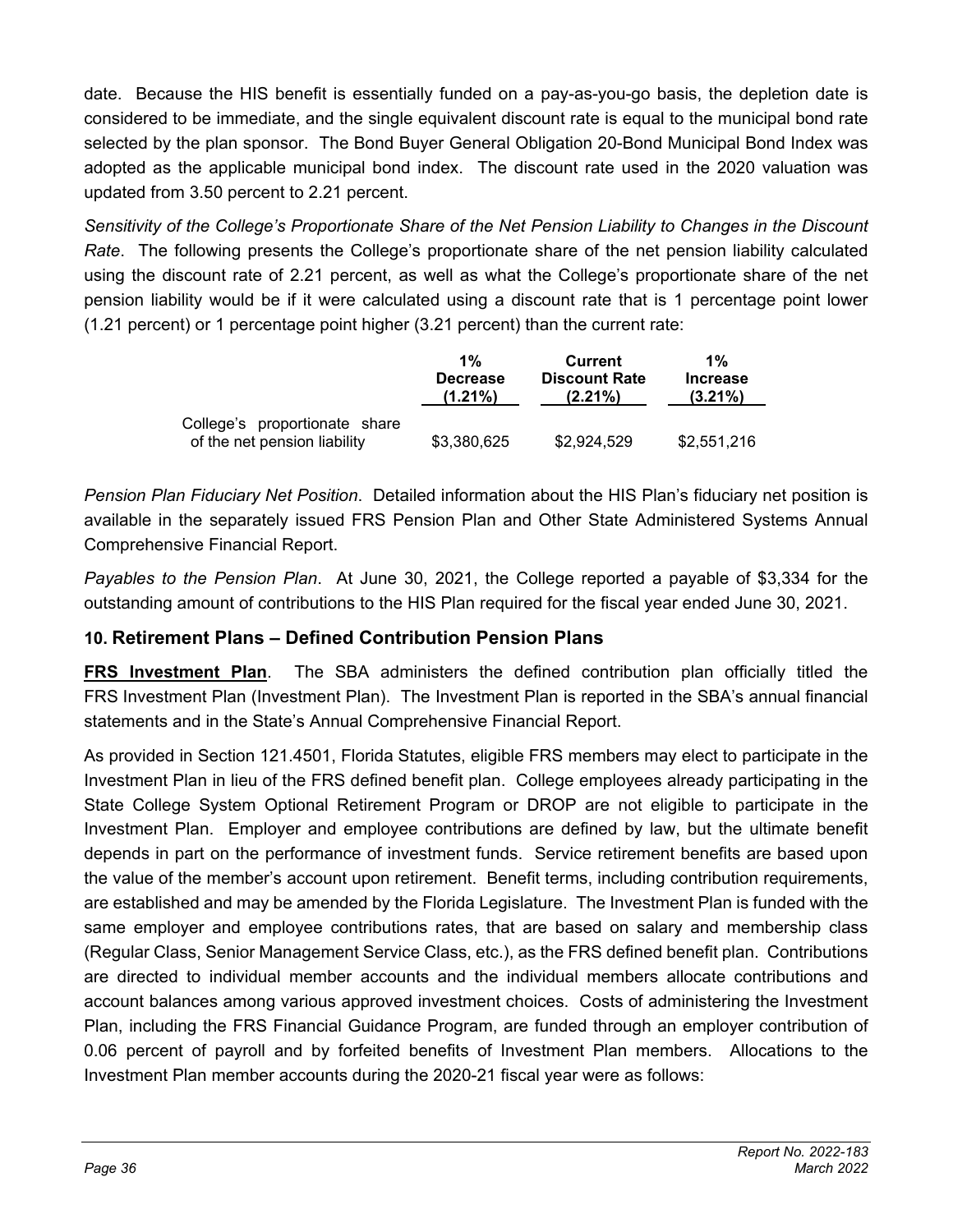|                                | Percent of   |  |  |  |  |  |
|--------------------------------|--------------|--|--|--|--|--|
|                                | Gross        |  |  |  |  |  |
| <b>Class</b>                   | Compensation |  |  |  |  |  |
| FRS, Regular                   | 6.30         |  |  |  |  |  |
| FRS, Senior Management Service | 7.67         |  |  |  |  |  |

For all membership classes, employees are immediately vested in their own contributions and are vested after 1 year of service for employer contributions and investment earnings regardless of membership class. If an accumulated benefit obligation for service credit originally earned under the FRS Pension Plan is transferred to the Investment Plan, the member must have the years of service required for FRS Pension Plan vesting (including the service credit represented by the transferred funds) to be vested for these funds and the earnings on the funds. Nonvested employer contributions are placed in a suspense account for up to 5 years. If the employee returns to FRS-covered employment within the 5-year period, the employee will regain control over their account. If the employee does not return within the 5-year period, the employee will forfeit the accumulated account balance. For the fiscal year ended June 30, 2021, the information for the amount of forfeitures was unavailable from the SBA; however, management believes that these amounts, if any, would be immaterial to the College.

After termination and applying to receive benefits, the member may roll over vested funds to another qualified plan, structure a periodic payment under the Investment Plan, receive a lump-sum distribution, leave the funds invested for future distribution, or any combination of these options. Disability coverage is provided in which the member may either transfer the account balance to the FRS Pension Plan when approved for disability retirement to receive guaranteed lifetime monthly benefits under the FRS Pension Plan, or remain in the Investment Plan and rely upon that account balance for retirement income.

The College's Investment Plan pension expense totaled \$121,102 for the fiscal year ended June 30, 2021.

## **11. Risk Management Programs**

The College is exposed to various risks of loss related to torts; theft of, damage to, and destruction of assets; errors and omissions; injuries to employees; and natural disasters. The College provided coverage for these risks primarily through the Florida College System Risk Management Consortium (Consortium), which was created under authority of Section 1001.64(27), Florida Statutes, by the boards of trustees of the Florida public colleges for the purpose of joining a cooperative effort to develop, implement, and participate in a coordinated Statewide college risk management program. The Consortium is self-sustaining through member assessments (premiums) and purchases excess insurance through commercial companies for claims in excess of specified amounts. Excess insurance from commercial companies provided coverage of up to \$110 million to February 28, 2021, and up to \$100 million from March 1, 2021, for property insurance. Insurance coverage obtained through the Consortium included fire and extended property, general and automobile liability, workers' compensation, health, life, and other liability coverage. Settled claims resulting from these risks have not exceeded commercial coverage in any of the past 3 fiscal years.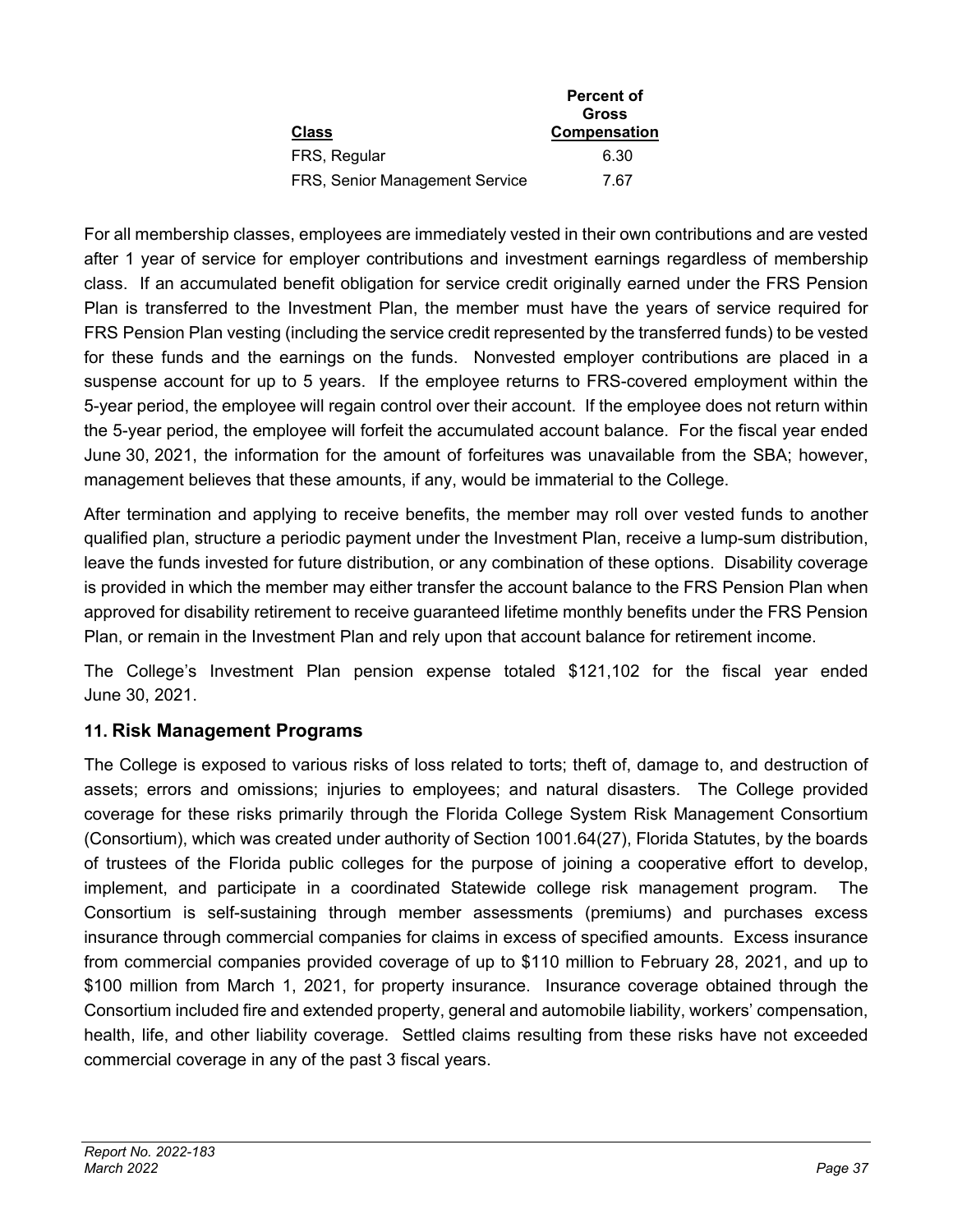## **12. Functional Distribution of Operating Expenses**

The functional classification of an operating expense (instruction, academic support, etc.) is assigned to a department based on the nature of the activity, which represents the material portion of the activity attributable to the department. For example, activities of an academic department for which the primary departmental function is instruction may include some activities other than direct instruction such as public service. However, when the primary mission of the department consists of instructional program elements, all expenses of the department are reported under the instruction classification. The operating expenses on the statement of revenues, expenses, and changes in net position are presented by natural classifications. The following are those same expenses presented in functional classifications as recommended by NACUBO:

| <b>Functional Classification</b>   | Amount |              |  |  |
|------------------------------------|--------|--------------|--|--|
| Instruction                        | \$     | 6,786,372    |  |  |
| <b>Public Services</b>             |        | 96,188       |  |  |
| Academic Support                   |        | 871,260      |  |  |
| <b>Student Services</b>            |        | 3,007,188    |  |  |
| Institutional Support              |        | 4,378,157    |  |  |
| Operation and Maintenance of Plant |        | 2,831,854    |  |  |
| Scholarships and Waivers           |        | 3,809,759    |  |  |
| Depreciation                       |        | 2,352,688    |  |  |
| <b>Auxiliary Enterprises</b>       |        | 64,083       |  |  |
| <b>Total Operating Expenses</b>    |        | \$24,197,549 |  |  |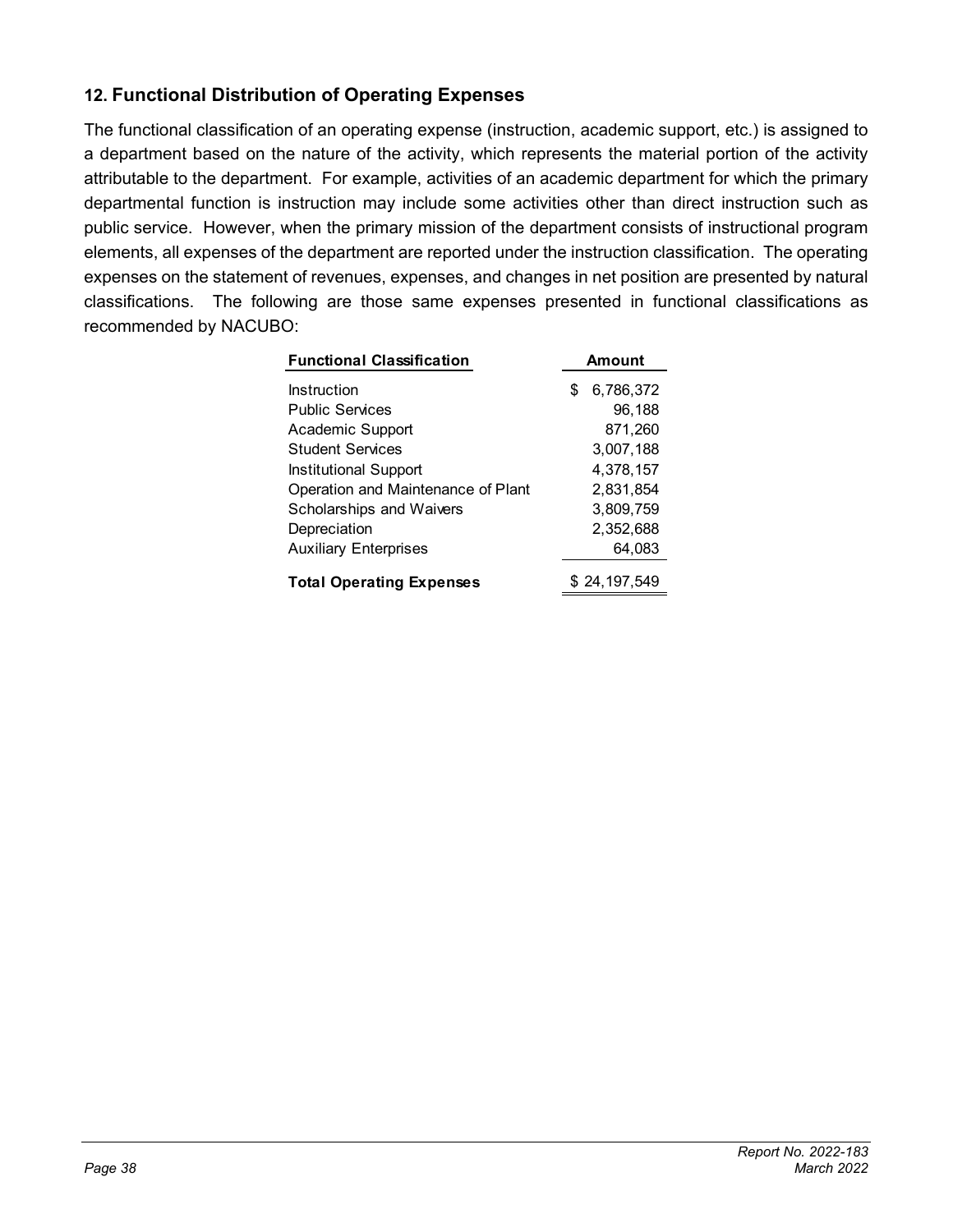## <span id="page-42-0"></span>*OTHER REQUIRED SUPPLEMENTARY INFORMATION*

|                                                                            | 2020 |             | 2019         | 2018          |    | 2017        |
|----------------------------------------------------------------------------|------|-------------|--------------|---------------|----|-------------|
| <b>Total OPEB Liability</b>                                                |      |             |              |               |    |             |
| Service cost                                                               | \$   | 9.432       | \$<br>5,778  | \$<br>5,888   | \$ | 6,290       |
| <b>Interest</b>                                                            |      | 3,118       | 4,312        | 4,614         |    | 4,560       |
| Difference between expected and                                            |      |             |              |               |    |             |
| actual experience                                                          |      |             | 186,422      |               |    |             |
| Changes of assumptions or other inputs                                     |      | (30,476)    | (212, 859)   | (5, 595)      |    | (11, 353)   |
| <b>Benefit Payments</b>                                                    |      | (14, 768)   | (16, 037)    | (30, 044)     |    | (12, 865)   |
| Net change in total OPEB liability                                         |      | (32, 694)   | (32, 384)    | (25, 137)     |    | (13, 368)   |
| Total OPEB Liability - beginning                                           |      | 86,978      | 119,362      | 144,499       |    | 157,867     |
| <b>Total OPEB Liability - ending</b>                                       | \$   | 54,284      | \$<br>86,978 | \$<br>119,362 | S  | 144,499     |
| Covered-Employee Payroll                                                   |      | \$7,449,306 | \$7,449,306  | \$7,459,324   |    | \$7,459,324 |
| <b>Total OPEB Liability as a percentage</b><br>of covered-employee payroll |      | 0.73%       | 1.17%        | 1.60%         |    | 1.94%       |

#### **Schedule of Changes in the College's Total Other Postemployment Benefits Liability and Related Ratios**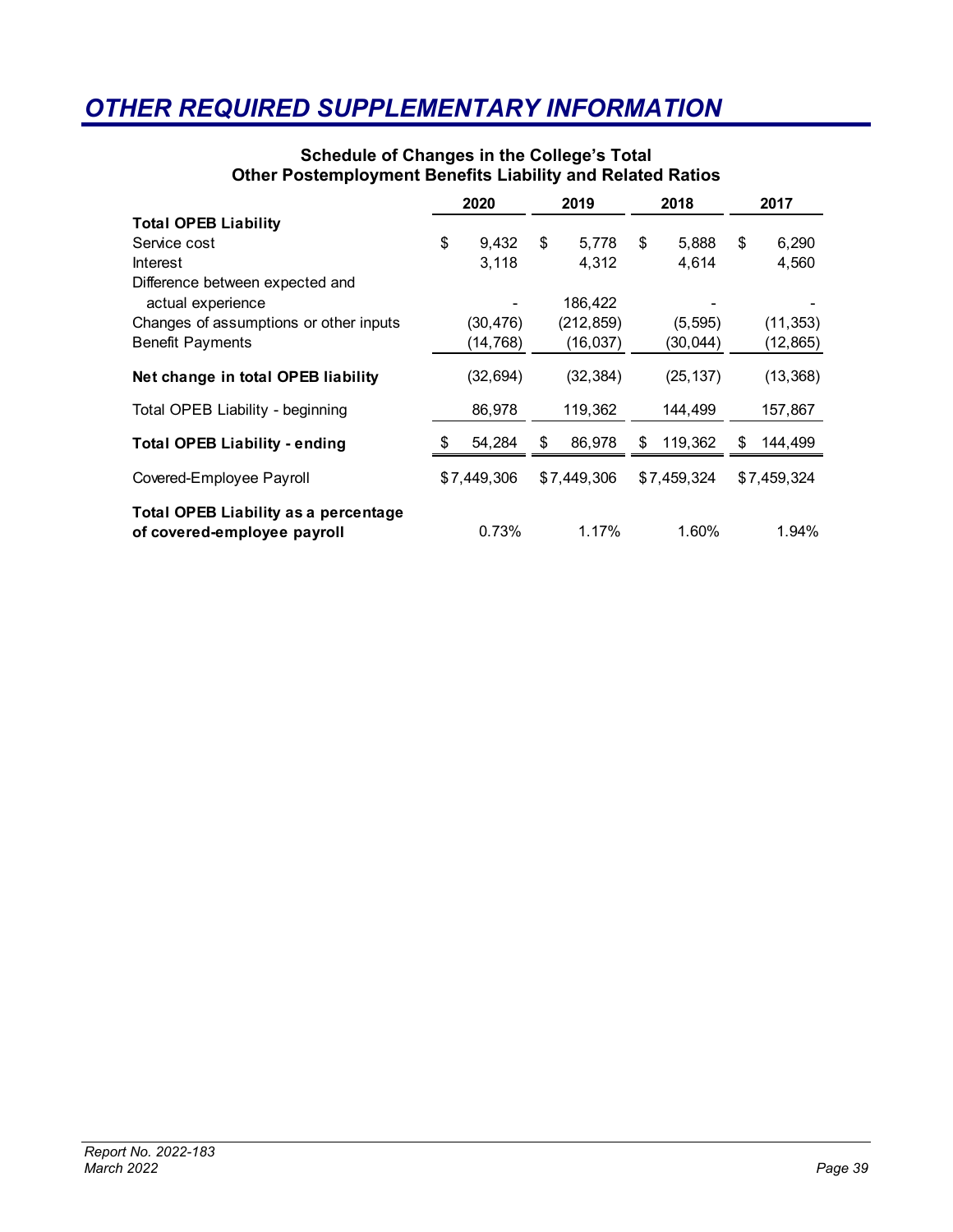#### **Schedule of the College's Proportionate Share of the Net Pension Liability – Florida Retirement System Pension Plan**

<span id="page-43-0"></span>

|                                                                                                             | 2020(1)            | 2019(1)      | 2018(1)      | 2017(1)      |
|-------------------------------------------------------------------------------------------------------------|--------------------|--------------|--------------|--------------|
| College's proportion of the FRS<br>net pension liability<br>College's proportionate share of                | 0.018995639%       | 0.019405192% | 0.020369645% | 0.021636023% |
| the FRS net pension liability                                                                               | \$<br>8,232,990 \$ | 6,682,878 \$ | 6,135,443 \$ | 6,399,790    |
| College's covered payroll (2)                                                                               | \$<br>8,336,824 \$ | 8,083,511 \$ | 8,264,851 \$ | 8,326,091    |
| College's proportionate share of<br>the FRS net pension liability as a<br>percentage of its covered payroll | 98.75%             | 82.67%       | 74.24%       | 76.86%       |
| FRS Plan fiduciary net position as<br>a percentage of the FRS total<br>pension liability                    | 78.85%             | 82.61%       | 84.26%       | 83.89%       |

(1) The amounts presented for each fiscal year were determined as of June 30.

(2) Covered payroll includes defined benefit plan actives, investment plan members, and members in DROP because total employer contributions are determined on a uniform basis (blended rate) as required by Part III of Chapter 121, Florida Statutes.

#### **Schedule of College Contributions – Florida Retirement System Pension Plan**

|                                                                             | 2021(1)            | 2020(1)                  | 2019(1)    |      | 2018(1)    |
|-----------------------------------------------------------------------------|--------------------|--------------------------|------------|------|------------|
| <b>Contractually required FRS</b><br>contribution                           | \$<br>755,595 \$   | 598,709 \$               | 603,523 \$ |      | 581,104    |
| FRS contributions in relation to the<br>contractually required contribution | (755, 595)         | (598, 709)               | (603, 523) |      | (581, 104) |
| FRS contribution deficiency<br>(excess)                                     |                    | $\overline{\phantom{0}}$ |            |      |            |
| College's covered payroll (2)                                               | \$<br>8,252,633 \$ | 8,336,824 \$             | 8,083,511  | - \$ | 8,264,851  |
| FRS contributions as a percentage<br>of covered payroll                     | 9.16%              | 7.18%                    | 7.47%      |      | 7.03%      |

(1) The amounts presented for each fiscal year were determined as of June 30.

(2) Covered payroll includes defined benefit plan actives, investment plan members, and members in DROP because total employer contributions are determined on a uniform basis (blended rate) as required by Part III of Chapter 121, Florida Statutes.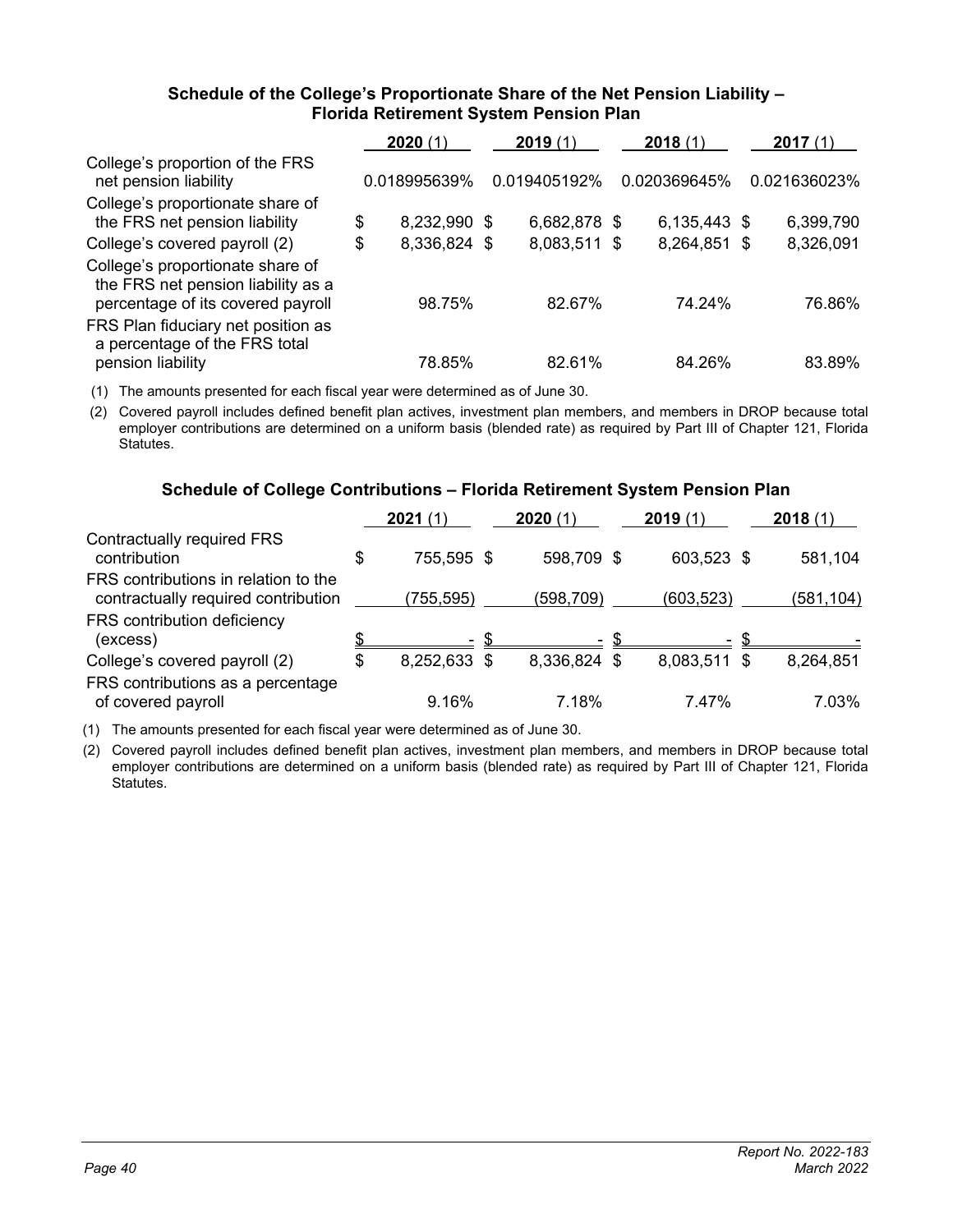| 2016(1) |              | 2015(1)      | 2014(1)      | 2013(1)      |
|---------|--------------|--------------|--------------|--------------|
|         | 0.023172027% | 0.023546386% | 0.024209341% | 0.020934889% |
| \$      | 5,850,955 \$ | 3,041,332 \$ | 1,477,126 \$ | 3,603,826    |
| \$      | 8,633,995 \$ | 8,487,483 \$ | 8,140,737 \$ | 7,945,536    |
|         | 67.77%       | 35.83%       | 18.14%       | 45.36%       |
|         | 84.88%       | 92.00%       | 96.09%       | 88.54%       |

| 2017(1)          | 2016(1)            | 2015(1)          | 2014(1)    |
|------------------|--------------------|------------------|------------|
| \$<br>564,106 \$ | 571,649 \$         | 574,081 \$       | 530,287    |
| <u>(564,106)</u> | <u>(571,649)</u>   | <u>(574,081)</u> | (530, 287) |
|                  |                    |                  |            |
| \$<br>8,326,091  | \$<br>8,633,995 \$ | 8,487,483 \$     | 8,140,737  |
| 6.78%            | 6.62%              | 6.76%            | 6.51%      |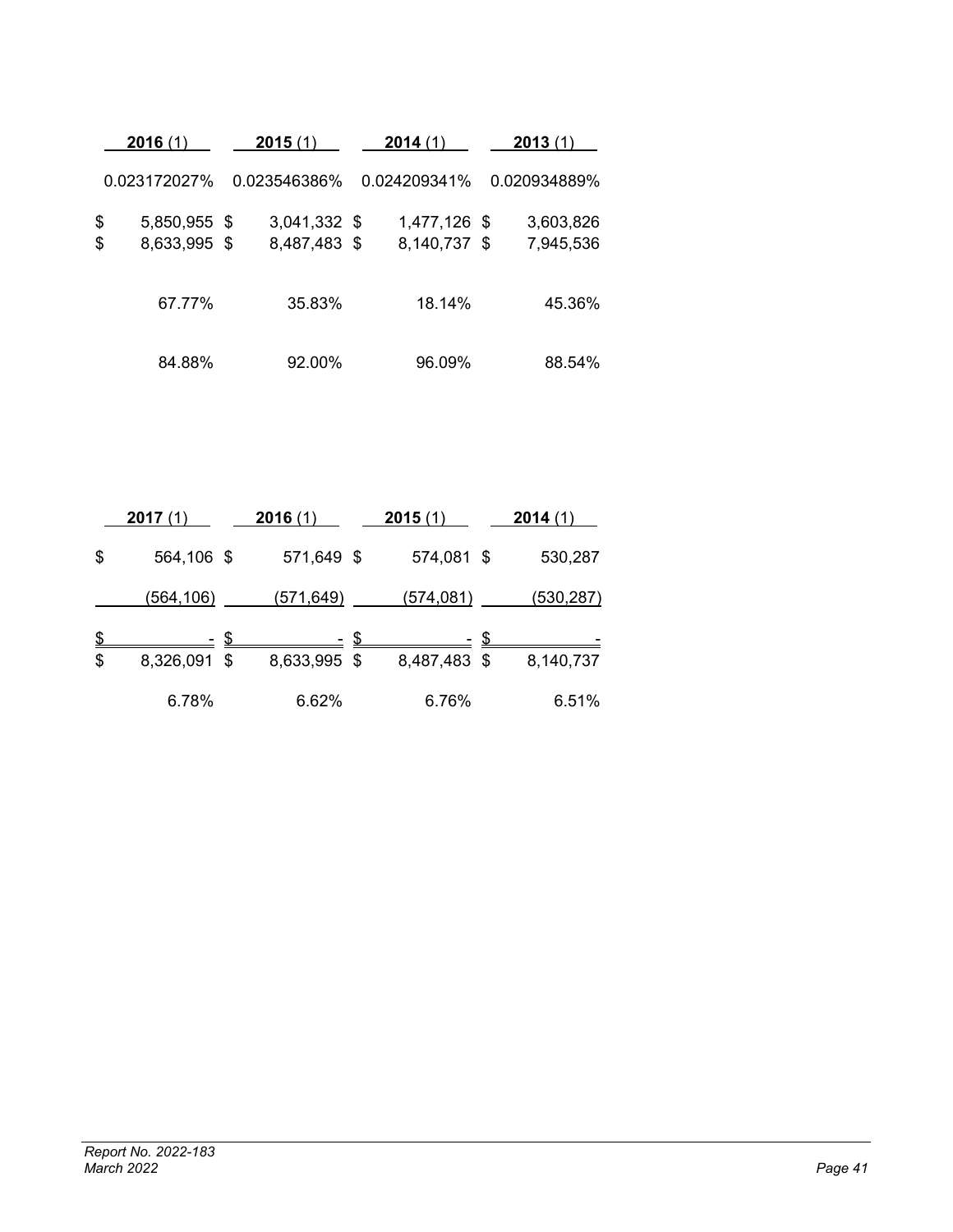#### **Schedule of the College's Proportionate Share of the Net Pension Liability – Health Insurance Subsidy Pension Plan**

<span id="page-45-0"></span>

|                                                                                                             | 2020(1)            | 2019(1)      | 2018(1)      |      | 2017 (1      |
|-------------------------------------------------------------------------------------------------------------|--------------------|--------------|--------------|------|--------------|
| College's proportion of the HIS net<br>pension liability<br>College's proportionate share of                | 0.023952236%       | 0.024161881% | 0.025304408% |      | 0.026007133% |
| the HIS net pension liability                                                                               | \$<br>2,924,529 \$ | 2,703,473 \$ | 2,678,247    | - \$ | 2,780,803    |
| College's covered payroll (2)                                                                               | \$<br>8,336,824 \$ | 8,083,511 \$ | 8,264,851    | - \$ | 8,326,091    |
| College's proportionate share of<br>the HIS net pension liability as a<br>percentage of its covered payroll | 35.08%             | 33.44%       | 32.41%       |      | 33.40%       |
| HIS Plan fiduciary net position as<br>a percentage of the HIS total<br>pension liability                    | $3.00\%$           | 2.63%        | 2.15%        |      | 1.64%        |

(1) The amounts presented for each fiscal year were determined as of June 30.

(2) Covered payroll includes defined benefit plan actives, investment plan members, and members in DROP.

#### **Schedule of College Contributions – Health Insurance Subsidy Pension Plan**

|                                                                                    |     | 2021(1)      | 2020(1)                  | 2019(1)      | 2018(1)   |
|------------------------------------------------------------------------------------|-----|--------------|--------------------------|--------------|-----------|
| Contractually required HIS<br>contribution                                         | \$  | 136,938 \$   | 138,391 \$               | 134,186 \$   | 137,126   |
| HIS contributions in relation to the<br>contractually required HIS<br>contribution |     | (136,938)    | (138, 391)               | (134,186)    | (137,126) |
| HIS contribution deficiency                                                        |     |              |                          |              |           |
| (excess)                                                                           | \$. |              | $\overline{\phantom{0}}$ |              |           |
| College's covered payroll (2)                                                      | \$  | 8,252,633 \$ | 8,336,824 \$             | 8,083,511 \$ | 8,264,851 |
| HIS contributions as a percentage<br>of covered payroll                            |     | 1.66%        | 1.66%                    | 1.66%        | 1.66%     |

(1) The amounts presented for each fiscal year were determined as of June 30.

(2) Covered payroll includes defined benefit plan actives, investment plan members, and members in DROP.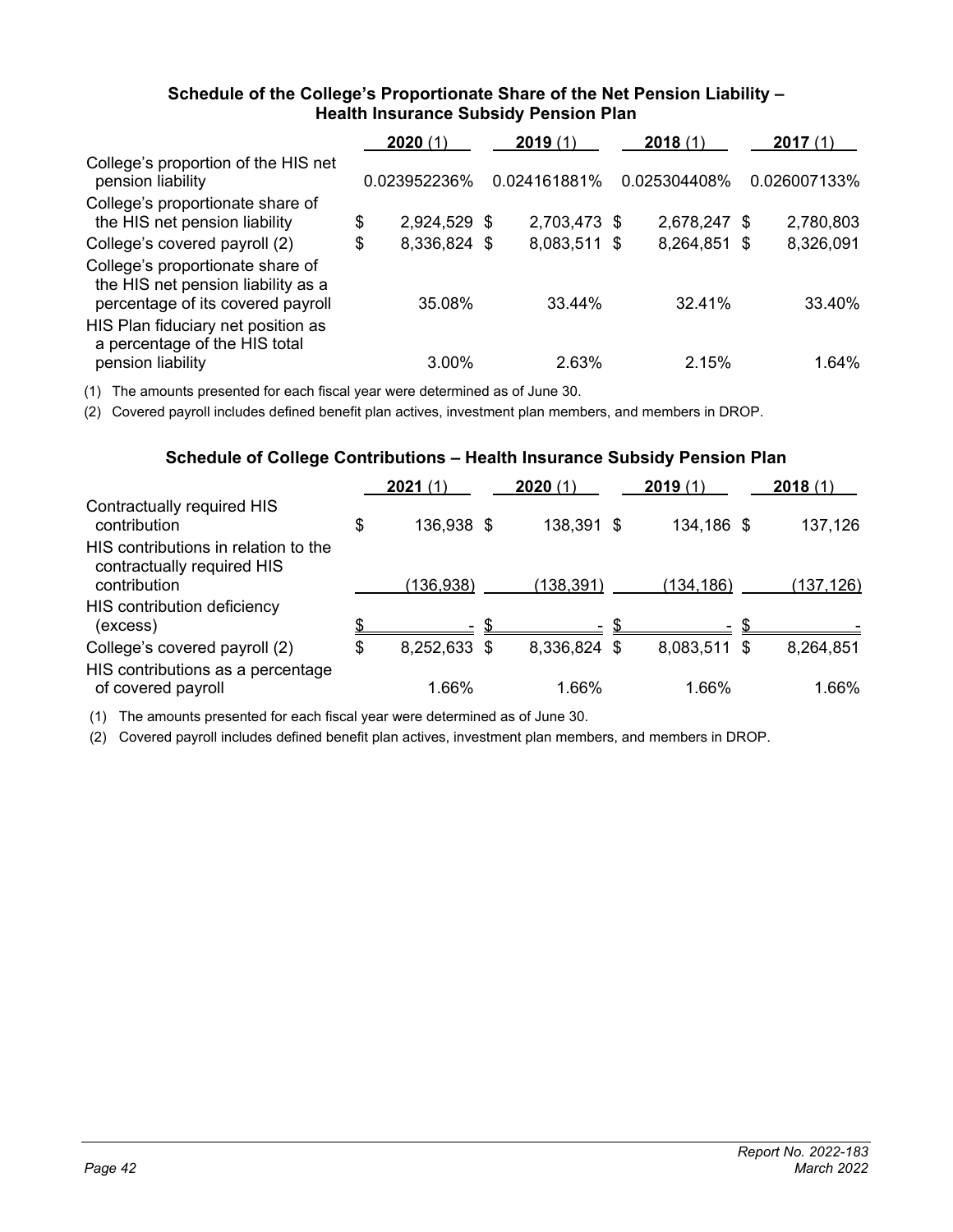|    | 2016(1)      | 2015(1)              | 2014(1)      | 2013 (1 |              |  |  |
|----|--------------|----------------------|--------------|---------|--------------|--|--|
|    | 0.027982633% | 0.027907297%         | 0.027404478% |         | 0.027350474% |  |  |
| \$ | 3,261,260    | 2,846,105 \$<br>- \$ | 2,562,386 \$ |         | 2,381,218    |  |  |
| \$ | 8,633,995 \$ | 8,487,483 \$         | 8,140,737 \$ |         | 7,945,536    |  |  |
|    | 37.77%       | 33.53%               | 31.48%       |         | 29.97%       |  |  |
|    | 0.97%        | $0.50\%$             | $0.99\%$     |         | 1.78%        |  |  |

| 2017(1)            |     | 2016(1)      |     | 2015(1)      | 2014(1)   |
|--------------------|-----|--------------|-----|--------------|-----------|
| \$<br>138,213 \$   |     | 144,172 \$   |     | 106,679 \$   | 93,879    |
| (138, 213)         |     | (144, 172)   |     | (106, 679)   | (93,879)  |
|                    | \$. |              | -\$ |              |           |
| \$<br>8,326,091 \$ |     | 8,633,995 \$ |     | 8,487,483 \$ | 8,140,737 |
| 1.66%              |     | 1.67%        |     | 1.26%        | 1.15%     |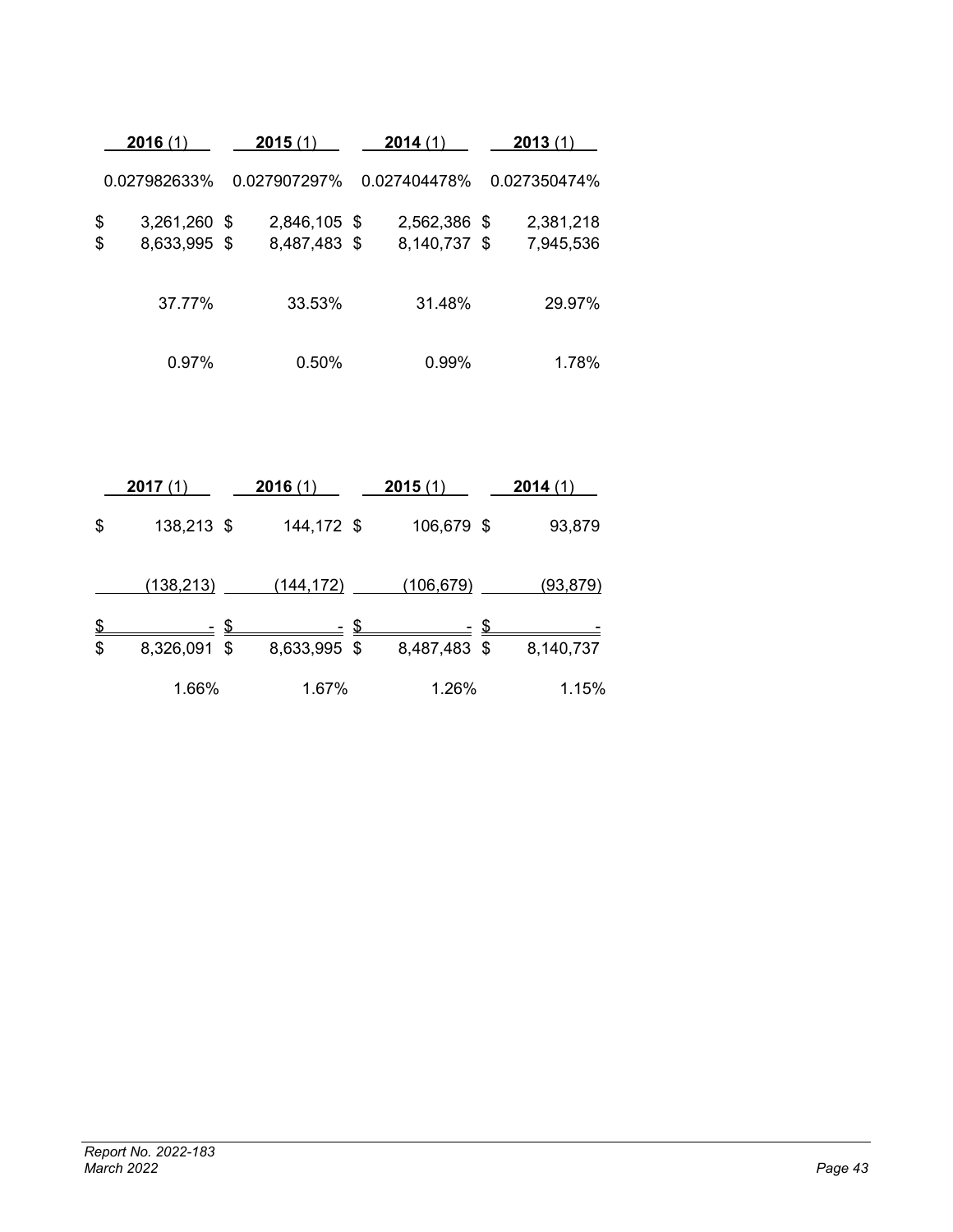## <span id="page-47-0"></span>**1. Schedule of Changes in the College's Total Other Postemployment Benefits Liability and Related Ratios**

No assets are accumulated in a trust that meet the criteria in paragraph 4 of GASB Statement No. 75 to pay related benefits.

*Changes of Assumptions*. The Municipal Bond Rate used to determine the total OPEB liability decreased from 3.50 percent to 2.21 percent, and mortality rates, retirement rates, and termination rates were updated.

#### **2. Schedule of Net Pension Liability and Schedule of Contributions – Florida Retirement System Pension Plan**

*Changes of Assumptions.* The long-term expected rate of return was decreased from 6.90 percent to 6.80 percent.

## **3. Schedule of Net Pension Liability and Schedule of Contributions – Health Insurance Subsidy Pension Plan**

*Changes of Assumptions.* The municipal rate used to determine total pension liability decreased from 3.50 percent to 2.21 percent, and the active member mortality assumption was updated.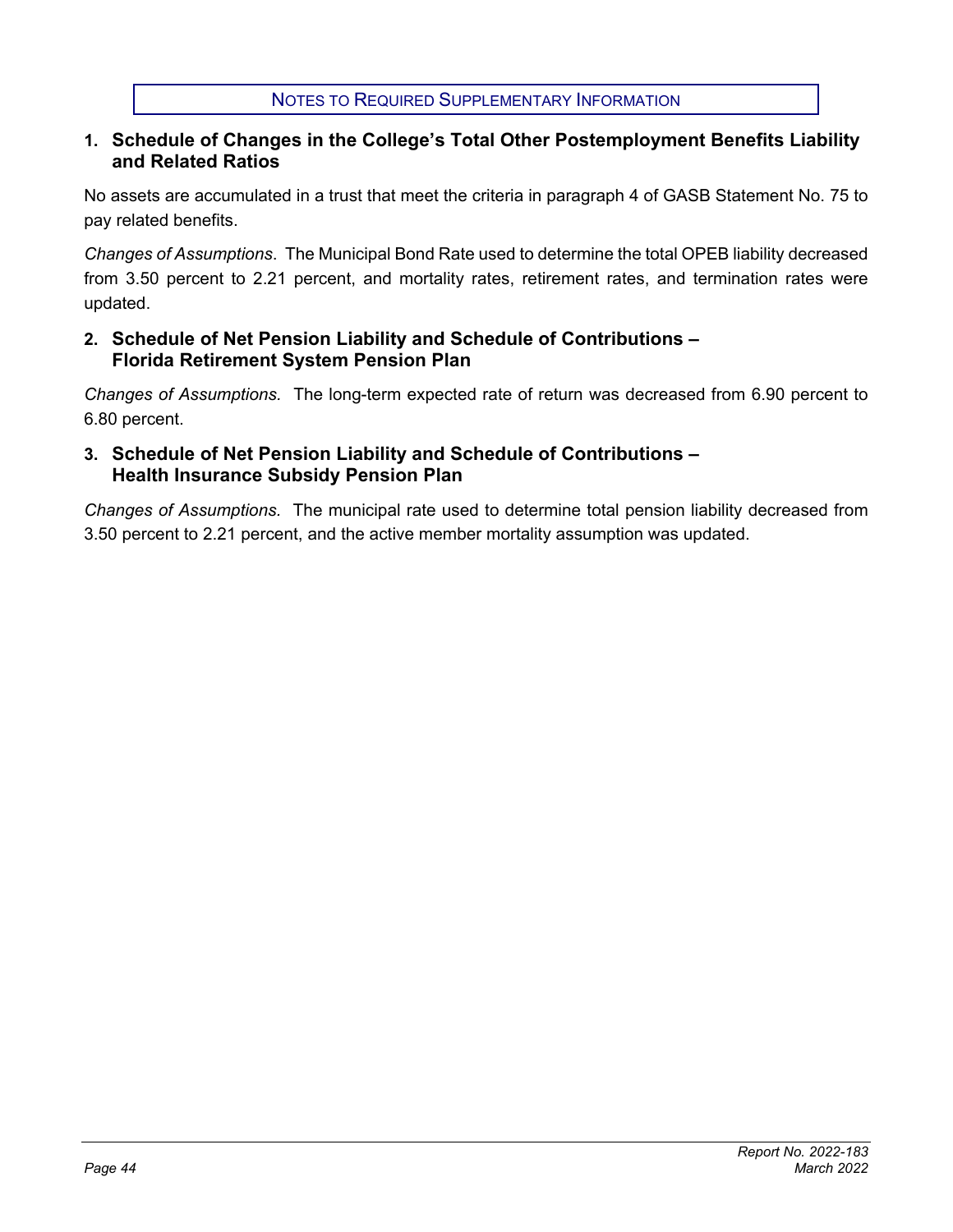<span id="page-48-0"></span>

Sherrill F. Norman, CPA Auditor General

# **AUDITOR GENERAL STATE OF FLORIDA**

Claude Denson Pepper Building, Suite G74 111 West Madison Street Tallahassee, Florida 32399-1450



Phone: (850) 412-2722 Fax: (850) 488-6975

The President of the Senate, the Speaker of the House of Representatives, and the Legislative Auditing Committee

## **INDEPENDENT AUDITOR'S REPORT ON INTERNAL CONTROL OVER FINANCIAL REPORTING AND ON COMPLIANCE AND OTHER MATTERS BASED ON AN AUDIT OF FINANCIAL STATEMENTS PERFORMED IN ACCORDANCE WITH** *GOVERNMENT AUDITING STANDARDS*

We have audited, in accordance with the auditing standards generally accepted in the United States of America and the standards applicable to financial audits contained in *Government Auditing Standards* issued by the Comptroller General of the United States, the financial statements of the Chipola College, a component unit of the State of Florida, and its discretely presented component unit as of and for the fiscal year ended June 30, 2021, and the related notes to the financial statements, which collectively comprise the College's basic financial statements, and have issued our report thereon dated March 28, 2022, included under the heading **INDEPENDENT AUDITOR'S REPORT**. Our report includes a reference to other auditors who audited the financial statements of the discretely presented component unit, as described in our report on the College's financial statements. This report does not include the results of the other auditors' testing of internal control over financial reporting or compliance and other matters that are reported on separately by those auditors.

## **Internal Control Over Financial Reporting**

In planning and performing our audit of the financial statements, we considered the College's internal control over financial reporting (internal control) as a basis for designing audit procedures that are appropriate in the circumstances for the purpose of expressing our opinions on the financial statements, but not for the purpose of expressing an opinion on the effectiveness of the College's internal control. Accordingly, we do not express an opinion on the effectiveness of the College's internal control.

A *deficiency in internal control* exists when the design or operation of a control does not allow management or employees, in the normal course of performing their assigned functions, to prevent, or detect and correct, misstatements on a timely basis. A *material weakness* is a deficiency, or a combination of deficiencies, in internal control such that there is a reasonable possibility that a material misstatement of the College's financial statements will not be prevented, or detected and corrected on a timely basis. A *significant deficiency* is a deficiency, or a combination of deficiencies, in internal control